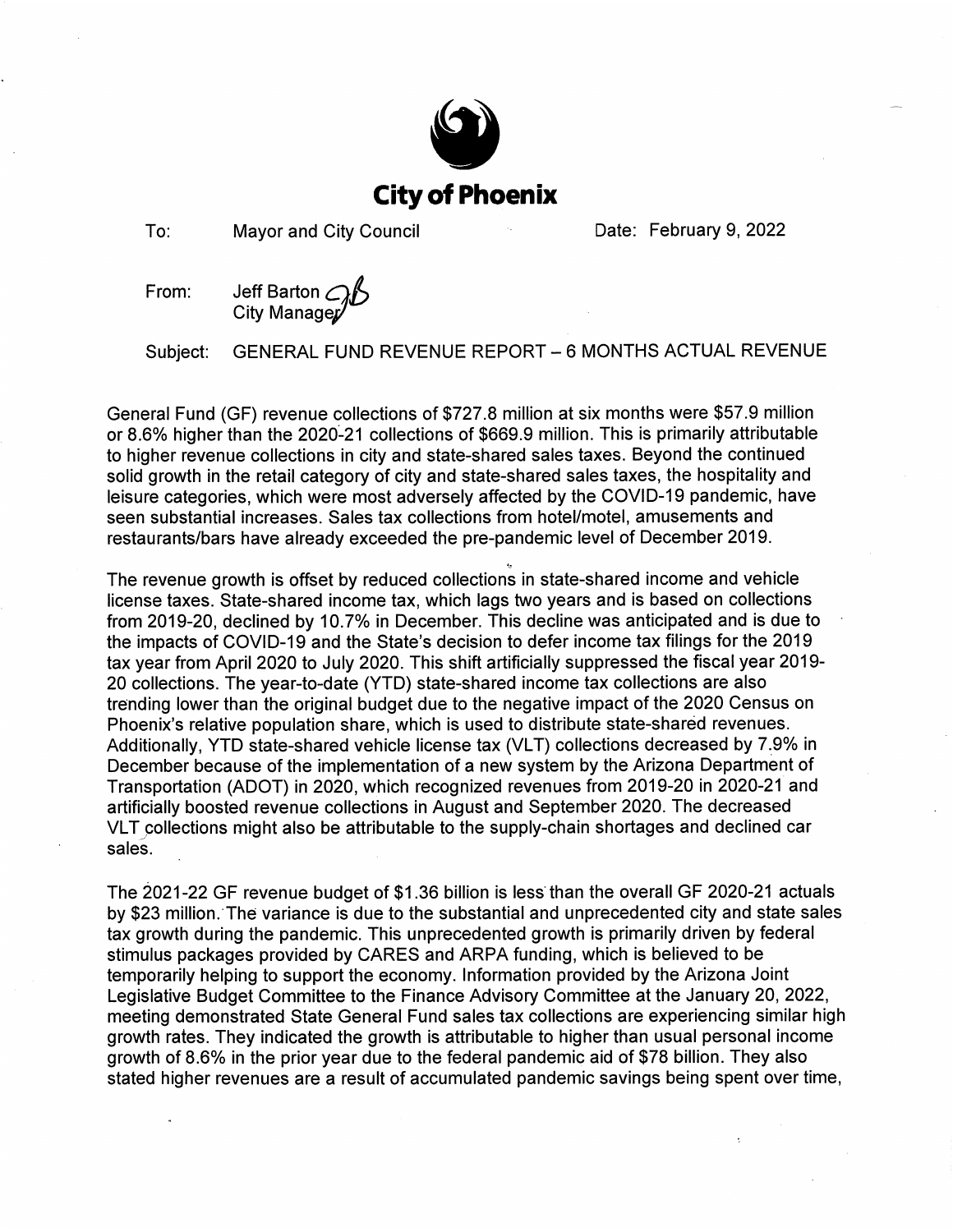and the percentage growth is being measured from a low pandemic base. However, data is not available to clearly identify the direct impact to City revenues from federal financial assistance. Other factors contributing to increased sales tax collections, which makes forecasting revenue very challenging, is an assumed shift in consumer spending from services (mostly untaxable) to taxable durable goods, and the higher than expected Consumer Price Index (CPI). The U.S. Bureau of Labor Statistics CPI-U for All Items Less Food and Energy in Phoenix-Mesa-Scottsdale was 8.3% in December 2021 and the annual rate was 4.4% for 2021.

Staff is monitoring revenue collections closely and developing refined estimates for the current and upcoming fiscal year. These estimates will be reflected in the GF Status and 5-year forecast to be presented to City Council on February 22, 2022.

# **General Fund Sales Tax (June-November Business Activity)**

In the first six months of 2021-22, the combined GF revenue from city and state-shared sales tax was \$408.3 million, reflecting growth of 14.2% compared to the same period of 2020-21.

*City Sales Tax*- Year-to-date (YTD) 2021-22 collections were \$300.2 million, representing 13.3% growth compared to the prior year.

The cumulative YTD growth percentages in the key categories of city sales tax include:

- $\bullet$  retail: 16.8%
- $\bullet$  contracting: 14.4%
- $\bullet$  restaurants & bars: 39.4%
- $\bullet$  hotel/motel: 106.8%
- telecommunications: -15.3%
- commercial property rentals: -8.8%

*State-Shared Sales Tax-* YTD 2021-22 collections were \$108.1 million, representing 16.8% growth over 2020-21.

The cumulative YTD growth percentages in the key categories of state sales tax include:

- $\bullet$  retail: 17.6%
- $\bullet$  contracting:  $-0.4\%$
- restaurants & bars: 33.9%
- $\bullet$  hotel/motel: 69.3%
- x communications: -12.2%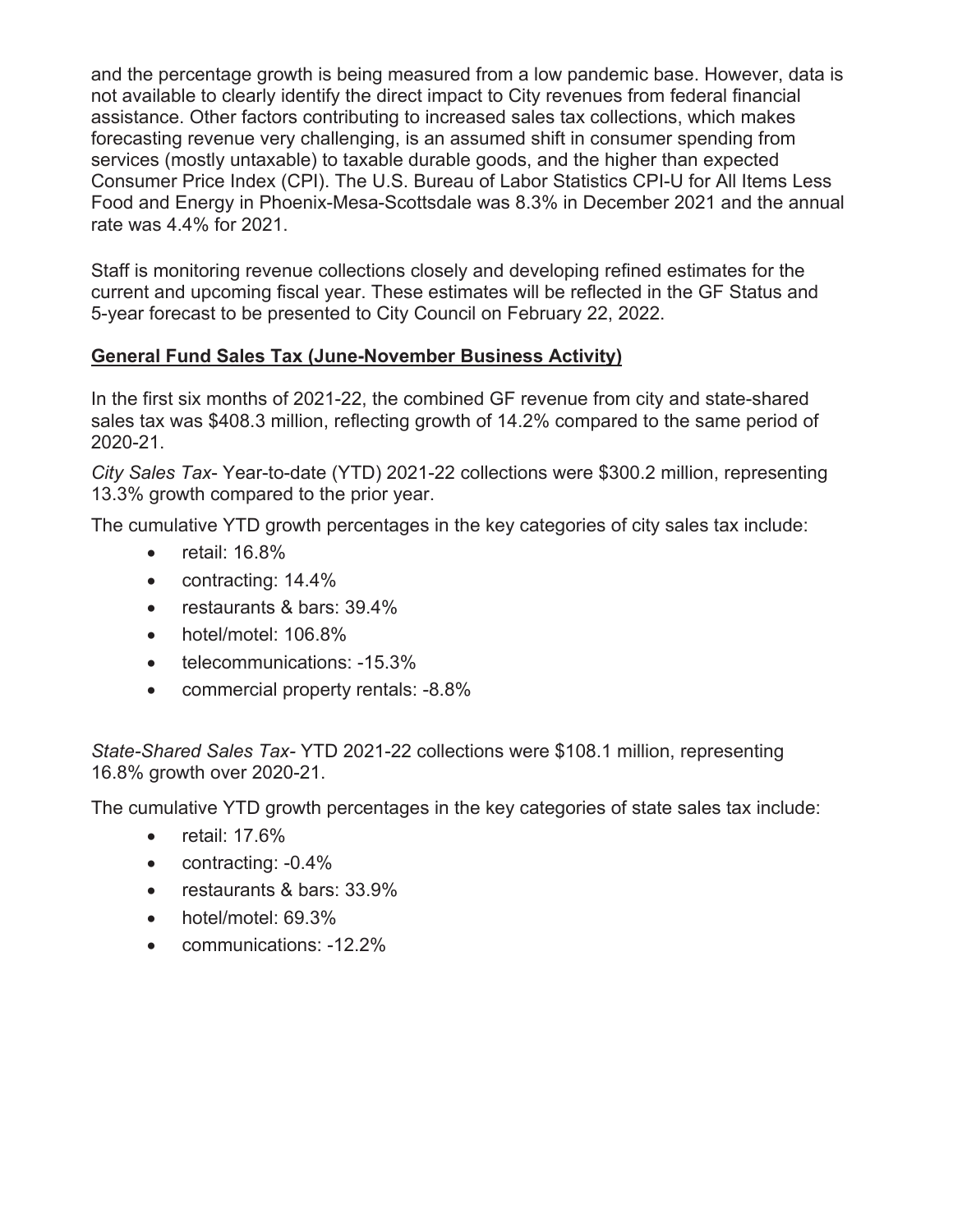# Budget and Research 2/1/2022 **SUMMARY OF GENERAL FUND REVENUE**

| (In Thousands of Dollars) |  |  |  |
|---------------------------|--|--|--|
|---------------------------|--|--|--|

| <b>Revenue Source</b>              |              | <b>Actuals</b><br>2016-17 |                | <b>Actuals</b><br>2017-18 |        | <b>Actuals</b><br>2018-19 |              | <b>Actuals</b><br>2019-20 | <b>Actuals</b><br>2020-21 | 20-21 Act to<br>19-20 Act<br>% Change | 6 Month<br><b>Actuals</b><br>2020-21 |      | 6 Month<br><b>Actuals</b><br>2021-22 | % Change<br>from PY | <b>Budget</b><br>2021-22 |        | 21-22 Bud to<br>20-21 Actual<br>\$ Change | 21/22 Bud to<br>20/21 Actual<br>% Change |
|------------------------------------|--------------|---------------------------|----------------|---------------------------|--------|---------------------------|--------------|---------------------------|---------------------------|---------------------------------------|--------------------------------------|------|--------------------------------------|---------------------|--------------------------|--------|-------------------------------------------|------------------------------------------|
| <b>Local Taxes</b>                 |              |                           |                |                           |        |                           |              |                           |                           |                                       |                                      |      |                                      |                     |                          |        |                                           |                                          |
| <b>Primary Property Tax</b>        | \$           | 146,121 \$                |                | 154,560 \$                |        | 162,130 \$                |              | 170,210 \$                | 182,043                   | $7.0\%$ \$                            | 92,292 \$                            |      | 98,153                               | $6.4\%$ \$          | 191,294 \$               |        | 9,251                                     | 5.1%                                     |
| <b>Sales Taxes</b>                 |              | 421,239                   |                | 432,358                   |        | 468,015                   |              | 479,705                   | 536,889                   | 11.9%                                 | 264,912                              |      | 300,231                              | 13.3%               | 528,111                  |        | (8,778)                                   | $-1.6%$                                  |
| Privilege License Fees             |              | 1,485                     |                | 2,893                     |        | 2,957                     |              | 2,436                     | 2,915                     | 19.7%                                 | 732                                  |      | 1,291                                | 76.4%               | 2,800                    |        | (115)                                     | $-3.9%$                                  |
| Other General Fund Excise Taxes    |              | 17,984                    |                | 18,138                    |        | 18,535                    |              | 18,837                    | 19,148                    | 1.7%                                  | 9,328                                |      | 9,596                                | 2.9%                | 19,286                   |        | 138                                       | 0.7%                                     |
| Subtotal                           | \$           | 586,829 \$                |                | 607,949 \$                |        | 651,637                   | - \$         | 671.188 \$                | 740,995                   | 10.4% \$                              | 367,264                              | - \$ | 409,271                              | 11.4% \$            | 741.491 \$               |        | 496                                       | 0.1%                                     |
| <b>Non Taxes</b>                   |              |                           |                |                           |        |                           |              |                           |                           |                                       |                                      |      |                                      |                     |                          |        |                                           |                                          |
| Licenses & Permits                 |              | 2,879                     |                | 2,872                     |        | 2,969                     |              | 2,812                     | 2,694                     | $-4.2%$                               | 1,217                                |      | 1,451                                | 19.2%               | 2,771                    |        | 77                                        | 2.9%                                     |
| <b>Cable Communications</b>        |              | 10,391                    |                | 10,884                    |        | 10,876                    |              | 10,369                    | 9,424                     | $-9.1%$                               | 2,096                                |      | 2,150                                | 2.6%                | 9,600                    |        | 176                                       | 1.9%                                     |
| Fines & Forfeitures                |              | 12,039                    |                | 12,711                    |        | 12,456                    |              | 10,734                    | 9,211                     | $-14.2%$                              | 4,082                                |      | 3,987                                | $-2.3%$             | 8,956                    |        | (255)                                     | $-2.8%$                                  |
| <b>Court Default Fee</b>           |              | 1,164                     |                | 1,273                     |        | 1,320                     |              | 1,310                     | 1,288                     | $-1.7%$                               | 502                                  |      | 405                                  | $-19.3%$            | 1,451                    |        | 163                                       | 12.7%                                    |
| Parks & Libraries                  |              | 8,272                     |                | 18,221                    |        | 8,629                     |              | 5,824                     | 3,790                     | $-34.9%$                              | 1,876                                |      | 2,914                                | 55.3%               | 4,576                    |        | 786                                       | 20.7%                                    |
| Planning                           |              | 1,690                     |                | 1,752                     |        | 1,783                     |              | 1,589                     | 1,723                     | 8.4%                                  | 685                                  |      | 922                                  | 34.6%               | 1,497                    |        | (226)                                     | $-13.1%$                                 |
| Police                             |              | 13,720                    |                | 14,347                    |        | 15,332                    |              | 14,848                    | 12,637                    | $-14.9%$                              | 4,451                                |      | 7.089                                | 59.3%               | 13,108                   |        | 471                                       | 3.7%                                     |
| <b>Street Transportation</b>       |              | 5,194                     |                | 5,863                     |        | 6,497                     |              | 6,155                     | 5,881                     | $-4.5%$                               | 3.105                                |      | 5,322                                | 71.4%               | 6,481                    |        | 600                                       | 10.2%                                    |
| <b>Emergency Transportation</b>    |              | 34,518                    |                | 35,884                    |        | 36,910                    |              | 36,706                    | 34,092                    | $-7.1%$                               | 14,133                               |      | 23,023                               | 62.9%               | 33,500                   |        | (592)                                     | $-1.7%$                                  |
| Hazardous Materials Inspection Fee |              | 1,388                     |                | 1,364                     |        | 1,369                     |              | 1,408                     | 1,464                     | 4.0%                                  | 410                                  |      | 414                                  | 1.0%                | 1,500                    |        | 36                                        | 2.5%                                     |
| Other Service Charges              |              | 16,752                    |                | 20,302                    |        | 23,486                    |              | 22,519                    | 15,026                    | $-33.3%$                              | 8,741                                |      | 8,188                                | $-6.3%$             | 15,306                   |        | 280                                       | 1.9%                                     |
| All Others                         |              | 14,168                    |                | 16,456                    |        | 15,309                    |              | 16,254                    | 19,464                    | 19.7%                                 | 8,882                                |      | 10,622                               | 19.6%               | 19,177                   |        | (287)                                     | $-1.5%$                                  |
| Subtotal                           | \$           | 122,175 \$                |                | 141,929 \$                |        | 136,936 \$                |              | 130,528 \$                | 116,694                   | $-10.6\%$ \$                          | 50,180 \$                            |      | 66,487                               | 32.5% \$            | 117,923 \$               |        | 1,229                                     | 1.1%                                     |
| <b>State Shared Revenues</b>       |              |                           |                |                           |        |                           |              |                           |                           |                                       |                                      |      |                                      |                     |                          |        |                                           |                                          |
| Sales Tax                          |              | 143.976                   |                | 155,998                   |        | 165,066                   |              | 171,927                   | 201,292                   | 17.1%                                 | 92,540                               |      | 108,108                              | 16.8%               | 197,945                  |        | (3,347)                                   | $-1.7%$                                  |
| Income Tax                         |              | 191,225                   |                | 200,036                   |        | 196,918                   |              | 214,697                   | 240,237                   | 11.9%                                 | 120,119                              |      | 107,250                              | $-10.7%$            | 219,316                  |        | (20, 921)                                 | $-8.7%$                                  |
| Vehicle License Tax                |              | 61,586                    |                | 66,784                    |        | 70,210                    |              | 70,484                    | 79,768                    | 13.2%                                 | 39,831                               |      | 36,670                               | $-7.9%$             | 79,100                   |        | (668)                                     | $-0.8%$                                  |
| Subtotal                           | \$           | 396,787                   | $\sqrt{2}$     | 422,818 \$                |        | 432,194 \$                |              | 457,108 \$                | 521,297                   | 14.0% \$                              | 252,490                              | - \$ | 252,028                              | $-0.2\%$ \$         | 496,361 \$               |        | (24, 936)                                 | $-4.8%$                                  |
| <b>Subtotal All GF Funds</b>       | $\mathbb{S}$ | 1,105,791                 | $\mathfrak{S}$ | 1,172,696                 | \$     | 1,220,767                 | $\mathbb{S}$ | 1,258,824                 | \$<br>1,378,986           | $9.5\%$ \$                            | 669,934                              | \$   | 727,786                              | $8.6\%$ \$          | 1,355,775 \$             |        | (23, 211)                                 | $-1.7%$                                  |
| <b>Coronavirus Relief Fund</b>     | \$           |                           | $-$ \$         |                           | $-$ \$ | $\sim$                    | - \$         | 48,533 \$                 | 109,126                   | $100\% + $$                           | 72,800 \$                            |      |                                      | $-100.0\%$ \$       |                          | $-$ \$ | (109, 126)                                | $-100.0%$                                |
| <b>TOTAL</b>                       | s.           |                           |                | 1,105,791 \$ 1,172,696 \$ |        | 1,220,767 \$              |              | 1,307,357                 | \$1,488,112               | 13.8% \$                              | 742,734 \$ 727,786                   |      |                                      |                     | $-2.0\%$ \$ 1,355,775    | - \$   | (132, 337)                                | $-8.9%$                                  |

|                                           | <b>Change from Prior Year</b>  |  |           |  |  |  |  |  |  |  |  |  |
|-------------------------------------------|--------------------------------|--|-----------|--|--|--|--|--|--|--|--|--|
|                                           | 20-21 6 Month Actual Revenue:  |  | 742,734   |  |  |  |  |  |  |  |  |  |
|                                           | 21-22 6 Month Actual Revenue:  |  | 727,786   |  |  |  |  |  |  |  |  |  |
|                                           |                                |  |           |  |  |  |  |  |  |  |  |  |
|                                           | Dollars Over/Under Prior Year: |  | (14, 948) |  |  |  |  |  |  |  |  |  |
| $-2.0%$<br>Percent Over/Under Prior Year: |                                |  |           |  |  |  |  |  |  |  |  |  |

# **Change from Prior Year % Change from Prior Year and Budget** 21-22 % Change from Prior Year Actual: -2.0% 21-22 Budget % Change **The Prior Year Actual:**  $\overline{160}$  **From Prior Year Actual:**  $\overline{80}$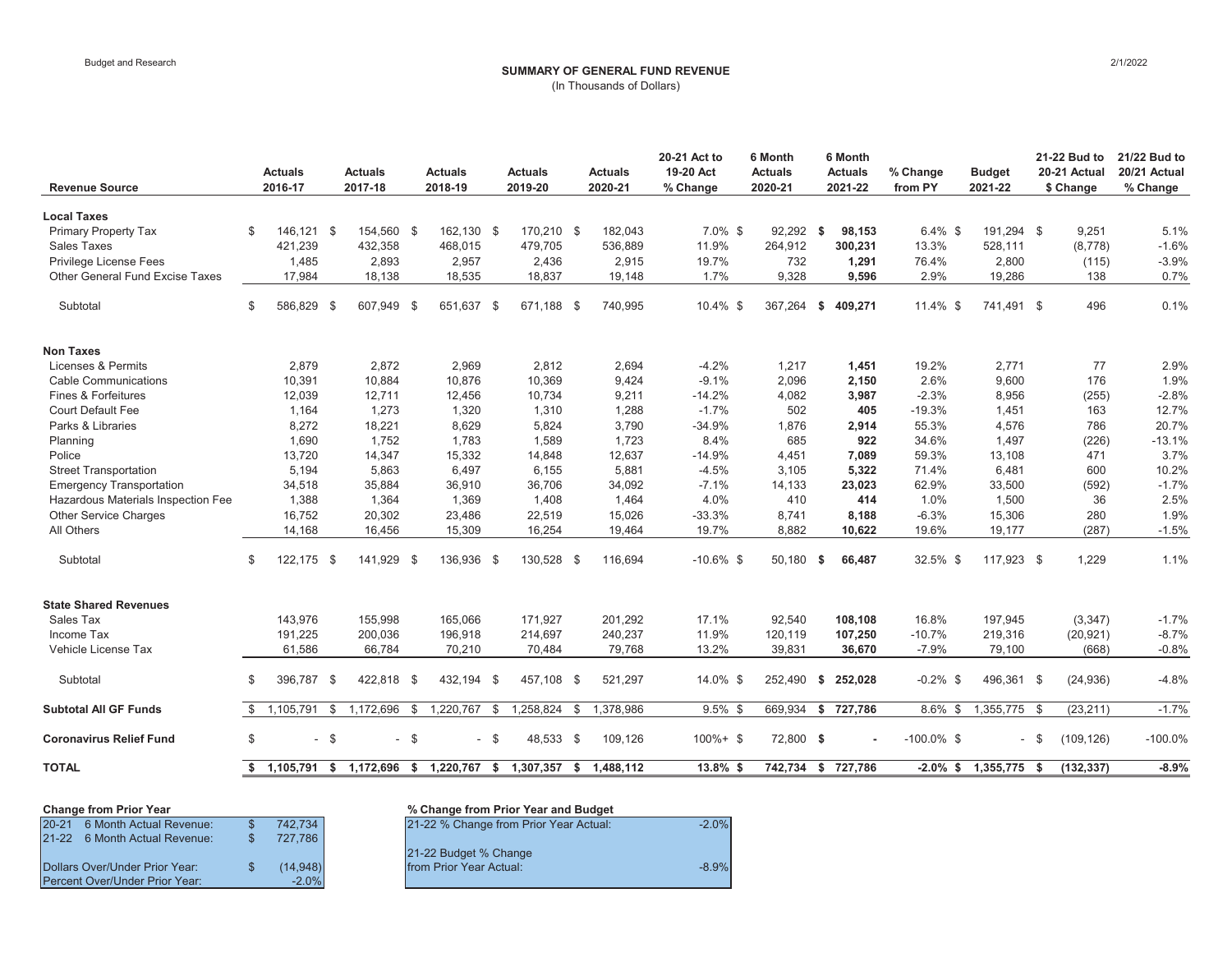## **General Fund Revenue**



### **TOTAL GENERAL FUND REVENUE**



**GF LOCAL TAXES**

#### Annual Non-Taxes 6 Month Actuals - 4 % Annual Growth \$160,000 20.0%141,929 136,936 \$140,000 130,528 16.2%15.0% 122,175 116,694 117,923 \$120,000 10.0%\$THOUSANDS **\$ THOUSANDS** \$100,000 5.0% \$80,000 1.1%68,530 66,487 0.0%59,810 62,866 -2.3% \$60,000 57,088 50,180 -4.7%-5.0%-3.5% \$40,000 -10.0% \$20,000  $-10.6%$  \$- -15.0%**ACTUALS ACTUALS ACTUALS ACTUALS ACTUALS YTD 6 MOS BUDGET FY16-17 FY17-18 FY18-19 FY19-20 FY20-21 FY21-22 FY21-22** FY21-22

**GF NON-TAXES**

### **GF STATE SHARED REVENUES**

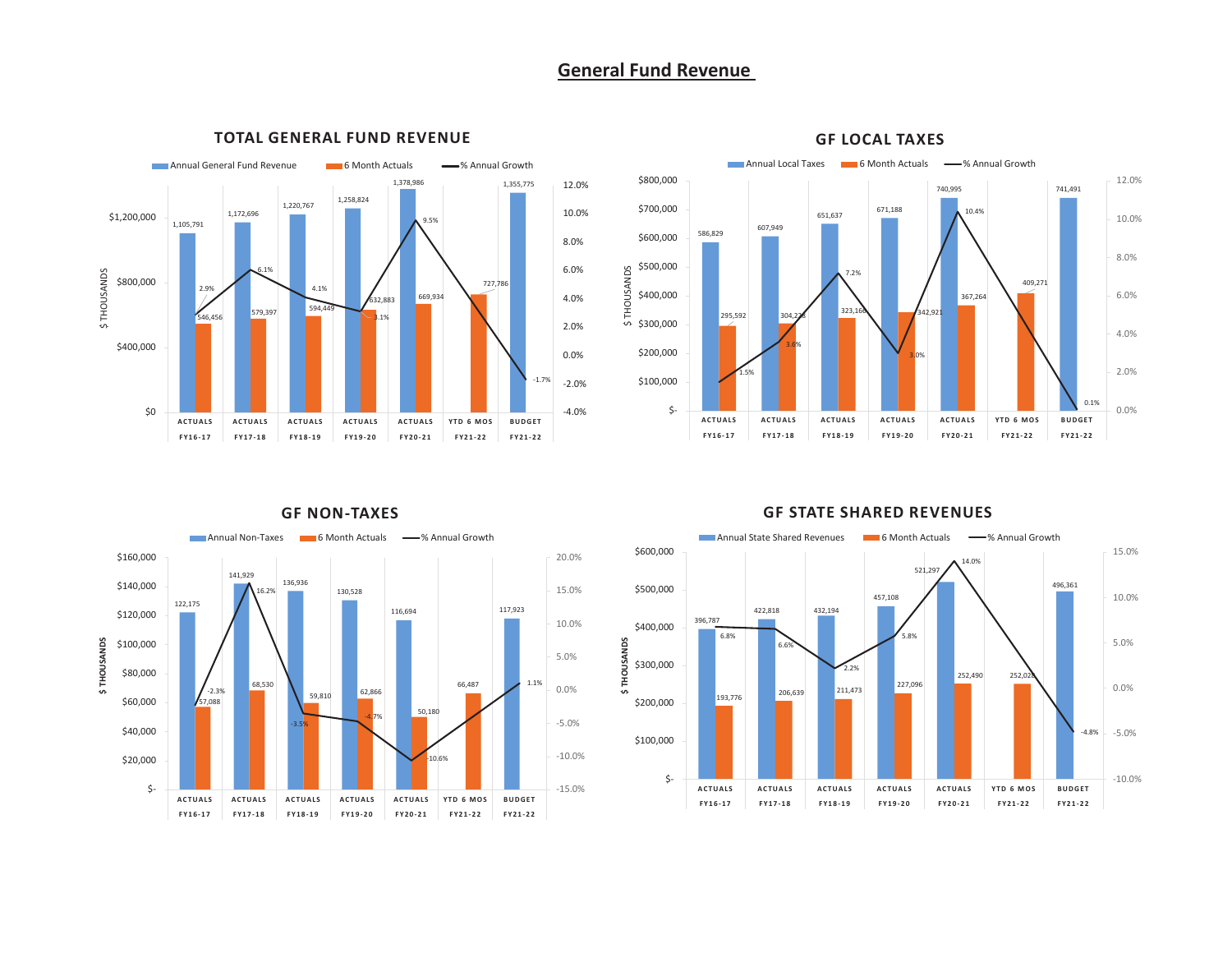#### **Notes**

• Total General Fund revenues at six months of \$727.8 million reflect year-over-year (YOY) growth of 8.6%, which is primarily caused by strong results in city and state sales taxes and non-taxes revenues. The 2021-22 budget of \$1.36 billion is less than the overall GF 2020-21 actuals by 1.7%. The variance is due to the substantial city and state sales tax growth during the pandemic. Staff is monitoring revenue collections closely and developing refined estimates for the current and upcoming fiscal year. These estimates will be reflected in the GF Status and 5-year forecast to be presented to City Council on Februrary 22,2022.

• Local taxes represent approximately \$741M, or 53.7% of total GF collections. Local taxes are comprised primarily of property and city sales taxes. City sales taxes include various categories, such as retail/remote sales and contracting, which have exhibited strong growth throughout the pandemic, with the YOY growth of 16.8% and 14.4%, respectively. The hospitality and leisure categories most adversely affected by the COVID-19 pandemic have seen substantial increases for eight consecutive months. Restaurant/Bars, Hotel/Motel, and Amusements categories exceeded the pre-pandemic level of December 2019 (November activity). Following are the positive YOY growth rates in the hospitality and leisure categories: Restaurants and Bars (39.4%), Hotel/Motel (106.8%), and Amusements (339.4%). Beyond the aforementioned reasons, the low base of 2020-21 affected by COVID is contributing to the dramatic growth rates for these categories in 2021-22.

• Total Non-Tax revenues represent approximately \$117M, or 8.5% of total annual GF revenues. The YOY collection of \$66.5 million or 32.5% increase is because the significant accounting adjustments and accruals during the first month of this fiscal year still skew the growth rates of actual collection of the non-tax revenue category. It is also caused by increased revenue collections from Emergency Transportation Services, Police Personal Service Billings, False Alarm Assessments, and Parks and Libraries.

• State Shared revenues represent \$521M or 37.8% of total annual GF revenue and are comprised of state sales, income, and vehicle license taxes. State Sales taxes continue to show strong positive growth with the YOY growth rate of 16.8%, primarily due to retail revenue collections and the recovery of hospitality and leisure categories. Similar to city sales tax, the hospitality and leisure categories also surpass the pre-pandemic collections in December 2019. The YOY positive growth rates are: Restaurants and Bars (33.9%), Hotel/Motel (69.3%), and Amusements (173.2%). State-shared income tax declined by 10.7% in December due to the impacts of COVID-19. The 2019-20 collections are distributed to cities and towns for 2021-22 state-shared income tax. Affected by COVID-19, both the federal and state governments deferred their individual and corporate income tax filing dates from April 15 to July 15 for Tax Year 2019 (filed in 2020). This shift artificially suppressed the fiscal year 2019-20 collections. The year-to-date state-shared income tax collections are also trending lower than the original budget due to the negative impact of the 2020 Census on Phoenix's relative population share, which is used to distribute state-shared revenues. The YOY state-shared vehicle license tax category decreased by 7.9% in December because of the implementation of a new system by the Arizona Department of Transportation (ADOT) in 2020, which recognized revenues from 2019-20 in 2020-21 and artificially boosted the revenue collections in August and September 2020. The decrease might also be attributable to the supply-chain shortages and declined car sales.

• Lastly, it is important to note how the Federal stimulus funding from the CARES Act and ARPA have impacted the state and local economy. Enhanced and extended unemployment, the paycheck protection program, and individual rebates to households have certainly indirectly positively impacted city revenues. According to the Finance Advisory Committee meeting on January 20, 2022, \$78 billion in federal pandemic aid led to a 8.6% increase in Arizona personal income last year.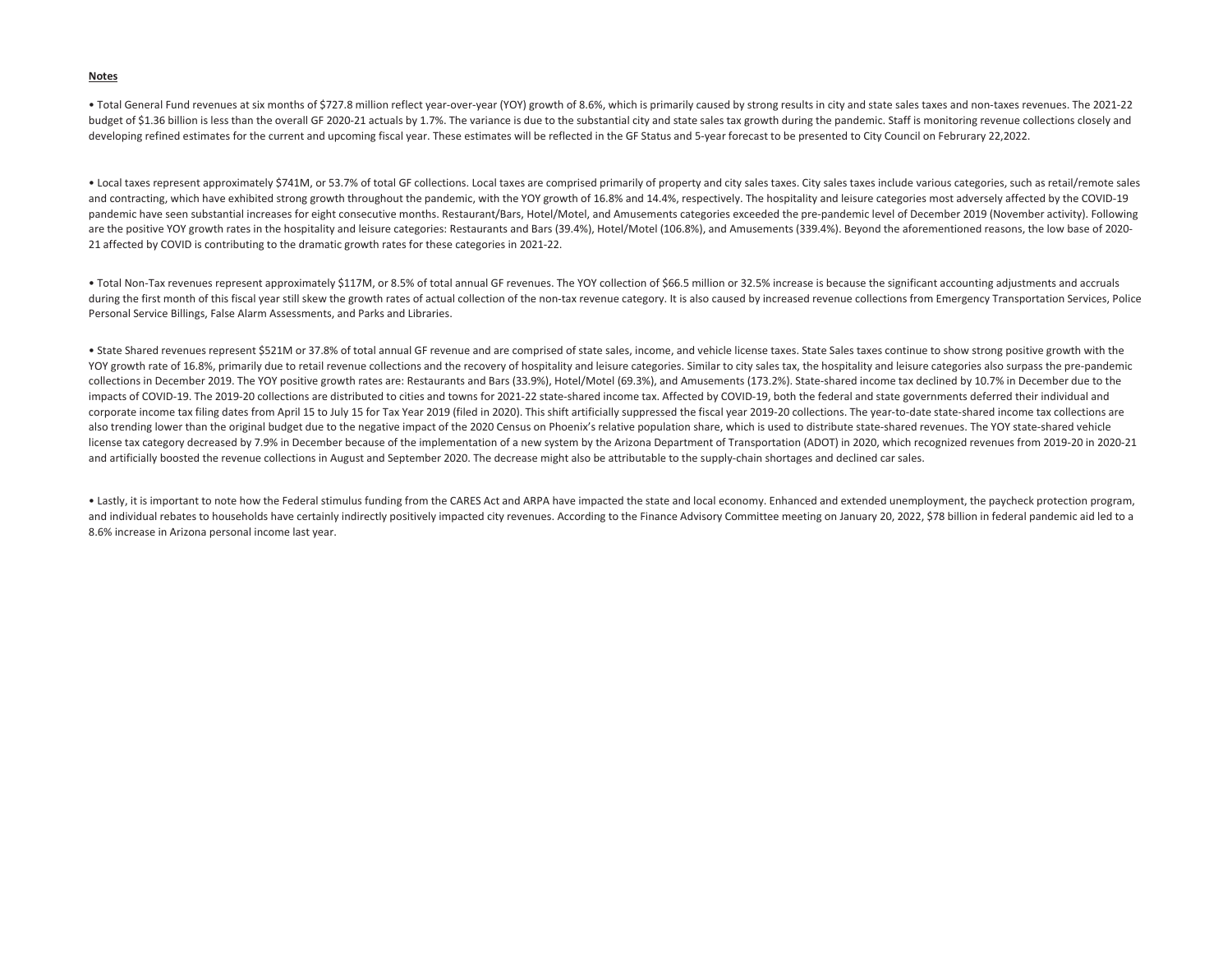# **CITY PLT BY MONTH (In Thousands) (6+6)**

|                         | 2020-21<br>Actual | 2021-22<br><b>Budget</b> | 2021-22<br>Actual | % Change<br>from PY | 2021-22<br>Estimate | % Change<br>from PY | 2022-23<br>Proposed<br><b>Budget</b> | % Change<br>from PY      |
|-------------------------|-------------------|--------------------------|-------------------|---------------------|---------------------|---------------------|--------------------------------------|--------------------------|
| July                    | \$42,845          | \$43,764                 | \$50,394          | 17.6%               | \$50,394            | 17.6%               | \$0                                  | <b>NA</b>                |
| August                  | 47,748            | 43,743                   | 50,505            | 5.8%                | 50,505              | 5.8%                | 0                                    | <b>NA</b>                |
| September               | 44,049            | 44,442                   | 49,299            | 11.9%               | 49,299              | 11.9%               | 0                                    | <b>NA</b>                |
| October                 | 44,815            | 45,148                   | 50,834            | 13.4%               | 50,834              | 13.4%               | $\mathbf 0$                          | <b>NA</b>                |
| November                | 42,487            | 44,532                   | 48,003            | 13.0%               | 48,003              | 13.0%               | $\mathbf 0$                          | <b>NA</b>                |
| December                | 42,968            | 43,360                   | 51,196            | 19.2%               | 51,196              | 19.2%               | $\mathbf 0$                          | <b>NA</b>                |
| January                 | 48,421            | 49,348                   | $\mathbf 0$       | <b>NA</b>           | $\mathbf 0$         | <b>NA</b>           | 0                                    | <b>NA</b>                |
| February                | 41,224            | 42,908                   | $\mathbf 0$       | <b>NA</b>           | $\mathbf 0$         | <b>NA</b>           | $\mathbf 0$                          | <b>NA</b>                |
| March                   | 39,573            | 42,208                   | $\mathbf 0$       | <b>NA</b>           | $\mathbf 0$         | <b>NA</b>           | $\mathbf 0$                          | <b>NA</b>                |
| April                   | 47,741            | 42,253                   | $\mathbf 0$       | <b>NA</b>           | 0                   | <b>NA</b>           | $\mathbf 0$                          | <b>NA</b>                |
| May                     | 47,976            | 41,744                   | $\mathbf 0$       | <b>NA</b>           | $\mathbf 0$         | <b>NA</b>           | $\mathbf 0$                          | <b>NA</b>                |
| June                    | 46,641            | 44,840                   | $\boldsymbol{0}$  | <b>NA</b>           | $\mathbf 0$         | <b>NA</b>           | $\mathsf 0$                          | <b>NA</b>                |
| Subtotal:               | \$536,488         | \$528,292                | \$300,231         | <b>NA</b>           | \$300,231           | $-44.0%$            | $\overline{60}$                      | $\overline{\mathsf{NA}}$ |
| Year End<br>Adjustments | 401               | (181)                    | $\mathbf 0$       | <b>NA</b>           | $\mathbf 0$         | <b>NA</b>           | $\mathsf 0$                          | <b>NA</b>                |
| <b>TOTAL:</b>           | \$536,889         | \$528,111                | \$300,231         | <b>NA</b>           | \$300,231           | $-44.1%$            | \$0                                  | <b>NA</b>                |

# **Actual vs. Budget**

| <b>YTD Actual Revenue:</b> | \$300,231 |
|----------------------------|-----------|
| <b>YTD Budget:</b>         | 264,990   |
|                            |           |
| Dollars Over/Under Budget: | \$35.241  |
| Percent Over/Under Budget: | 13.3%     |

### **Actual vs. PY**

| <b>YTD Actual Revenue:</b>     | \$300,231 |
|--------------------------------|-----------|
| <b>IYTD Prior Year Actual:</b> | 264,912   |
|                                |           |
| Dollars Over/Under PY:         | 35,319    |
| <b>IPercent Over/Under PY:</b> | 13.3%     |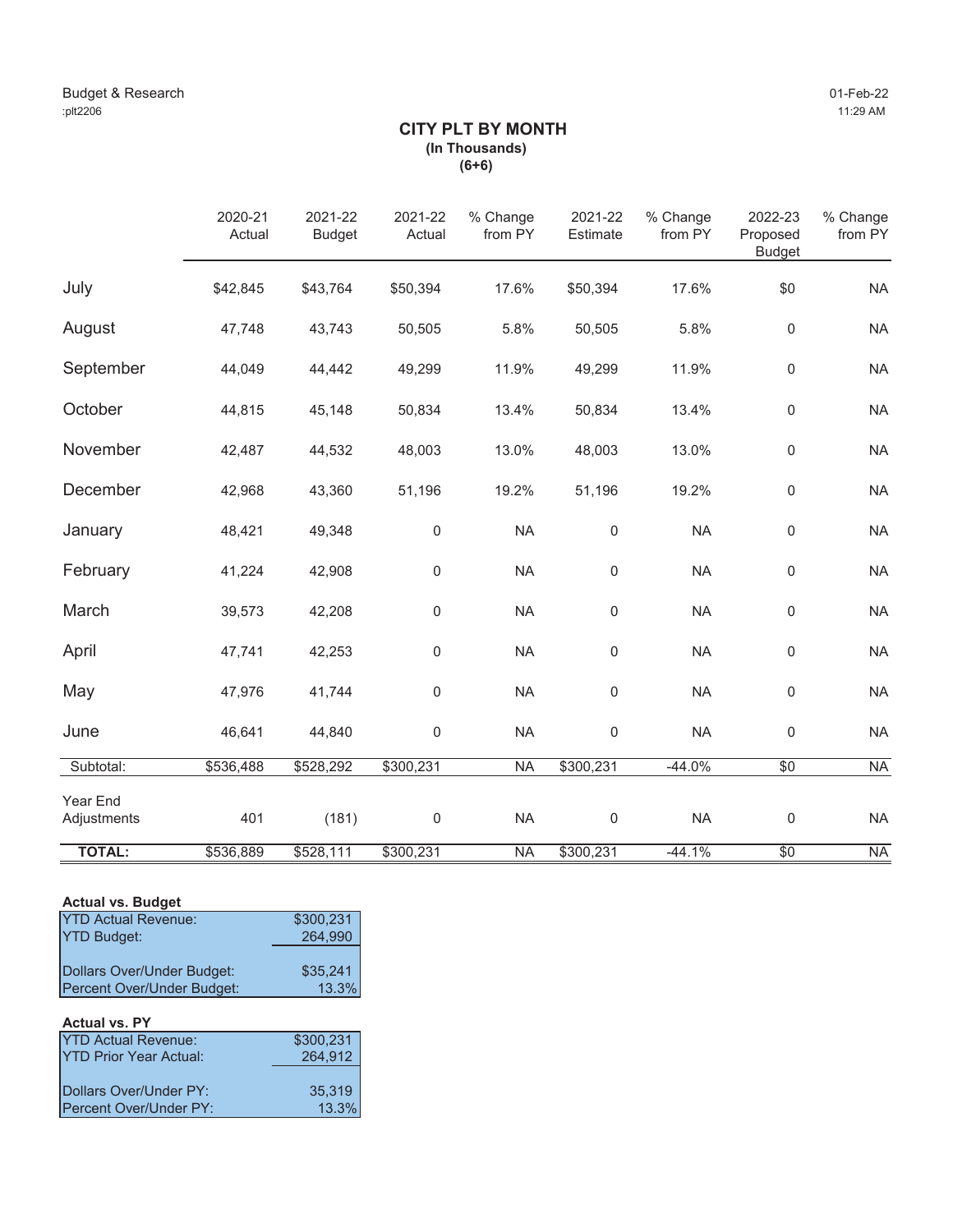# **GENERAL FUND PLT CATEGORY ANALYSIS** FY 2022 ACTUALS  $(6+6)$ (000'S)

|                                                                   | <b>JUL</b><br>(Act)      | <b>AUG</b><br>(Act)   | <b>SEP</b><br>(Act)      | <b>OCT</b><br>(Act)      | <b>NOV</b><br>(Act)      | <b>DEC</b><br>(Act)      | <b>JAN</b><br>(Est)      | <b>FEB</b><br>(Est)       | <b>MAR</b><br>(Est)      | <b>APR</b><br>(Est)      | <b>MAY</b><br>(Est)       | JUN<br>(Est)             | Total<br><b>Act/Est</b> | 2021-22<br><b>Budget</b> | $%$ Chg<br>from PY<br><b>Actuals</b> |
|-------------------------------------------------------------------|--------------------------|-----------------------|--------------------------|--------------------------|--------------------------|--------------------------|--------------------------|---------------------------|--------------------------|--------------------------|---------------------------|--------------------------|-------------------------|--------------------------|--------------------------------------|
| Amusements<br>(% change from prior year)                          | 729<br>922.5%            | 751<br>600.0%         | 347<br>296.9%            | 311<br>179.4%            | 411<br>160.0%            | 475<br>210.5%            | (111)<br>$-183.1%$       | (109)<br>$-170.2%$        | (130)<br>$-162.0%$       | (139)<br>$-147.0%$       | (91)<br>$-132.7%$         | (125)<br>$-132.2%$       | 2,319<br>8.0%           | 2,319                    | 8.0%                                 |
| <b>Commercial Property Rental</b><br>(% change from prior year)   | 4,171<br>0.0%            | 3,752<br>-49.9%       | 3,913<br>25.9%           | 3,928<br>3.9%            | 3.791<br>6.2%            | 3,904<br>8.2%            | 3,538<br>$-8.9%$         | 3,077<br>$-10.6%$         | 3,004<br>$-14.3%$        | 3,513<br>$-9.7%$         | 3,155<br>$-14.7%$         | 3,093<br>$-15.3%$        | 42,839<br>$-10.4%$      | 42,839                   | $-10.4%$                             |
| <b>Construction Contracting</b><br>(% change from prior year)     | 3,042<br>18.6%           | 2,518<br>10.5%        | 2,842<br>26.2%           | 2,890<br>31.9%           | 2,868<br>13.5%           | 2,530<br>$-8.8%$         | 2,191<br>$-12.5%$        | 1,895<br>$-7.3%$          | 1,835<br>$-18.0%$        | 2,049<br>$-26.4%$        | 2,069<br>$-16.3%$         | 2,113<br>$-18.5%$        | 28,842<br>$-1.3%$       | 28,842                   | $-1.3%$                              |
| Hotel/Motel Lodging<br>(% change from prior year)                 | 791<br>105.8%            | 798<br>132.1%         | 704<br>74.8%             | 851<br>102.1%            | 1.126<br>113.6%          | 1.134<br>112.0%          | 438<br>0.4%              | 683<br>33.4%              | 759<br>1.1%              | 830<br>21.8%             | 524<br>$-45.3%$           | 460<br>$-49.1%$          | 9.098<br>32.8%          | 9,098                    | 32.8%                                |
| Job Printing<br>(% change from prior year)                        | 53<br>2.3%               | 44<br>$-25.6%$        | 50<br>$-2.6%$            | 62<br>$-0.2%$            | 91<br>81.6%              | 46<br>$-11.4%$           | 45<br>$-12.8%$           | 38<br>0.0%                | 39<br>2.7%               | 41<br>$-20.1%$           | 54<br>52.3%               | 37<br>$-34.1%$           | 600<br>0.5%             | 600                      | 0.5%                                 |
| Mining<br>(% change from prior year)                              | $\mathbf 0$<br>$-100.0%$ | $\Omega$<br>$-100.0%$ | $\mathbf 0$<br>$-100.0%$ | $\mathbf 0$<br>$-100.0%$ | $\mathbf 0$<br>$-100.0%$ | 0<br>$-100.0%$           | $\mathbf 0$<br>$-100.0%$ | $\mathbf 0$<br>$-100.0\%$ | $\mathbf 0$<br>$-100.0%$ | $\mathbf 0$<br>$-100.0%$ | $\mathbf 0$<br>$-100.0%$  | $\mathbf 0$<br>$-100.0%$ | $\bf{0}$<br>$-100.0%$   | $\Omega$                 | $-100.0%$                            |
| <b>Other Utilities</b><br>(% change from prior year)              | 6.648<br>15.3%           | 9,221<br>1.9%         | 8.192<br>$-7.4%$         | 7.670<br>$-4.1%$         | 4.893<br>$-30.0%$        | 6.697<br>33.4%           | 5.496<br>18.5%           | 6.160<br>22.7%            | 5,776<br>30.3%           | (358)<br>$-111.8%$       | 5,185<br>$-17.2%$         | 6,342<br>10.4%           | 71,922<br>$-1.2%$       | 71.922                   | $-1.2%$                              |
| Penalty & Interest<br>(% change from prior year)                  | 264<br>17.1%             | 498<br>113.3%         | 284<br>0.0%              | 280<br>29.4%             | 357<br>51.8%             | 335<br>45.5%             | 94<br>-47.9%             | 114<br>$-54.6%$           | 106<br>$-57.5%$          | 151<br>$-68.1%$          | 120<br>$-50.5%$           | 118<br>$-55.4%$          | 2,721<br>$-11.9%$       | 2,721                    | $-11.9%$                             |
| Publishing<br>(% change from prior year)                          | -1<br>$-41.5%$           | 35<br>2196.3%         | $\mathbf{1}$<br>$-36.4%$ | $\overline{4}$<br>68.8%  | $\overline{2}$<br>6.8%   | $\overline{2}$<br>60.5%  | (4)<br>$-195.4%$         | (2)<br>-298.7%            | (2)<br>-276.5%           | (2)<br>$-219.5%$         | (2)<br>-176.5%            | (3)<br>$-228.4%$         | 30<br>26.7%             | 30                       | 26.7%                                |
| <b>Rentals of Personal Property</b><br>(% change from prior year) | 2,068<br>41.8%           | 1,962<br>30.3%        | 2,021<br>39.0%           | 2.008<br>30.8%           | 2,073<br>26.2%           | 2.118<br>27.1%           | 1,414<br>$-29.7%$        | 1,314<br>$-13.2%$         | 1,402<br>$-6.8%$         | 1,730<br>$-37.1%$        | 1,314<br>$-32.1%$         | 1,212<br>$-31.4%$        | 20,636<br>$-0.5%$       | 20,636                   | $-0.5%$                              |
| <b>Residential Property Rental</b><br>(% change from prior year)  | 2.735<br>7.5%            | 2.730<br>15.1%        | 2.966<br>23.6%           | 2.927<br>10.5%           | 2.779<br>19.7%           | 3.172<br>20.7%           | 2.564<br>$-8.0%$         | 2.303<br>$-6.4%$          | 2.395<br>$-6.6%$         | 2.541<br>$-9.6%$         | 2.355<br>$-8.1%$          | 2.412<br>$-15.5%$        | 31,879<br>3.0%          | 31,879                   | 3.0%                                 |
| <b>Restaurant and Bars</b><br>(% change from prior year)          | 2,436<br>40.0%           | 2,412<br>50.7%        | 2,335<br>33.3%           | 2,504<br>33.0%           | 2,794<br>43.8%           | 2.646<br>36.8%           | 1,755<br>$-10.5%$        | 1,793<br>$-10.3%$         | 1,766<br>$-18.0%$        | 1,907<br>$-28.5%$        | 1,665<br>$-33.0%$         | 1,782<br>$-32.6%$        | 25,795<br>4.2%          | 25,795                   | 4.2%                                 |
| <b>Retail Food Sales</b><br>(% change from prior year)            | $\mathbf 0$<br>$-100.0%$ | $\Omega$<br>$-100.0%$ | $\Omega$<br>$-100.0%$    | $\mathbf 0$<br>$-100.0%$ | $\Omega$<br>$-100.0%$    | $\Omega$<br>$-100.0%$    | $\mathbf 0$<br>$-100.0%$ | $\mathbf 0$<br>$-100.0%$  | $\mathbf 0$<br>$-100.0%$ | $\mathbf 0$<br>$-100.0%$ | $\mathbf 0$<br>$-100.0%$  | $\Omega$<br>$-100.0%$    | $\bf{0}$<br>$-100.0%$   | $\Omega$                 | -100.0%                              |
| <b>Retail Sales</b><br>(% change from prior year)                 | 24,268<br>17.0%          | 23,117<br>17.0%       | 22,771<br>10.0%          | 24,039<br>16.0%          | 23,827<br>22.9%          | 24,996<br>18.1%          | 21,285<br>$-17.8%$       | 16,840<br>$-18.0%$        | 16,381<br>$-19.0%$       | 18,989<br>$-23.2%$       | 17,829<br>$-26.2%$        | 19,902<br>$-14.4%$       | 254,244<br>$-2.9%$      | 254,244                  | $-2.9%$                              |
| Telecommunication and Cable TV<br>(% change from prior year)      | 768<br>$-21.2%$          | 695<br>$-24.4%$       | 718<br>$-15.0%$          | 741<br>$-2.0%$           | 732<br>$-19.1%$          | 705<br>$-5.7%$           | 935<br>20.7%             | 910<br>27.9%              | 912<br>26.0%             | 954<br>23.1%             | 954<br>27.3%              | 951<br>30.8%             | 9,975<br>3.8%           | 9,975                    | 3.8%                                 |
| Timber/Extracting<br>(% change from prior year)                   | $\mathbf 0$<br>$-100.0%$ | $\Omega$<br>$-100.0%$ | $\mathbf 0$<br>$-100.0%$ | $\mathbf 0$<br>$-100.0%$ | $\mathbf 0$<br>$-100.0%$ | $\mathbf 0$<br>$-100.0%$ | $\mathbf 0$<br>$-100.0%$ | $\mathbf 0$<br>$-100.0\%$ | $\mathbf 0$<br>$-100.0%$ | $\mathbf 0$<br>$-100.0%$ | $\mathbf 0$<br>$-100.0\%$ | $\mathbf 0$<br>$-100.0%$ | 0<br>$-100.0\%$         | $\Omega$                 | $-100.0\%$                           |
| Transportation<br>(% change from prior year)                      | -1<br>$-89.5%$           | $\Omega$<br>$-95.6%$  | $\mathbf 0$<br>$-96.4%$  | -1<br>$-93.3%$           | -1<br>$-95.5%$           | $\mathbf{1}$<br>$-99.5%$ | 20<br>31.7%              | 21<br>91.8%               | 22<br>84.4%              | 21<br>99.9%              | 36<br>224.1%              | 22<br>146.4%             | 146<br>$-50.9%$         | 146                      | $-50.9%$                             |
| Use Tax<br>(% change from prior year)                             | 2,419<br>12.9%           | 1,971<br>$-2.5%$      | 2,155<br>16.9%           | 2,618<br>5.6%            | 2,259<br>2.0%            | 2,435<br>6.8%            | 2,829<br>$-9.7%$         | 2,346<br>$-7.5%$          | 1,565<br>62.0%           | 2,598<br>$-6.7%$         | 2,100<br>$-1.7%$          | 1,951<br>8.5%            | 27,246<br>3.5%          | 27,246                   | 3.5%                                 |
| Rounding Adjustment                                               |                          |                       |                          |                          |                          |                          |                          |                           |                          |                          |                           |                          |                         |                          |                                      |
| Total                                                             | 50,394                   | 50,505                | 49,299                   | 50,834                   | 48,003                   | 51,196                   | 42,491                   | 37,381                    | 35,830                   | 34,826                   | 37,266                    | 40,267                   | 528,292                 | 528,292                  | $-1.6%$                              |
| (% change from prior year)                                        | 17.6%                    | 5.8%                  | 11.9%                    | 13.4%                    | 13.0%                    | 19.2%                    | $-12.2%$                 | $-9.3%$                   | $-9.5%$                  | $-27.1%$                 | $-22.3%$                  | $-13.7%$                 | $-1.6%$                 |                          |                                      |
|                                                                   |                          |                       |                          |                          |                          |                          |                          |                           |                          |                          | <b>GASB</b>               |                          | 2,319                   | 2,319                    | $-34.5%$                             |
|                                                                   |                          |                       |                          |                          |                          |                          |                          |                           |                          |                          | Year-End (A/R)            |                          | (2,500)                 | (2,500)                  | 20.4%                                |
|                                                                   |                          |                       |                          |                          |                          |                          |                          |                           |                          |                          | <b>Total</b>              |                          | 528.111                 | 528.111                  | $-1.6%$                              |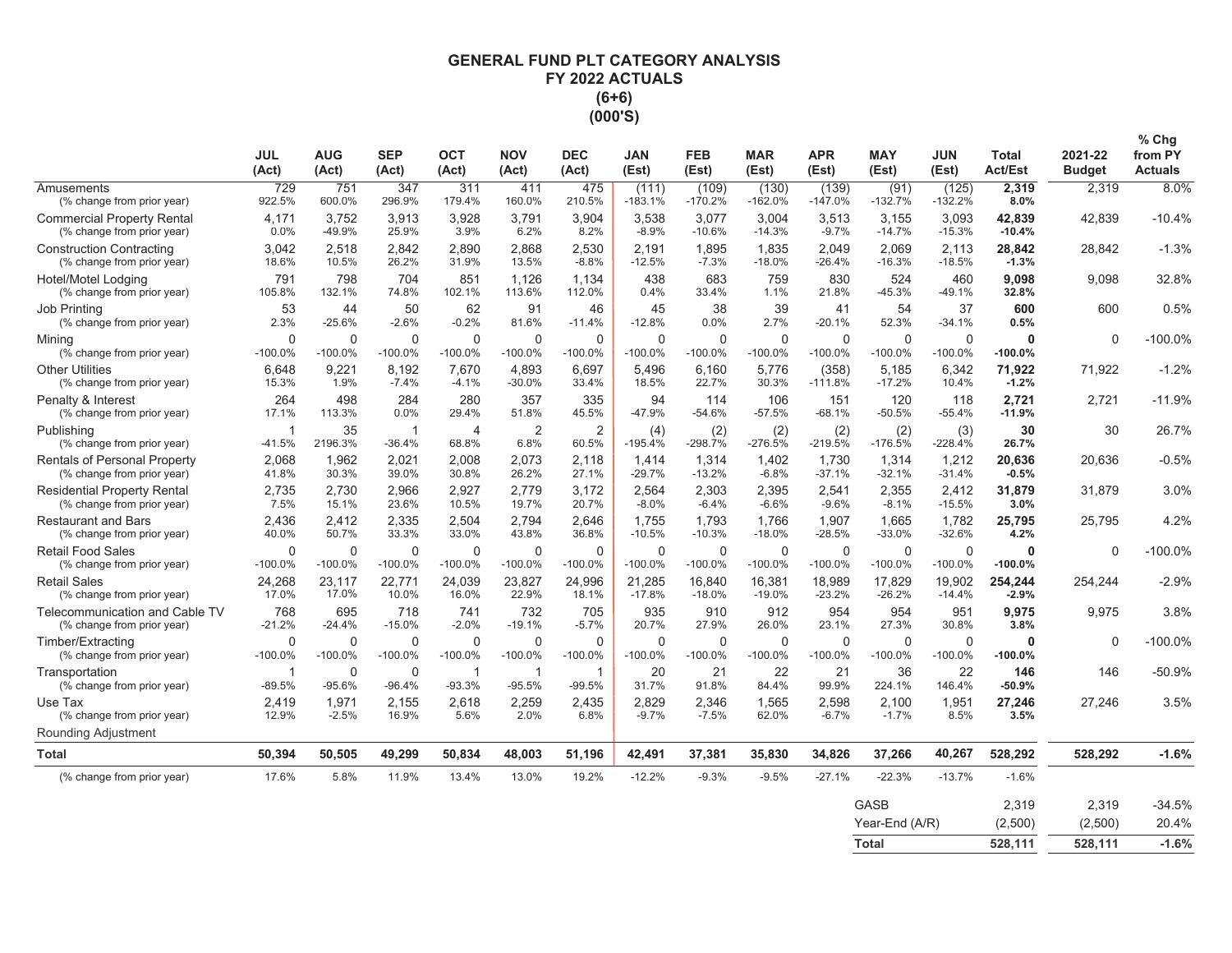### Budget & Research 01-Feb-22 :plt2206

|                                     | 2020-21  | 2021-22          |                |                |  | Actual/Actual |           | Actual/Budget |           |  |
|-------------------------------------|----------|------------------|----------------|----------------|--|---------------|-----------|---------------|-----------|--|
| Category                            | Actual   | <b>Budget</b>    | Estimate       | Actual         |  | Amount        | Percent   | Amount        | Percent   |  |
| Contracting                         | \$2,773  | \$2,376          | \$2,376        | \$2,530        |  | (\$243)       | $-8.8%$   | \$154         | 6.5%      |  |
| <b>Job Printing</b>                 | 52       | 56               | 56             | 46             |  | (6)           | $-11.4%$  | (10)          | $-17.5%$  |  |
| Publishing                          | 1        | $\overline{2}$   | $\overline{2}$ | $\overline{2}$ |  | 1             | 60.4%     | 0             | 4.5%      |  |
| Transportation & Towing             | 172      | 12               | 12             | 1              |  | (172)         | $-99.5%$  | (11)          | $-93.5%$  |  |
| Restaurants & Bars                  | 1,934    | 2,173            | 2,173          | 2,646          |  | 712           | 36.8%     | 473           | 21.8%     |  |
| Leases & Rentals (Property)         | 1,666    | 1,816            | 1,816          | 2,118          |  | 451           | 27.1%     | 302           | 16.6%     |  |
| <b>Commercial Rentals</b>           | 3,607    | 3,524            | 3,524          | 3,904          |  | 297           | 8.2%      | 380           | 10.8%     |  |
| Hotel/Motel                         | 535      | 786              | 786            | 1,134          |  | 599           | 112.0%    | 348           | 44.3%     |  |
| <b>Residential Property Rentals</b> | 2,628    | 2,683            | 2,683          | 3,172          |  | 544           | 20.7%     | 489           | 18.2%     |  |
| Retail                              | 21,165   | 21,017           | 21,017         | 24,996         |  | 3,831         | 18.1%     | 3,979         | 18.9%     |  |
| Food                                | 0        | $\mathbf 0$      | $\mathbf 0$    | $\Omega$       |  | 0             | <b>NA</b> | 0             | <b>NA</b> |  |
| Amusements                          | 153      | 203              | 203            | 475            |  | 322           | 210.5%    | 272           | 134.2%    |  |
| Telecommunications                  | 748      | 805              | 805            | 705            |  | (42)          | $-5.7%$   | (100)         | $-12.4%$  |  |
| <b>Other Utilities</b>              | 5,022    | 5,459            | 5,459          | 6,697          |  | 1,675         | 33.4%     | 1,238         | 22.7%     |  |
| Use                                 | 2,280    | 2,225            | 2,225          | 2,435          |  | 154           | 6.8%      | 210           | 9.4%      |  |
| Penalty & Interest                  | 230      | 223              | 223            | 335            |  | 105           | 45.5%     | 112           | 50.2%     |  |
| Subtotal                            | \$42,968 | \$43,360         | \$43,360       | \$51,196       |  | \$8,229       | 19.2%     | \$7,836       | 18.1%     |  |
| <b>Balance to Cash</b>              | 0        | $\boldsymbol{0}$ | 0              | 0              |  | 0             | 0%        | 0             | <b>NA</b> |  |
| <b>TOTAL</b>                        | \$42,968 | \$43,360         | \$43,360       | \$51,196       |  | \$8,229       | 19.2%     | \$7,836       | 18.1%     |  |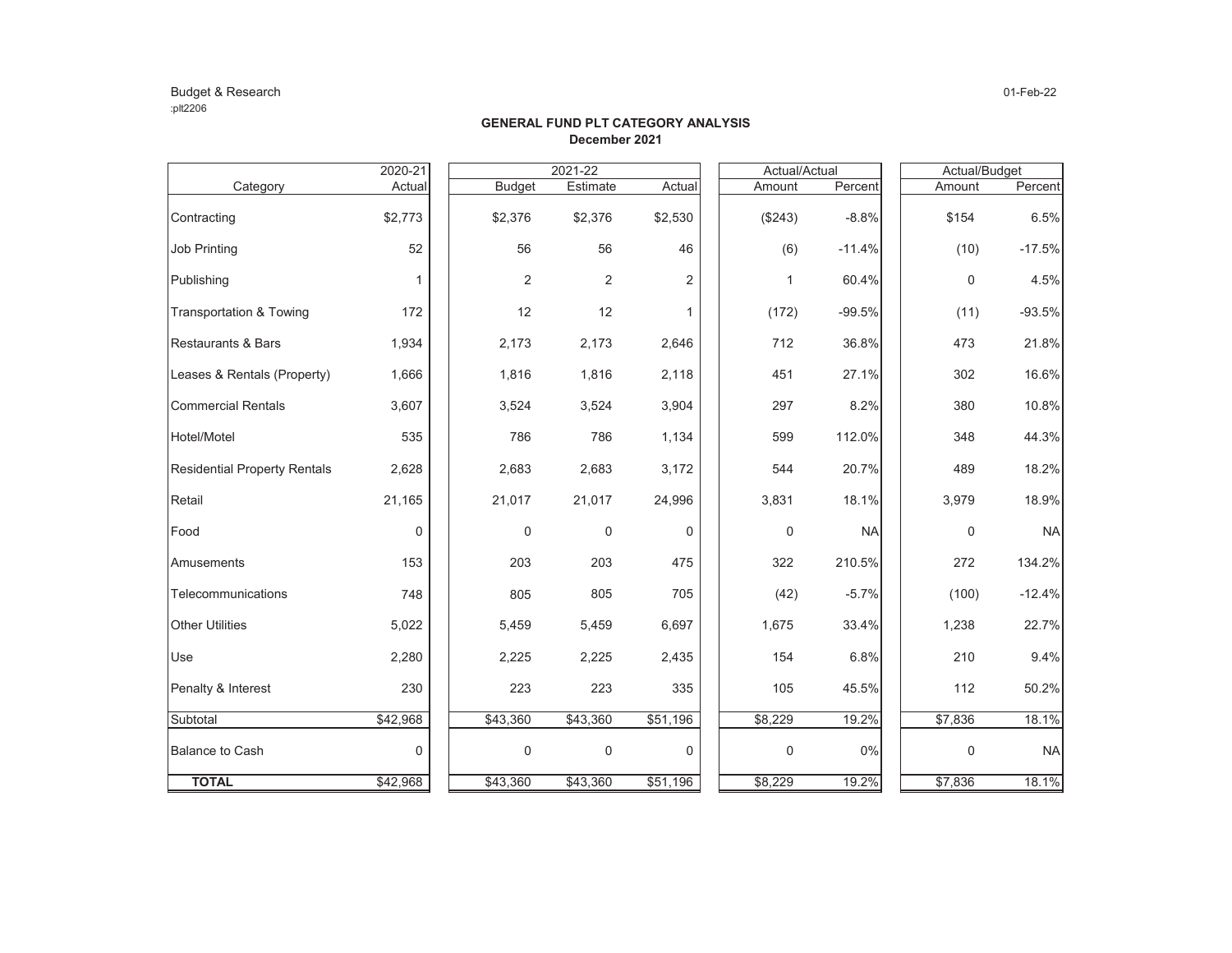#### Budget & Research :plt2206

### **PLT CATEGORY ANALYSIS CUMULATIVE YEAR-TO-DATE PERCENTAGE CHANGE2021-22 ACTUALS COMPARED TO 2020-21(6+6)**

| Category                            | Jul      | Aug      | Sep      | Oct      | Nov      | Dec      | Jan                      | Feb                      | Mar | Apr   | May                                      | Jun            | <b>Budget</b> |
|-------------------------------------|----------|----------|----------|----------|----------|----------|--------------------------|--------------------------|-----|-------|------------------------------------------|----------------|---------------|
| Contracting                         | 18.6%    | 14.8%    | 18.4%    | 21.6%    | 19.9%    | 14.4%    | ---                      | ---                      | --- | ---   | $---$                                    | ---            | $-1.3%$       |
| <b>Job Printing</b>                 | 2.3%     | $-12.6%$ | $-9.4%$  | $-6.9%$  | 9.1%     | 5.9%     | ---                      | ---                      | --- | ---   | $---$                                    | ---            | 0.5%          |
| Publishing                          | $-41.5%$ | 865.6%   | 632.8%   | 455.2%   | 361.9%   | 325.1%   | $\qquad \qquad -\qquad$  | $---$                    | --- | $---$ | $\qquad \qquad \cdots$                   | ---            | 30.0%         |
| <b>Transportation &amp; Towing</b>  | $-89.5%$ | $-92.7%$ | $-94.0%$ | $-93.8%$ | $-94.2%$ | $-98.2%$ | ---                      | ---                      | --- | ---   | ---                                      | ---            | $-50.7%$      |
| Restaurants & Bars                  | 40.0%    | 45.1%    | 41.0%    | 38.9%    | 39.9%    | 39.4%    | $---$                    | $-$                      | --- | $-$   | $- - -$                                  | ---            | 4.2%          |
| Leases & Rentals (Property)         | 41.8%    | 36.0%    | 37.0%    | 35.4%    | 33.4%    | 32.3%    | ---                      | ---                      | --- | ---   | $\qquad \qquad \cdots$                   | ---            | $-0.5%$       |
| <b>Commercial Rentals</b>           | 0.0%     | $-32.1%$ | $-19.9%$ | $-15.0%$ | $-11.6%$ | $-8.8%$  | ---                      | ---                      | --- | $-$   | $- - -$                                  | ---            | $-10.4%$      |
| Hotel/Motel                         | 105.8%   | 118.2%   | 102.8%   | 102.6%   | 105.4%   | 106.8%   | ---                      | ---                      | --- | ---   | $\qquad \qquad -$                        | ---            | 32.8%         |
| <b>Residential Property Rentals</b> | 7.5%     | 11.2%    | 15.3%    | 14.0%    | 15.1%    | 16.1%    | ---                      | ---                      | --- | ---   | $---$                                    | ---            | 3.0%          |
| Retail                              | 17.0%    | 17.0%    | 14.6%    | 15.0%    | 16.5%    | 16.8%    | $\overline{a}$           | $---$                    | --- | ---   | $---$                                    | ---            | $-2.7%$       |
| Food                                | N/A      | N/A      | N/A      | N/A      | N/A      | N/A      | ---                      | ---                      | --- | ---   | ---                                      | ---            | N/A           |
| Amusements                          | 922.5%   | 728.8%   | 587.0%   | 466.8%   | 376.2%   | 339.4%   | ---                      | ---                      | --- | ---   | $---$                                    | ---            | 7.9%          |
| Telecommunications                  | $-21.2%$ | $-22.8%$ | $-20.4%$ | $-16.4%$ | $-17.0%$ | $-15.3%$ | ---                      | ---                      | --- |       |                                          | ---            | 3.8%          |
| <b>Other Utility</b>                | 15.3%    | 7.2%     | 1.7%     | 0.2%     | $-5.2%$  | $-0.8%$  | $---$                    | ---                      | --- | ---   | $---$                                    | ---            | $-1.2%$       |
| Use                                 | 12.9%    | 5.4%     | 8.9%     | 8.0%     | 6.7%     | 6.7%     | ---                      | ---                      | --- | ---   | $---$                                    | ---            | 3.5%          |
| Penalty & Interest                  | 17.1%    | 66.1%    | 40.8%    | 38.2%    | 40.9%    | 41.7%    | ---                      | ---                      | --- | ---   | $---$                                    | ---            | $-11.9%$      |
| Subtotal                            | 17.6%    | 11.4%    | 11.6%    | 12.0%    | 12.2%    | 13.3%    | ---                      | ---                      | --- | ---   | $\qquad \qquad -$                        | $\overline{a}$ | $-1.5%$       |
| Balance to Cash                     | N/A      | N/A      | N/A      | N/A      | N/A      | N/A      |                          |                          |     |       |                                          |                | N/A           |
| <b>SUBTOTAL</b>                     | 17.6%    | 11.4%    | 11.6%    | 12.0%    | 12.2%    | 13.3%    | $\hspace{0.05cm} \ldots$ | $\hspace{0.05cm} \ldots$ | --- | ---   | $\hspace{0.05cm} \ldots \hspace{0.05cm}$ |                | $-1.5%$       |
| Year End Adj.                       |          |          |          |          |          |          |                          |                          |     |       |                                          |                | $-100% +$     |
| <b>TOTAL</b>                        | 17.6%    | 11.4%    | 11.6%    | 12.0%    | 12.2%    | 13.3%    | $---$                    | $---$                    | --- | ---   | $\hspace{0.05cm} \ldots$                 | $\overline{a}$ | $-1.6%$       |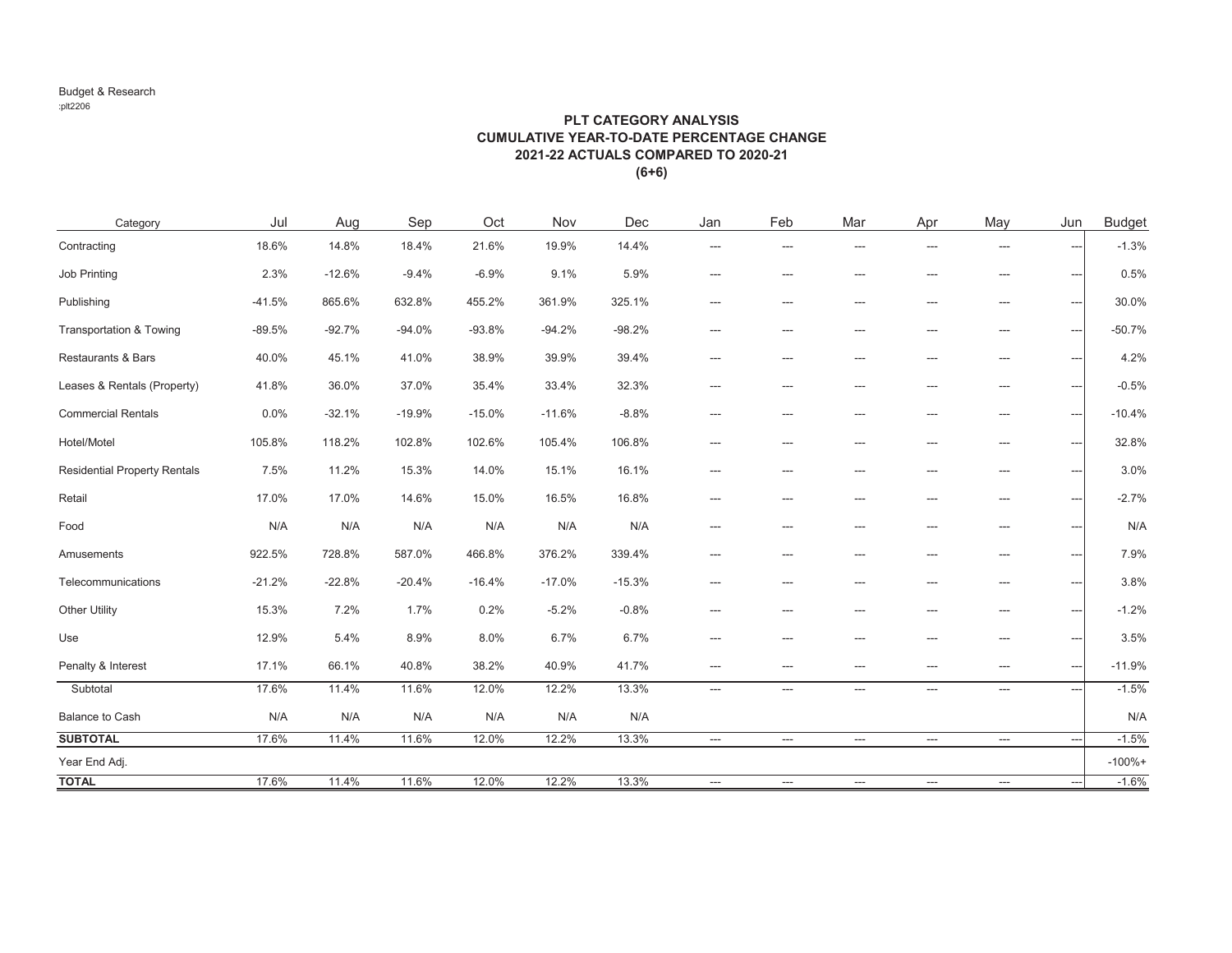# **CONVENTION CENTER EXCISE TAX BY MONTH (In Thousands)**

**(6+6)**

|                        | 2020-21<br>Actual | 2021-22<br><b>Budget</b> | 2021-22<br>Actual | % Change<br>from PY | 2021-22<br>Estimate | % Change<br>from PY | 2022-23<br>Proposed<br><b>Budget</b> | % Change<br>from PY |
|------------------------|-------------------|--------------------------|-------------------|---------------------|---------------------|---------------------|--------------------------------------|---------------------|
| July                   | \$3,920           | \$4,395                  | \$5,402           | 37.8%               | \$5,402             | 37.8%               | \$0                                  | <b>NA</b>           |
| August                 | 3,521             | 3,870                    | 5,055             | 43.6%               | 5,055               | 43.6%               | $\mathbf 0$                          | <b>NA</b>           |
| September              | 3,747             | 4,093                    | 5,058             | 35.0%               | 5,058               | 35.0%               | $\mathbf 0$                          | <b>NA</b>           |
| October                | 3,933             | 4,361                    | 5,462             | 38.9%               | 5,462               | 38.9%               | $\mathbf 0$                          | <b>NA</b>           |
| November               | 4,468             | 5,068                    | 6,154             | 37.7%               | 6,154               | 37.7%               | $\mathbf 0$                          | <b>NA</b>           |
| December               | 4,801             | 4,825                    | 6,519             | 35.8%               | 6,519               | 35.8%               | $\mathbf 0$                          | <b>NA</b>           |
| January                | 4,111             | 4,965                    | $\mathbf 0$       | <b>NA</b>           | 0                   | <b>NA</b>           | $\mathbf 0$                          | <b>NA</b>           |
| February               | 3,904             | 5,218                    | $\mathbf 0$       | <b>NA</b>           | $\boldsymbol{0}$    | <b>NA</b>           | $\mathbf 0$                          | <b>NA</b>           |
| March                  | 4,521             | 5,282                    | $\mathsf 0$       | <b>NA</b>           | 0                   | <b>NA</b>           | $\mathsf{0}$                         | <b>NA</b>           |
| April                  | 6,563             | 5,633                    | $\mathbf 0$       | <b>NA</b>           | 0                   | <b>NA</b>           | $\mathsf{0}$                         | <b>NA</b>           |
| May                    | 5,290             | 4,748                    | $\mathbf 0$       | <b>NA</b>           | 0                   | <b>NA</b>           | $\mathsf{0}$                         | <b>NA</b>           |
| June                   | 5,421             | 4,479                    | $\mathsf 0$       | <b>NA</b>           | 0                   | <b>NA</b>           | $\mathbf 0$                          | <b>NA</b>           |
| Subtotal:              | \$54,201          | \$56,937                 | \$33,650          | <b>NA</b>           | \$33,650            | $-37.9%$            | $\sqrt{6}$                           | <b>NA</b>           |
| Year End<br>Adjustment | 130               | 259                      | $\mathbf 0$       | <b>NA</b>           | $\mathbf 0$         | <b>NA</b>           | $\mathbf 0$                          | <b>NA</b>           |
| <b>TOTAL:</b>          | \$54,331          | \$57,196                 | \$33,650          | <b>NA</b>           | \$33,650            | $-38.1%$            | $\overline{50}$                      | <b>NA</b>           |

### **Actual vs. Budget**

| <b>YTD Actual Revenue:</b> | \$33,650 |
|----------------------------|----------|
| <b>YTD Budget:</b>         | 26,612   |
|                            |          |
| Dollars Over/Under:        | \$7,038  |
| Percent Over/Under:        | 26.4%    |

# **Actual vs. Prior Year** YTD Actual Revenue: \$33,650<br>YTD Prior Year Actual: 24,390 YTD Prior Year Actual: Dollars Over/Under PY: 9,260<br>Percent Over/Under PY: 38.0% Percent Over/Under PY: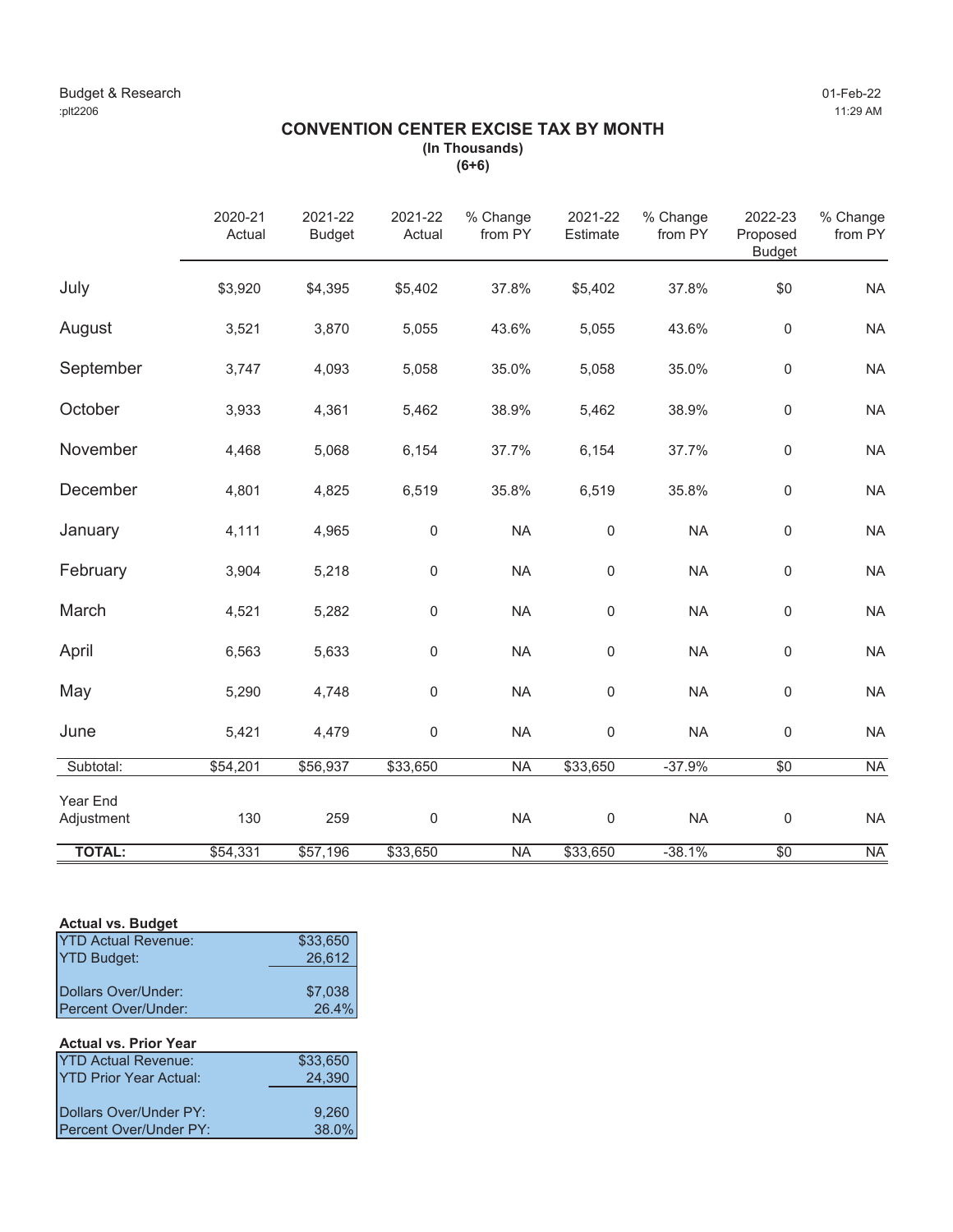# **PHOENIX CONVENTION CENTER EXCISE TAX CATEGORY ANALYSIS** FY 2022 ACTUALS  $(6+6)$ (000'S)

|                                                               | <b>JUL</b><br>(Act)    | <b>AUG</b><br>(Act)       | <b>SEP</b><br>(Act)     | <b>OCT</b><br>(Act)      | <b>NOV</b><br>(Act)      | <b>DEC</b><br>(Act)      | <b>JAN</b><br>(Est) | <b>FEB</b><br>(Est) | <b>MAR</b><br>(Est)   | <b>APR</b><br>(Est)    | <b>MAY</b><br>(Est)   | <b>JUN</b><br>(Est)   | <b>Total</b><br><b>Act/Est</b> | 2021-22<br><b>Budget</b> | $%$ Chg<br>from PY<br><b>Actuals</b> |
|---------------------------------------------------------------|------------------------|---------------------------|-------------------------|--------------------------|--------------------------|--------------------------|---------------------|---------------------|-----------------------|------------------------|-----------------------|-----------------------|--------------------------------|--------------------------|--------------------------------------|
| Advertising<br>(% change from prior year)                     | 159<br>$-4.1%$         | 185<br>33.8%              | 181<br>$-4.1%$          | 177<br>$-38.3%$          | 210<br>$-42.1%$          | 928<br>129.4%            | 135<br>$-16.4%$     | 106<br>$-30.2%$     | 127<br>$-4.1%$        | 109<br>$-33.8%$        | 94<br>$-39.0%$        | 95<br>$-43.3%$        | 2,506<br>1.1%                  | 2,506                    | 1.1%                                 |
| <b>Construction Contracting</b><br>(% change from prior year) | 2,173<br>18.6%         | 1,799<br>10.5%            | 2,030<br>26.2%          | 2,065<br>31.9%           | 2,048<br>13.5%           | 1,807<br>$-8.8%$         | 1,565<br>$-12.5%$   | 1,353<br>$-7.3%$    | 1,310<br>$-18.0%$     | 1,463<br>$-26.4%$      | 1,478<br>$-16.3%$     | 1,510<br>$-18.5%$     | 20,601<br>$-1.3%$              | 20,601                   | $-1.3%$                              |
| Hotel/Motel Lodging<br>(% change from prior year)             | 1,291<br>103.5%        | 1,291<br>130.7%           | 1,143<br>75.1%          | 1,384<br>103.1%          | 1,833<br>111.7%          | 1,859<br>112.9%          | 718<br>1.3%         | 1,119<br>34.7%      | 1,244<br>2.2%         | 1,360<br>$-44.7%$      | 858<br>$-45.1%$       | 750<br>$-48.7%$       | 14,850<br>18.7%                | 14,850                   | 18.7%                                |
| Job Printing<br>(% change from prior year)                    | 38<br>2.3%             | 32<br>$-25.6%$            | 36<br>$-2.6%$           | 45<br>$-0.2%$            | 65<br>81.6%              | 33<br>$-11.4%$           | 32<br>$-12.8%$      | 27<br>0.0%          | 28<br>2.7%            | 30<br>$-20.1%$         | 38<br>52.3%           | 25<br>$-34.1%$        | 429<br>0.5%                    | 429                      | 0.5%                                 |
| Publishing<br>(% change from prior year)                      | $-41.5%$               | 25<br>2196.3%             | $-36.4%$                | 3<br>68.8%               | 6.8%                     | 60.5%                    | (3)<br>$-195.4%$    | (2)<br>$-298.7%$    | (1)<br>$-276.5%$      | (2)<br>$-219.5%$       | (2)<br>$-176.5%$      | $\Omega$<br>$-228.4%$ | 22<br>26.7%                    | 22                       | 26.7%                                |
| <b>Restaurant and Bars</b><br>(% change from prior year)      | 1,740<br>40.0%         | 1,723<br>50.7%            | 1,668<br>33.3%          | 1,788<br>33.0%           | 1,995<br>43.8%           | 1,890<br>36.8%           | 1,254<br>$-10.5%$   | 1,280<br>$-10.3%$   | 1,261<br>$-18.0%$     | 1,362<br>$-28.5%$      | 1,189<br>$-33.0%$     | 1,275<br>$-32.6%$     | 18,425<br>4.2%                 | 18,425                   | 4.2%                                 |
| Timber/Extracting<br>(% change from prior year)               | $\Omega$<br>$-100.0\%$ | $\mathbf 0$<br>$-100.0\%$ | 0<br>$-100.0%$          | $\mathbf 0$<br>$-100.0%$ | $\mathbf 0$<br>$-100.0%$ | $\mathbf 0$<br>$-100.0%$ | 0<br>$-100.0%$      | 0<br>$-100.0\%$     | $\Omega$<br>$-100.0%$ | $\Omega$<br>$-100.0\%$ | $\Omega$<br>$-100.0%$ | 0<br>$-100.0%$        | 0<br>$-100.0%$                 | 0                        | $-100.0%$                            |
| Transportation<br>(% change from prior year)                  | $-89.5%$               | $\mathbf 0$<br>$-95.6%$   | $\mathbf 0$<br>$-96.4%$ | $-93.3%$                 | $\mathbf 0$<br>$-95.5%$  | $-99.5%$                 | 15<br>31.7%         | 15<br>91.8%         | 16<br>84.4%           | 15<br>99.9%            | 25<br>224.1%          | 16<br>146.4%          | 105<br>$-50.9%$                | 105                      | $-50.9%$                             |
| Rounding Adjustment                                           |                        |                           |                         |                          |                          |                          |                     |                     |                       |                        |                       |                       |                                |                          |                                      |
| <b>Total</b>                                                  | 5,402                  | 5,055                     | 5,058                   | 5,462                    | 6,154                    | 6,519                    | 3,716               | 3,898               | 3,985                 | 4,337                  | 3,681                 | 3,670                 | 56,937                         | 56,937                   | 5.0%                                 |
| (% change from prior year)                                    | 37.8%                  | 43.6%                     | 35.0%                   | 38.9%                    | 37.7%                    | 35.8%                    | $-9.6%$             | $-0.2%$             | $-11.9%$              | $-33.9%$               | $-30.4%$              | $-32.3%$              | 5.0%                           |                          |                                      |
|                                                               |                        |                           |                         |                          |                          |                          |                     |                     |                       |                        | <b>GASB</b>           |                       | 259                            | 259                      | 99.2%                                |
|                                                               |                        |                           |                         |                          |                          |                          |                     |                     |                       |                        | <b>Total</b>          |                       | 57,196                         | 57,196                   | 5.3%                                 |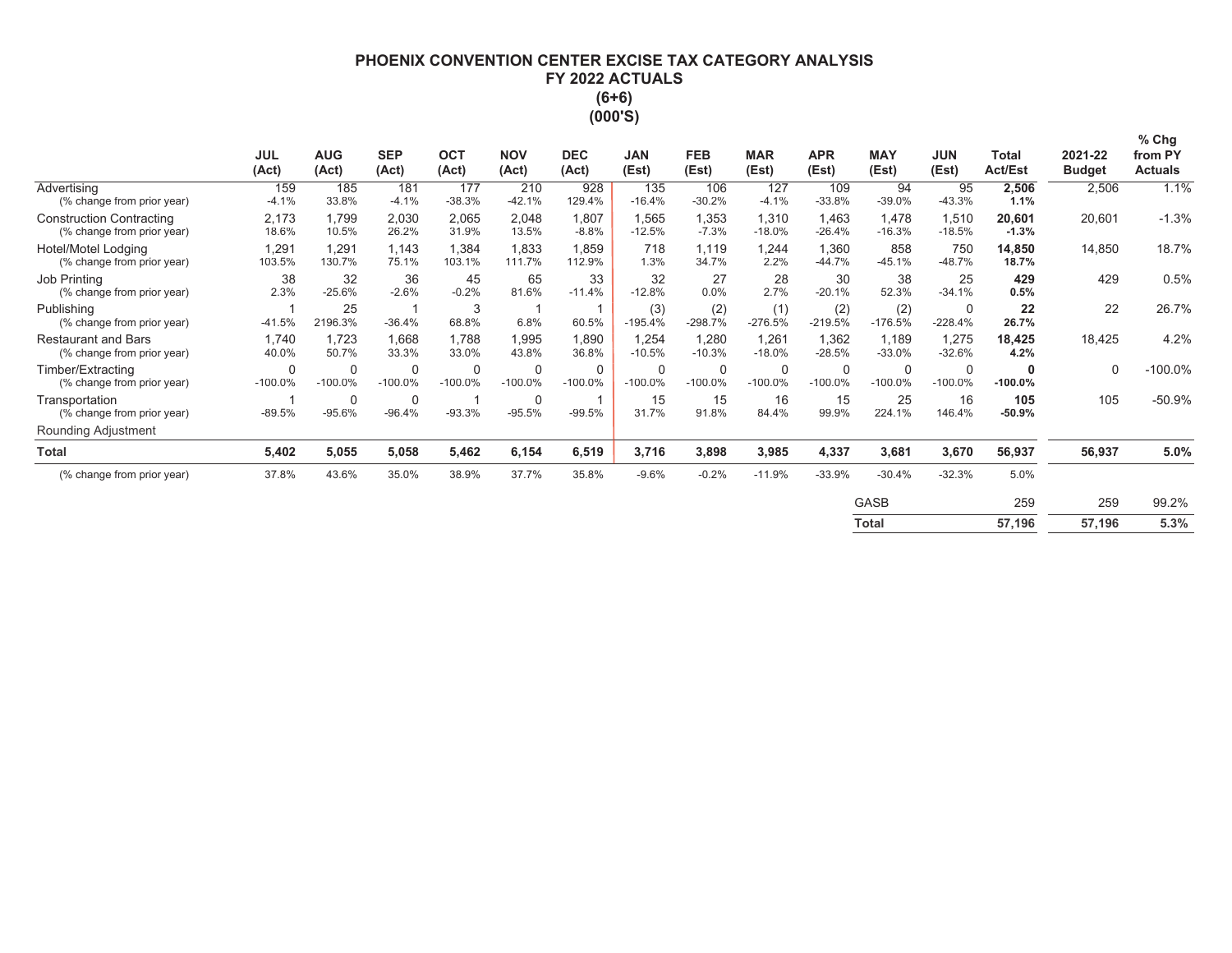# **SPORTS FACILITIES EXCISE TAX BY MONTH (In Thousands)**

**(6+6)**

|                        | 2020-21<br>Actual | 2021-22<br><b>Budget</b> | 2021-22<br>Actual | % Change<br>from PY | 2021-22<br>Estimate | % Change<br>from PY | 2022-23<br>Proposed<br><b>Budget</b> | % Change<br>from PY |
|------------------------|-------------------|--------------------------|-------------------|---------------------|---------------------|---------------------|--------------------------------------|---------------------|
| July                   | \$644             | \$1,072                  | \$1,638           | 154.4%              | \$1,638             | 154.4%              | \$0                                  | <b>NA</b>           |
| August                 | 611               | 862                      | 1,530             | 150.4%              | 1,530               | 150.4%              | $\mathbf 0$                          | <b>NA</b>           |
| September              | 694               | 876                      | 1,385             | 99.4%               | 1,385               | 99.4%               | $\mathbf 0$                          | <b>NA</b>           |
| October                | 788               | 990                      | 1,653             | 109.6%              | 1,653               | 109.6%              | $\mathbf 0$                          | <b>NA</b>           |
| November               | 1,065             | 1,392                    | 2,233             | 109.6%              | 2,233               | 109.6%              | $\mathbf 0$                          | <b>NA</b>           |
| December               | 1,074             | 1,279                    | 2,259             | 110.4%              | 2,259               | 110.4%              | $\mathbf 0$                          | <b>NA</b>           |
| January                | 833               | 1,110                    | $\mathbf 0$       | <b>NA</b>           | 0                   | <b>NA</b>           | $\mathbf 0$                          | <b>NA</b>           |
| February               | 974               | 2,196                    | $\mathbf 0$       | <b>NA</b>           | $\mathbf 0$         | <b>NA</b>           | $\mathbf 0$                          | <b>NA</b>           |
| March                  | 1,256             | 1,697                    | $\mathsf 0$       | <b>NA</b>           | $\mathbf 0$         | <b>NA</b>           | $\mathbf 0$                          | <b>NA</b>           |
| April                  | 2,375             | 1,973                    | $\mathsf 0$       | <b>NA</b>           | $\boldsymbol{0}$    | <b>NA</b>           | $\mathbf 0$                          | <b>NA</b>           |
| May                    | 2,029             | 1,170                    | $\mathbf 0$       | <b>NA</b>           | 0                   | <b>NA</b>           | $\mathbf 0$                          | <b>NA</b>           |
| June                   | 1,846             | 905                      | $\mathbf 0$       | <b>NA</b>           | 0                   | <b>NA</b>           | $\mathsf{0}$                         | <b>NA</b>           |
| Subtotal:              | \$14,189          | \$15,522                 | \$10,698          | <b>NA</b>           | \$10,698            | $-24.6%$            | $\sqrt{6}$                           | <b>NA</b>           |
| Year End<br>Adjustment | (199)             | 56                       | $\mathbf 0$       | <b>NA</b>           | $\mathbf 0$         | <b>NA</b>           | $\mathbf 0$                          | <b>NA</b>           |
| <b>TOTAL:</b>          | \$13,990          | \$15,578                 | \$10,698          | <b>NA</b>           | \$10,698            | $-23.5%$            | $\overline{50}$                      | <b>NA</b>           |

# **Actual vs. Budget**

| <b>YTD Actual Revenue:</b> | \$10,698 |
|----------------------------|----------|
| <b>YTD Budget:</b>         | 6.471    |
|                            |          |
| Dollars Over/Under:        | \$4,227  |
| Percent Over/Under:        | 65.3%    |

# **Actual vs. Prior Year**

| <b>YTD Actual Revenue:</b>    | \$10,698 |
|-------------------------------|----------|
| <b>YTD Prior Year Actual:</b> | 4.877    |
|                               |          |
| Dollars Over/Under PY:        | 5.821    |
| Percent Over/Under PY:        | 119.4%   |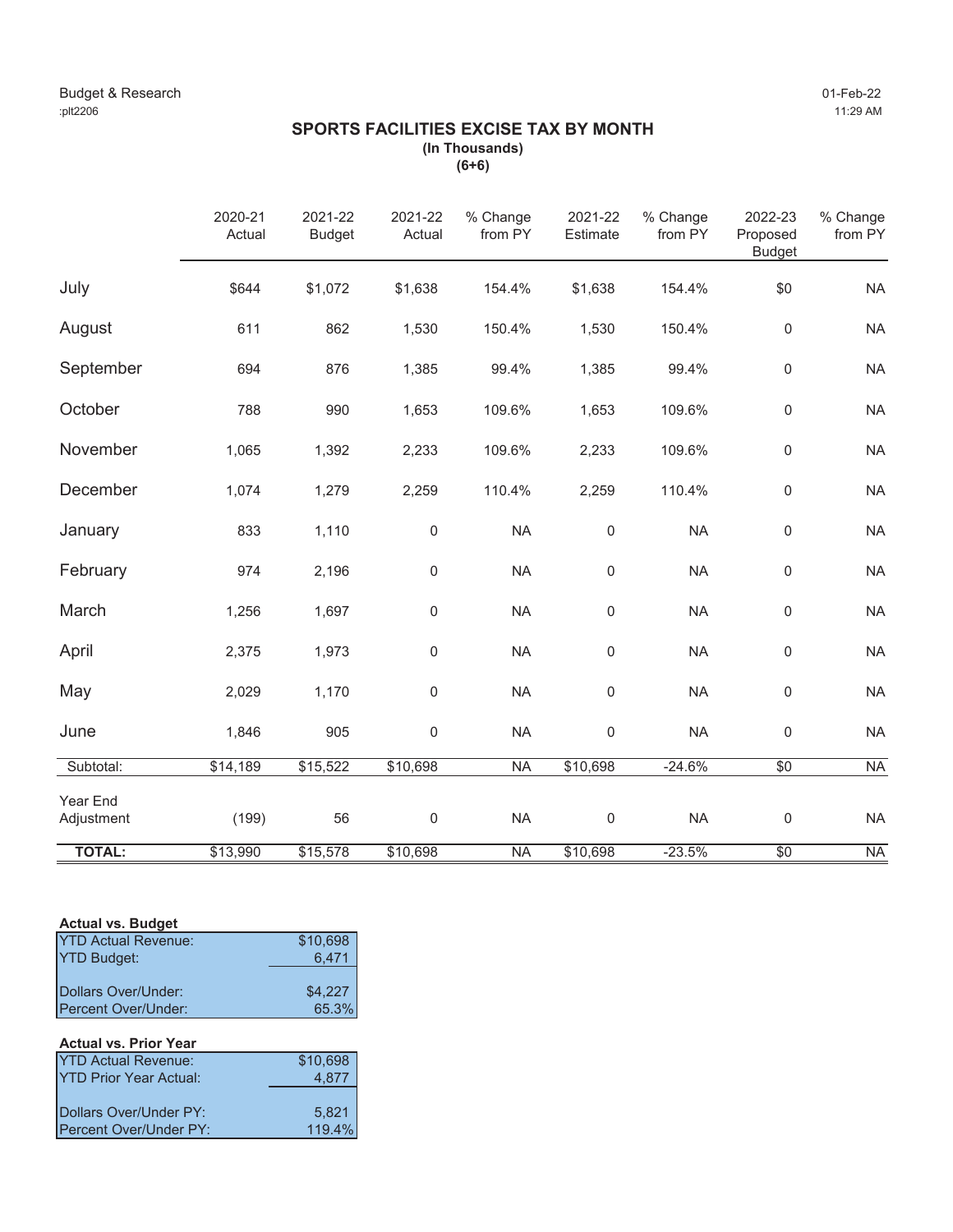# SPORTS FACILITIES EXCISE TAX CATEGORY ANALYSIS FY 2022 ACTUALS  $(6+6)$  $(000'S)$

|                                                               | <b>JUL</b><br>(Act) | <b>AUG</b><br>(Act) | <b>SEP</b><br>(Act) | OCT<br>(Act)  | <b>NOV</b><br>(Act) | <b>DEC</b><br>(Act) | <b>JAN</b><br>(Est) | <b>FEB</b><br>(Est) | <b>MAR</b><br>(Est) | <b>APR</b><br>(Est) | <b>MAY</b><br>(Est) | <b>JUN</b><br>(Est) | Total<br><b>Act/Est</b> | 2021-22<br><b>Budget</b> | $%$ Chg<br>from PY<br><b>Actuals</b> |
|---------------------------------------------------------------|---------------------|---------------------|---------------------|---------------|---------------------|---------------------|---------------------|---------------------|---------------------|---------------------|---------------------|---------------------|-------------------------|--------------------------|--------------------------------------|
| Hotel/Motel Lodging<br>(% change from prior year)             | 645<br>103.5%       | 645<br>130.7%       | 571<br>75.1%        | 692<br>103.1% | 917<br>111.7%       | 930<br>112.9%       | 359<br>1.3%         | 559<br>34.7%        | 622<br>2.2%         | 680<br>$-44.7%$     | 429<br>$-45.1%$     | 376<br>$-48.7%$     | 7,425<br>18.7%          | 7,425                    | 18.7%                                |
| Short-Term Motor Vehicle Rental<br>(% change from prior year) | 993<br>203.6%       | 885<br>167.0%       | 813<br>121.0%       | 961<br>114.6% | 1.316<br>108.2%     | 1.329<br>108.6%     | 246<br>$-48.7%$     | 281<br>$-49.7%$     | 329<br>$-49.1%$     | 411<br>$-64.1%$     | 290<br>$-76.7%$     | 243<br>$-78.3%$     | 8,097<br>2.0%           | 8,097                    | 2.0%                                 |
| <b>Rounding Adjustment</b>                                    |                     |                     |                     |               |                     |                     |                     |                     |                     |                     |                     |                     |                         |                          |                                      |
| <b>Total</b>                                                  | 1,638               | ,530                | 1,385               | 1,653         | 2,233               | 2,259               | 605                 | 840                 | 951                 | 1,091               | 719                 | 618                 | 15,522                  | 15,522                   | 9.4%                                 |
| (% change from prior year)                                    | 154.4%              | 150.4%              | 99.4%               | 109.6%        | 109.6%              | 110.4%              | $-27.4%$            | $-13.7%$            | $-24.3%$            | $-54.1%$            | $-64.5%$            | $-66.6%$            | 9.4%                    |                          |                                      |
|                                                               |                     |                     |                     |               |                     |                     |                     |                     |                     |                     | <b>GASB</b>         |                     | 56                      | 56                       | 128.1%                               |
|                                                               |                     |                     |                     |               |                     |                     |                     |                     |                     |                     | Total               |                     | 15,578                  | 15,578                   | 11.4%                                |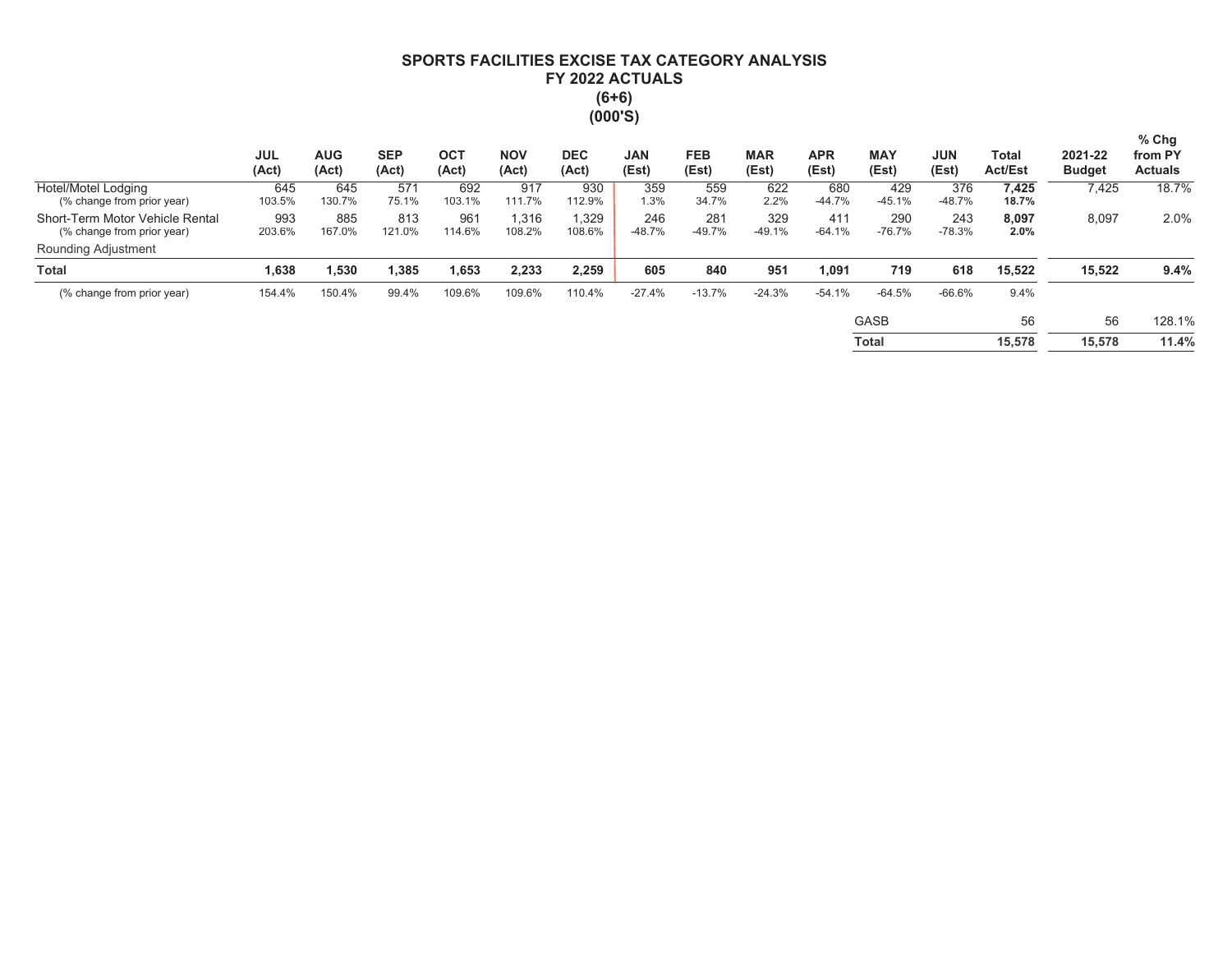# **JET FUEL EXCISE TAX BY MONTH (In Thousands) (6+6)**

|                        | 2020-21<br>Actual | 2021-22<br><b>Budget</b> | 2021-22<br>Actual | % Change<br>from PY | 2021-22<br>Estimate | % Change<br>from PY | 2022-23<br>Proposed<br><b>Budget</b> | % Change<br>from PY |
|------------------------|-------------------|--------------------------|-------------------|---------------------|---------------------|---------------------|--------------------------------------|---------------------|
| July                   | \$33              | \$82                     | \$59              | 78.9%               | \$59                | 78.9%               | \$0                                  | <b>NA</b>           |
| August                 | 34                | 81                       | 48                | 42.0%               | 48                  | 42.0%               | $\mathsf 0$                          | <b>NA</b>           |
| September              | 33                | 60                       | 45                | 37.8%               | 45                  | 37.8%               | $\mathsf{O}\xspace$                  | <b>NA</b>           |
| October                | 43                | $\overline{7}$           | 32                | $-25.0%$            | 32                  | $-25.0%$            | $\mathsf{O}\xspace$                  | <b>NA</b>           |
| November               | 28                | 36                       | 44                | 59.3%               | 44                  | 59.3%               | $\mathsf 0$                          | <b>NA</b>           |
| December               | 55                | 41                       | 44                | $-21.3%$            | 44                  | $-21.3%$            | $\mathsf 0$                          | <b>NA</b>           |
| January                | 54                | 51                       | $\pmb{0}$         | <b>NA</b>           | $\mathbf 0$         | <b>NA</b>           | $\mathsf{O}\xspace$                  | <b>NA</b>           |
| February               | 201               | 168                      | 0                 | <b>NA</b>           | $\mathsf{O}\xspace$ | <b>NA</b>           | $\mathsf 0$                          | <b>NA</b>           |
| March                  | 46                | 55                       | $\mathbf 0$       | <b>NA</b>           | $\mathsf 0$         | <b>NA</b>           | $\mathsf{O}\xspace$                  | <b>NA</b>           |
| April                  | 96                | 78                       | 0                 | <b>NA</b>           | $\mathbf 0$         | <b>NA</b>           | $\mathsf{O}\xspace$                  | <b>NA</b>           |
| May                    | 103               | 41                       | 0                 | <b>NA</b>           | $\mathbf 0$         | <b>NA</b>           | $\mathsf 0$                          | <b>NA</b>           |
| June                   | 56                | 43                       | 0                 | <b>NA</b>           | $\mathbf 0$         | <b>NA</b>           | $\mathsf 0$                          | <b>NA</b>           |
| Subtotal:              | \$781             | \$743                    | \$272             | <b>NA</b>           | \$272               | $-65.1%$            | $\sqrt{50}$                          | <b>NA</b>           |
| Year End<br>Adjustment | 57                | $\mathbf{1}$             | $\mathbf 0$       | <b>NA</b>           | $\mathbf 0$         | <b>NA</b>           | $\mathsf 0$                          | <b>NA</b>           |
| <b>TOTAL:</b>          | \$838             | \$744                    | \$272             | <b>NA</b>           | \$272               | $-67.5%$            | \$0                                  | <b>NA</b>           |

# **Actual vs. Budget**

| <b>YTD Actual Revenue:</b> | \$272         |
|----------------------------|---------------|
| <b>YTD Budget:</b>         | 307           |
|                            |               |
| Dollars Over/Under:        | $($ \$35) $ $ |
| Percent Over/Under:        | $-11.3%$      |

# **Actual vs. Prior Year**

| <b>YTD Actual Revenue:</b>    | \$272 |
|-------------------------------|-------|
| <b>YTD Prior Year Actual:</b> | 226   |
|                               |       |
| Dollars Over/Under PY:        | \$46  |
| Percent Over/Under PY:        | 20.6% |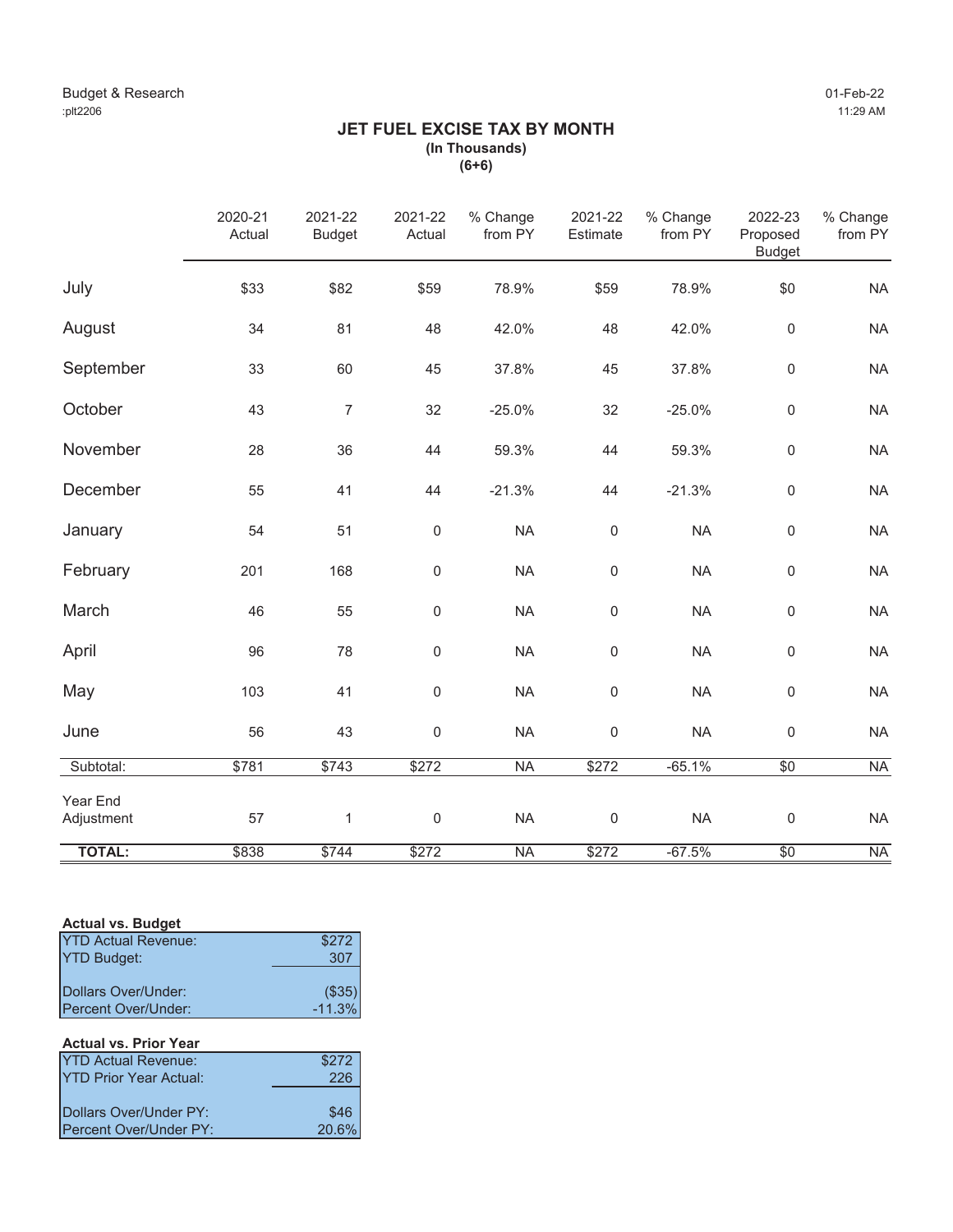# JET FUEL EXCISE TAXES EXCISE TAX CATEGORY ANALYSIS FY 2022 ACTUALS  $(6+6)$  $(000'S)$

|                                                   | <b>JUL</b><br>(Act) | <b>AUG</b><br>(Act) | <b>SEP</b><br>(Act) | <b>OCT</b><br>(Act) | <b>NOV</b><br>(Act) | <b>DEC</b><br>(Act) | <b>JAN</b><br>(Est) | <b>FEB</b><br>(Est) | <b>MAR</b><br>(Est) | <b>APR</b><br>(Est) | <b>MAY</b><br>(Est) | <b>JUN</b><br>(Est) | Total<br><b>Act/Est</b> | 2021-22<br><b>Budget</b> | $%$ Chg<br>from PY<br><b>Actuals</b> |
|---------------------------------------------------|---------------------|---------------------|---------------------|---------------------|---------------------|---------------------|---------------------|---------------------|---------------------|---------------------|---------------------|---------------------|-------------------------|--------------------------|--------------------------------------|
| Jet Fuel                                          | 59                  | 48                  | 45                  | 32                  | 44                  | 44                  | 51                  | 184                 | 56                  | 84                  | 55                  | 41                  | 743                     | 743                      | $-4.8%$                              |
| (% change from prior year)<br>Rounding Adjustment | 78.9%               | 42.0%               | 37.8%               | $-25.0%$            | 56.4%               | $-21.3%$            | $-5.7%$             | $-8.2%$             | 21.4%               | $-12.6%$            | $-46.2%$            | $-26.3%$            | $-4.8%$                 |                          |                                      |
| <b>Total</b>                                      | 59                  | 48                  | 45                  | 32                  | 44                  | 44                  | 51                  | 184                 | 56                  | 84                  | 55                  | 41                  | 743                     | 743                      | $-4.8%$                              |
| (% change from prior year)                        | 78.9%               | 42.0%               | 37.8%               | $-25.0%$            | 56.4%               | $-21.3%$            | $-5.7%$             | $-8.2%$             | 21.4%               | $-12.6%$            | $-46.2%$            | $-26.3%$            | $-4.8%$                 |                          |                                      |
|                                                   |                     |                     |                     |                     |                     |                     |                     |                     |                     |                     | <b>GASB</b>         |                     |                         |                          | $-98.2%$                             |
|                                                   |                     |                     |                     |                     |                     |                     |                     |                     |                     |                     | <b>Total</b>        |                     | 744                     | 744                      | $-11.3%$                             |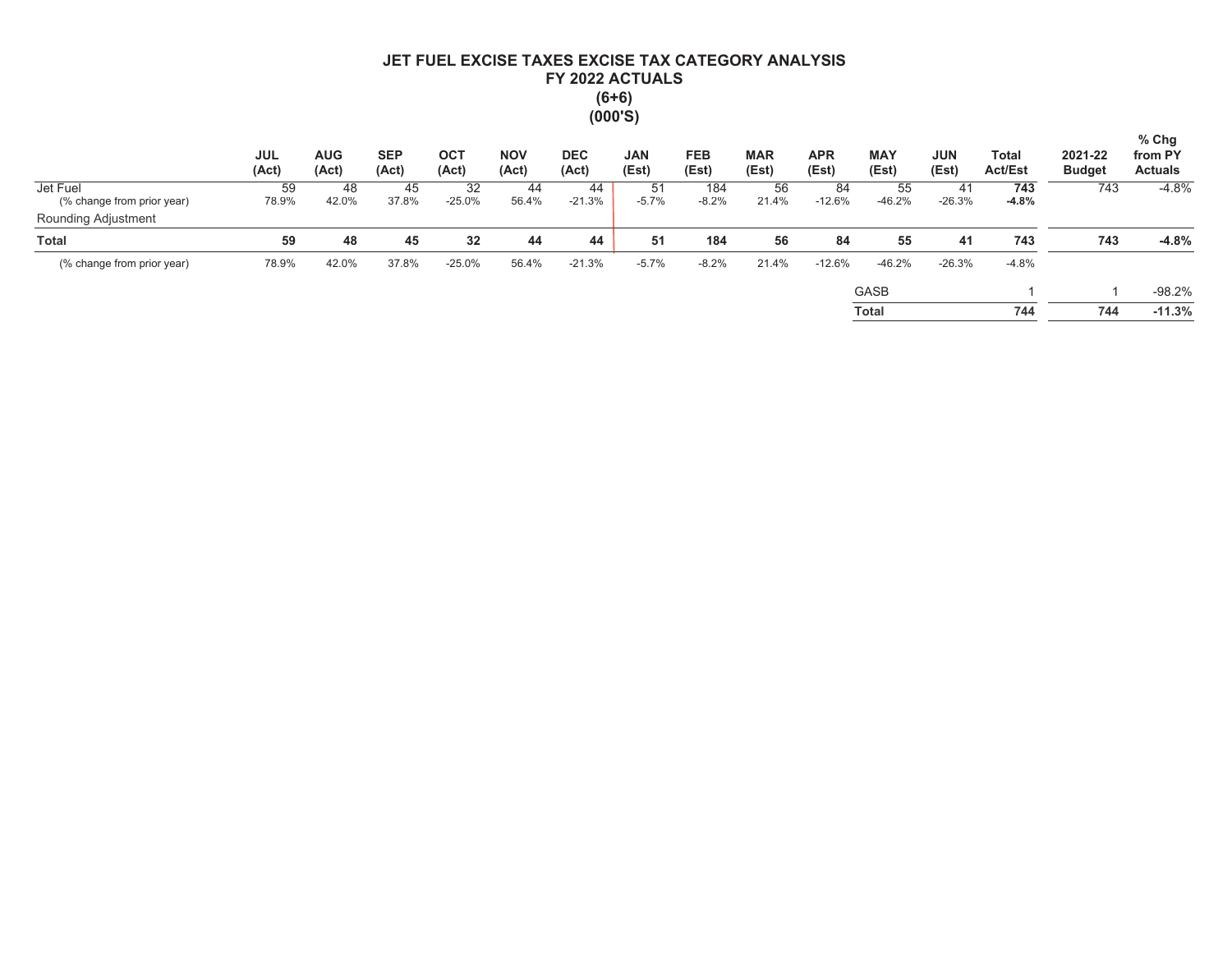# **TRANSPORTATION 2050 EXCISE TAX BY MONTH (In Thousands)**

**(6+6)**

|                        | 2020-21<br>Actual | 2021-22<br><b>Budget</b> | 2021-22<br>Actual | % Change<br>from PY | 2021-22<br>Estimate | % Change<br>from PY | 2022-23<br>Proposed<br><b>Budget</b> | % Change<br>from PY |
|------------------------|-------------------|--------------------------|-------------------|---------------------|---------------------|---------------------|--------------------------------------|---------------------|
| July                   | \$22,041          | \$22,402                 | \$26,452          | 20.0%               | \$26,452            | 20.0%               | \$0                                  | <b>NA</b>           |
| August                 | 22,675            | 20,581                   | 24,715            | 9.0%                | 24,715              | 9.0%                | $\boldsymbol{0}$                     | <b>NA</b>           |
| September              | 20,872            | 21,422                   | 24,870            | 19.2%               | 24,870              | 19.2%               | $\pmb{0}$                            | <b>NA</b>           |
| October                | 21,895            | 21,626                   | 26,094            | 19.2%               | 26,094              | 19.2%               | $\mathbf 0$                          | <b>NA</b>           |
| November               | 21,208            | 22,476                   | 26,202            | 23.5%               | 26,202              | 23.5%               | $\boldsymbol{0}$                     | <b>NA</b>           |
| December               | 22,922            | 22,703                   | 26,767            | 16.8%               | 26,767              | 16.8%               | $\mathbf 0$                          | <b>NA</b>           |
| January                | 26,022            | 26,481                   | 0                 | <b>NA</b>           | $\boldsymbol{0}$    | <b>NA</b>           | $\boldsymbol{0}$                     | <b>NA</b>           |
| February               | 21,572            | 22,432                   | 0                 | <b>NA</b>           | $\mathsf 0$         | <b>NA</b>           | $\mathbf 0$                          | <b>NA</b>           |
| March                  | 21,094            | 22,274                   | 0                 | <b>NA</b>           | $\mathsf 0$         | <b>NA</b>           | $\boldsymbol{0}$                     | <b>NA</b>           |
| April                  | 26,728            | 24,865                   | 0                 | <b>NA</b>           | $\mathsf 0$         | <b>NA</b>           | $\boldsymbol{0}$                     | <b>NA</b>           |
| May                    | 25,000            | 22,527                   | 0                 | <b>NA</b>           | $\boldsymbol{0}$    | <b>NA</b>           | $\boldsymbol{0}$                     | <b>NA</b>           |
| June                   | 24,981            | 23,255                   | $\mathsf 0$       | <b>NA</b>           | 0                   | <b>NA</b>           | $\mathbf 0$                          | <b>NA</b>           |
| Subtotal:              | \$277,012         | \$273,044                | \$155,100         | <b>NA</b>           | \$155,100           | $-44.0%$            | \$0                                  | <b>NA</b>           |
| Year End<br>Adjustment | 2,336             | 1,351                    | $\boldsymbol{0}$  | <b>NA</b>           | $\mathsf 0$         | <b>NA</b>           | $\boldsymbol{0}$                     | <b>NA</b>           |
| <b>TOTAL:</b>          | \$279,348         | \$274,395                | \$155,100         | <b>NA</b>           | \$155,100           | $-44.5%$            | \$0                                  | <b>NA</b>           |

### **Actual vs. Budget**

| <b>YTD Actual Revenue:</b> | \$155,100 |
|----------------------------|-----------|
| <b>YTD Budget:</b>         | 131,210   |
|                            |           |
| Dollars Over/Under:        | \$23,890  |
| Percent Over/Under:        | 18.2%     |

| <b>Actual vs. Prior Year</b>  |           |
|-------------------------------|-----------|
| <b>YTD Actual Revenue:</b>    | \$155,100 |
| <b>YTD Prior Year Actual:</b> | 131,614   |
|                               |           |
| Dollars Over/Under PY:        | 23,486    |
| Percent Over/Under PY:        | 17.8%     |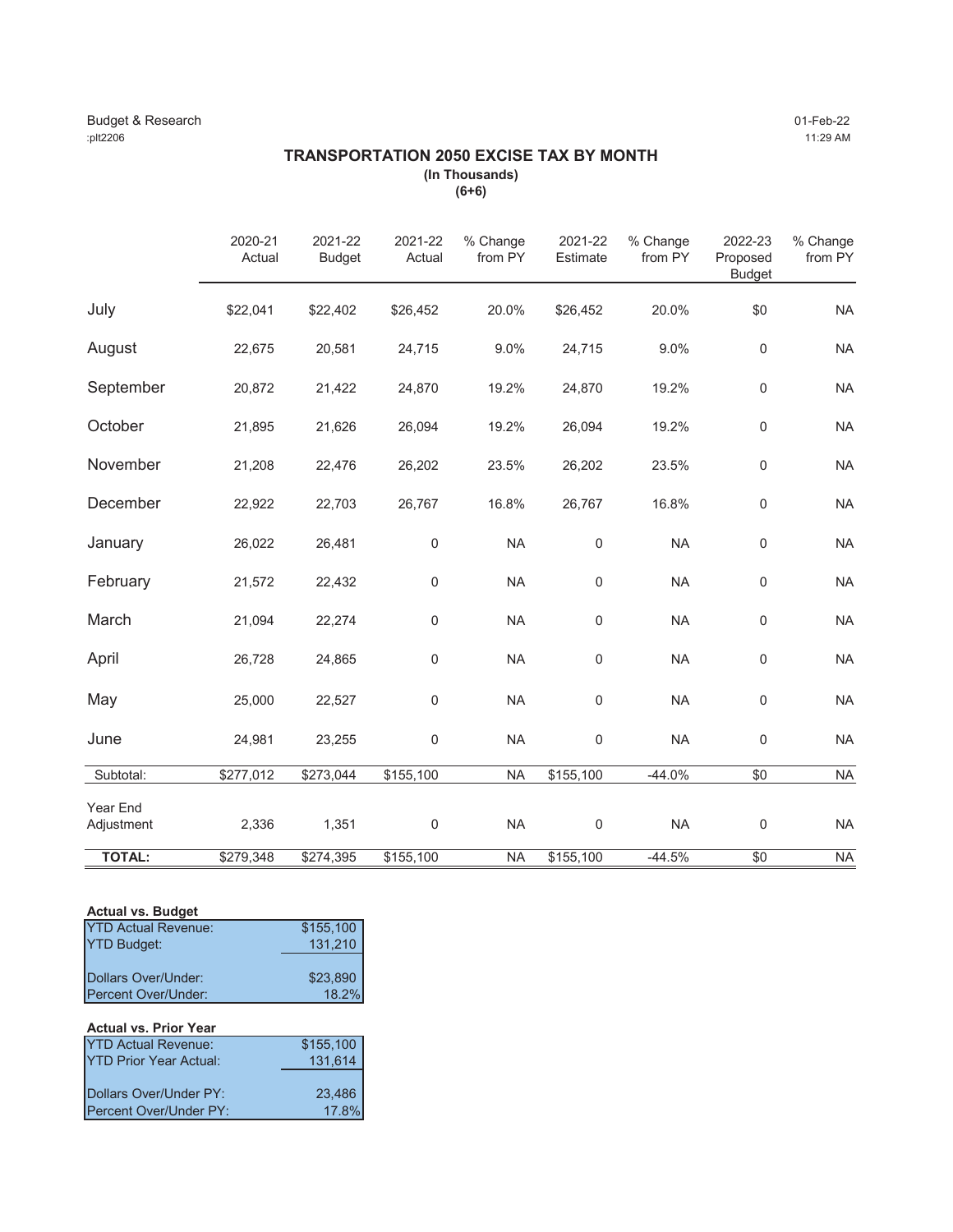# **7FRANSPORTATION 2050 - PUBLIC TRANSIT EXCISE TAX CATEGORY ANALYSIS** FY 2022 ACTUALS  $(6+6)$ (000'S)

|                                                                   | <b>JUL</b><br>(Act)      | <b>AUG</b><br>(Act)   | <b>SEP</b><br>(Act)     | <b>OCT</b><br>(Act)      | <b>NOV</b><br>(Act)    | <b>DEC</b><br>(Act)     | <b>JAN</b><br>(Est)      | <b>FEB</b><br>(Est)      | <b>MAR</b><br>(Est)   | <b>APR</b><br>(Est)   | <b>MAY</b><br>(Est)      | <b>JUN</b><br>(Est) | <b>Total</b><br>Act/Est  | 2021-22<br><b>Budget</b> | $%$ Chg<br>from PY<br><b>Actuals</b> |
|-------------------------------------------------------------------|--------------------------|-----------------------|-------------------------|--------------------------|------------------------|-------------------------|--------------------------|--------------------------|-----------------------|-----------------------|--------------------------|---------------------|--------------------------|--------------------------|--------------------------------------|
| Amusements<br>(% change from prior year)                          | 367<br>922.5%            | 378<br>600.0%         | 174<br>296.9%           | 156<br>179.4%            | 206<br>160.0%          | 239<br>210.5%           | (56)<br>$-183.1%$        | (55)<br>$-170.2%$        | (65)<br>$-162.0%$     | (70)<br>$-147.1%$     | (46)<br>$-132.7%$        | (62)<br>$-132.2%$   | 1,166<br>8.0%            | 1,166                    | 8.0%                                 |
| <b>Commercial Property Rental</b><br>(% change from prior year)   | 1,942<br>0.1%            | 1,746<br>$-49.6%$     | 1,820<br>25.8%          | 1,827<br>3.9%            | 1,765<br>6.6%          | 1,812<br>8.2%           | 1,638<br>$-9.3%$         | 1,424<br>$-11.1%$        | 1,390<br>$-14.8%$     | 1,626<br>$-10.2%$     | 1,460<br>$-15.1%$        | 1,432<br>$-15.7%$   | 19,882<br>$-10.5%$       | 19,882                   | $-10.5%$                             |
| <b>Construction Contracting</b><br>(% change from prior year)     | 2,621<br>18.9%           | 2.170<br>10.8%        | 2,449<br>26.3%          | 2,492<br>32.0%           | 2,472<br>13.8%         | 2,181<br>$-8.8%$        | 1.880<br>$-12.6%$        | 1,626<br>$-7.7%$         | 1,574<br>$-18.3%$     | 1,758<br>$-26.7%$     | 1,776<br>$-16.6%$        | 1,812<br>$-18.8%$   | 24,811<br>$-1.4%$        | 24,811                   | $-1.4%$                              |
| <b>Hotel/Motel Lodaina</b><br>(% change from prior year)          | 398<br>105.8%            | 401<br>132.1%         | 354<br>74.8%            | 428<br>102.1%            | 566<br>113.6%          | 570<br>112.0%           | 220<br>0.4%              | 343<br>33.4%             | 382<br>1.1%           | 418<br>21.8%          | 263<br>$-45.3%$          | 232<br>$-49.1%$     | 4,575<br>32.8%           | 4,575                    | 32.8%                                |
| Job Printing<br>(% change from prior year)                        | 46<br>2.3%               | 38<br>$-25.6%$        | 43<br>$-2.6%$           | 54<br>$-0.2%$            | 78<br>81.6%            | 40<br>$-11.4%$          | 39<br>$-12.8%$           | 33<br>0.0%               | 34<br>2.7%            | 36<br>$-20.2%$        | 46<br>52.2%              | 30<br>$-34.1%$      | 517<br>0.5%              | 517                      | 0.5%                                 |
| Publishing<br>(% change from prior year)                          | -1<br>$-41.5%$           | 30<br>2196.3%         | -1<br>$-36.4%$          | 3<br>68.8%               | $\overline{2}$<br>6.8% | $\overline{2}$<br>60.5% | (3)<br>$-195.4%$         | (2)<br>$-298.7%$         | (1)<br>$-276.5%$      | (2)<br>$-219.5%$      | (2)<br>$-176.5%$         | (3)<br>$-228.4%$    | 26<br>26.7%              | 26                       | 26.7%                                |
| <b>Rentals of Personal Property</b><br>(% change from prior year) | 1.040<br>41.8%           | 987<br>30.3%          | 1.016<br>39.0%          | 1.010<br>30.8%           | 1,042<br>26.3%         | 1,065<br>27.1%          | 711<br>$-29.8%$          | 660<br>$-13.2%$          | 705<br>$-6.9%$        | 870<br>$-37.1%$       | 660<br>$-32.1%$          | 609<br>$-31.4%$     | 10,375<br>$-0.5%$        | 10,375                   | $-0.5%$                              |
| <b>Residential Property Rental</b><br>(% change from prior year)  | 1,375<br>7.7%            | 1,372<br>15.1%        | 1,491<br>23.6%          | 1.472<br>10.5%           | 1,393<br>19.4%         | 1,595<br>20.7%          | 1,289<br>$-8.0%$         | 1,158<br>$-6.5%$         | 1,204<br>$-6.6%$      | 1,277<br>$-9.6%$      | 1,184<br>$-8.1%$         | 1,213<br>$-15.5%$   | 16,023<br>3.0%           | 16,023                   | 3.0%                                 |
| <b>Restaurant and Bars</b><br>(% change from prior year)          | 2,099<br>40.0%           | 2,079<br>50.7%        | 2,013<br>33.3%          | 2.158<br>33.0%           | 2.408<br>43.8%         | 2,281<br>36.8%          | 1.513<br>$-10.5%$        | 1,545<br>$-10.3%$        | 1,522<br>$-18.0%$     | 1,644<br>$-28.5%$     | 1.435<br>$-33.1%$        | 1,537<br>$-32.6%$   | 22,234<br>4.2%           | 22,234                   | 4.2%                                 |
| <b>Retail Sales</b><br>(% change from prior year)                 | 11.753<br>17.2%          | 11.172<br>17.2%       | 11.053<br>11.0%         | 11.641<br>16.5%          | 11,562<br>23.8%        | 12.154<br>18.8%         | 10.285<br>$-17.7%$       | 8.137<br>$-17.9%$        | 7.915<br>$-18.8%$     | 9.176<br>$-22.5%$     | 8.615<br>$-25.8%$        | 9.103<br>$-20.4%$   | 122,566<br>$-2.8%$       | 122.566                  | $-2.8%$                              |
| Timber/Extracting<br>(% change from prior year)                   | $\mathbf 0$<br>$-100.0%$ | $\Omega$<br>$-100.0%$ | $\Omega$<br>$-100.0%$   | $\mathbf 0$<br>$-100.0%$ | $\Omega$<br>$-100.0%$  | 0<br>$-100.0%$          | $\mathbf 0$<br>$-100.0%$ | $\mathbf 0$<br>$-100.0%$ | $\Omega$<br>$-100.0%$ | $\Omega$<br>$-100.0%$ | $\mathbf 0$<br>$-100.0%$ | 0<br>$-100.0%$      | $\mathbf 0$<br>$-100.0%$ | $\Omega$                 | $-100.0%$                            |
| Transportation<br>(% change from prior year)                      | -1<br>$-89.5%$           | $\Omega$<br>$-95.6%$  | $\mathbf 0$<br>$-96.4%$ | -1<br>$-93.3%$           | 0<br>$-95.5%$          | -1<br>$-99.5%$          | 18<br>31.7%              | 18<br>91.8%              | 19<br>84.4%           | 18<br>99.9%           | 31<br>224.1%             | 19<br>146.4%        | 126<br>$-50.9%$          | 126                      | $-50.9%$                             |
| Use Tax<br>(% change from prior year)                             | 1,158<br>12.1%           | 927<br>$-4.8%$        | 1,023<br>13.7%          | 1,251<br>6.4%            | 1,094<br>4.1%          | 1,145<br>4.6%           | 1,368<br>$-10.2%$        | 1,134<br>$-7.5%$         | 756<br>69.9%          | 1,256<br>$-6.8%$      | 1,015<br>$-0.8%$         | 944<br>10.5%        | 13,071<br>3.3%           | 13,071                   | 3.3%                                 |
| Rounding Adjustment                                               |                          |                       |                         |                          |                        |                         |                          |                          |                       |                       |                          |                     |                          |                          |                                      |
| <b>Total</b>                                                      | 22,802                   | 21,302                | 21,438                  | 22,493                   | 22,588                 | 23,083                  | 18,901                   | 16,021                   | 15,434                | 18,005                | 16,438                   | 16,867              | 235,372                  | 235,372                  | $-1.4%$                              |
| (% change from prior year)                                        | 20.0%                    | 9.0%                  | 19.2%                   | 19.2%                    | 23.5%                  | 16.8%                   | $-15.7%$                 | $-13.8%$                 | $-15.1%$              | $-21.9%$              | $-23.7%$                 | $-21.7%$            | $-1.4%$                  |                          |                                      |
|                                                                   |                          |                       |                         |                          |                        |                         |                          |                          |                       |                       | <b>GASB</b>              |                     | 1.164                    | 1.164                    | $-42.1%$                             |
|                                                                   |                          |                       |                         |                          |                        |                         |                          |                          |                       |                       | <b>Total</b>             |                     | 236,536                  | 236,536                  | $-1.8%$                              |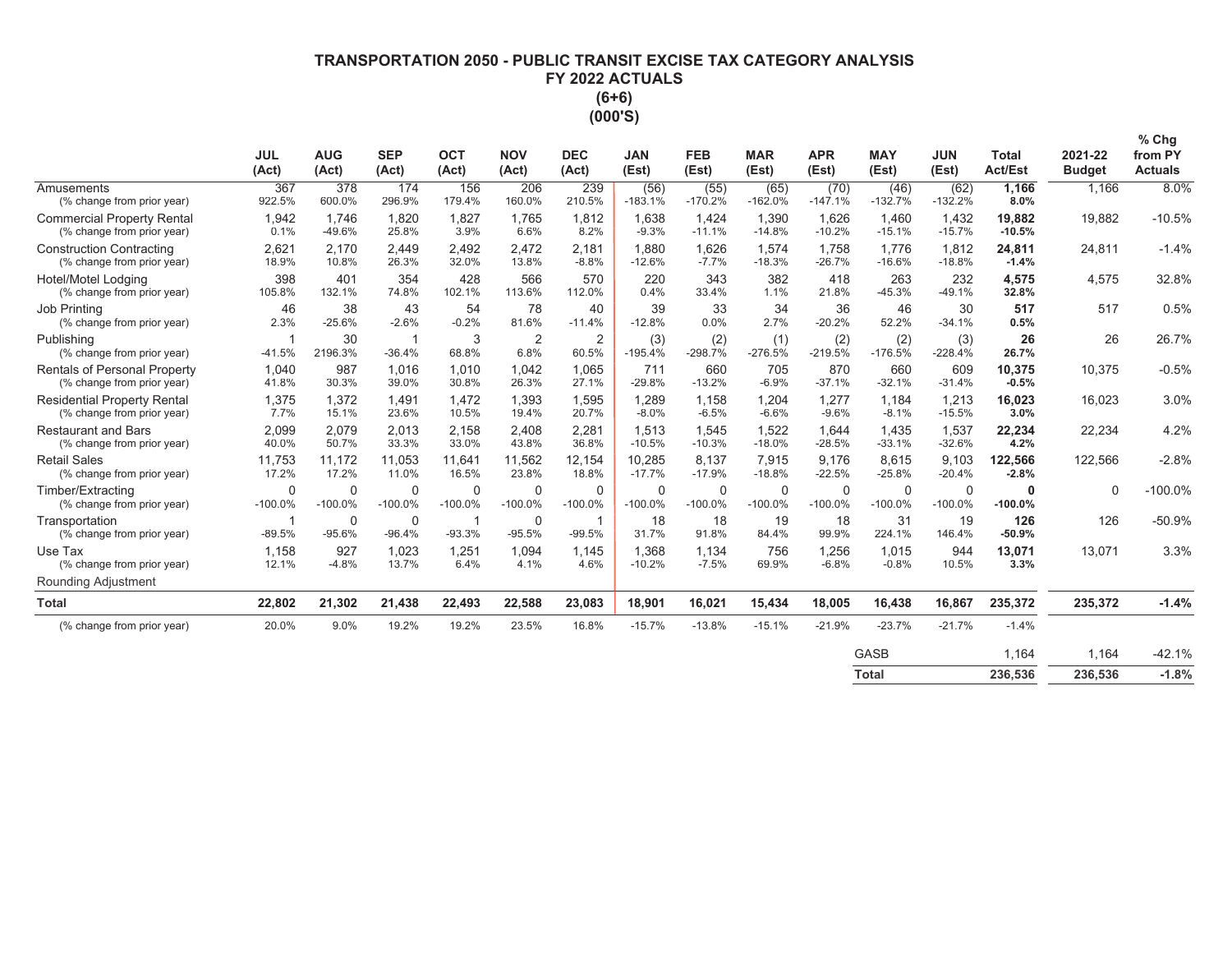# **7FRANSPORTATION 2050 - STREET TRANSPORTATION EXCISE TAX CATEGORY ANALYSIS** FY 2022 ACTUALS  $(6+6)$ (000'S)

|                                                                   | <b>JUL</b><br>(Act)      | <b>AUG</b><br>(Act)   | <b>SEP</b><br>(Act)     | OCT<br>(Act)             | <b>NOV</b><br>(Act)      | <b>DEC</b><br>(Act)      | <b>JAN</b><br>(Est)      | <b>FEB</b><br>(Est)      | <b>MAR</b><br>(Est)      | <b>APR</b><br>(Est) | <b>MAY</b><br>(Est)      | <b>JUN</b><br>(Est)      | <b>Total</b><br><b>Act/Est</b> | 2021-22<br><b>Budget</b> | % Chg<br>from PY<br><b>Actuals</b> |
|-------------------------------------------------------------------|--------------------------|-----------------------|-------------------------|--------------------------|--------------------------|--------------------------|--------------------------|--------------------------|--------------------------|---------------------|--------------------------|--------------------------|--------------------------------|--------------------------|------------------------------------|
| Amusements<br>(% change from prior year)                          | 59<br>922.5%             | 60<br>600.0%          | 28<br>296.9%            | 25<br>179.4%             | 33<br>160.0%             | 38<br>210.5%             | (9)<br>$-183.1%$         | (9)<br>$-170.2%$         | (10)<br>$-162.1%$        | (11)<br>$-147.1%$   | (7)<br>$-132.7%$         | (10)<br>$-132.2%$        | 187<br>8.0%                    | 187                      | 8.0%                               |
| <b>Commercial Property Rental</b><br>(% change from prior year)   | 311<br>0.1%              | 280<br>$-49.6%$       | 291<br>25.7%            | 292<br>3.9%              | 282<br>6.6%              | 290<br>8.2%              | 262<br>$-9.3%$           | 228<br>$-11.1%$          | 223<br>$-14.8%$          | 260<br>$-10.2%$     | 234<br>$-15.1%$          | 230<br>$-15.8%$          | 3,183<br>$-10.5%$              | 3,183                    | $-10.5%$                           |
| <b>Construction Contracting</b><br>(% change from prior year)     | 420<br>18.9%             | 347<br>11.0%          | 392<br>26.3%            | 399<br>32.2%             | 396<br>13.8%             | 349<br>$-8.8%$           | 300<br>$-12.8%$          | 260<br>$-7.8%$           | 251<br>$-18.5%$          | 281<br>$-26.8%$     | 284<br>$-16.8%$          | 289<br>$-19.0%$          | 3,968<br>$-1.4%$               | 3,968                    | $-1.4%$                            |
| Hotel/Motel Lodaina<br>(% change from prior year)                 | 64<br>105.8%             | 64<br>132.1%          | 57<br>74.8%             | 69<br>102.1%             | 91<br>113.6%             | 91<br>112.0%             | 35<br>0.4%               | 55<br>33.4%              | 61<br>1.1%               | 67<br>21.8%         | 42<br>$-45.3%$           | 36<br>$-49.1%$           | 732<br>32.8%                   | 732                      | 32.8%                              |
| Job Printing<br>(% change from prior year)                        | -7<br>2.3%               | 6<br>$-25.5%$         | 7<br>$-2.6%$            | 9<br>$-0.3%$             | 13<br>81.6%              | 6<br>$-11.4%$            | 6<br>$-12.9%$            | 5<br>$-0.1%$             | 5<br>2.7%                | 6<br>$-20.2%$       | $\overline{7}$<br>52.2%  | 6<br>$-34.2%$            | 83<br>0.5%                     | 83                       | 0.5%                               |
| Publishing<br>(% change from prior year)                          | $\mathbf 0$<br>$-41.5%$  | 5<br>2196.3%          | $\Omega$<br>$-36.4%$    | 68.8%                    | $\mathbf 0$<br>6.8%      | $\mathbf 0$<br>60.5%     | (1)<br>$-195.4%$         | $\mathbf 0$<br>$-298.7%$ | $\mathbf 0$<br>$-276.5%$ | 0<br>$-219.5%$      | $\mathbf 0$<br>$-176.5%$ | (1)<br>$-228.4%$         | 4<br>26.7%                     | $\overline{4}$           | 26.7%                              |
| <b>Rentals of Personal Property</b><br>(% change from prior year) | 166<br>41.8%             | 158<br>30.4%          | 163<br>39.0%            | 162<br>30.8%             | 167<br>26.4%             | 170<br>27.1%             | 114<br>$-29.8%$          | 106<br>$-13.3%$          | 113<br>$-6.9%$           | 139<br>$-37.2%$     | 106<br>$-32.2%$          | 97<br>$-31.5%$           | 1.661<br>$-0.5%$               | 1,661                    | $-0.5%$                            |
| <b>Residential Property Rental</b><br>(% change from prior year)  | 220<br>7.9%              | 220<br>15.1%          | 239<br>23.6%            | 236<br>10.6%             | 221<br>18.7%             | 255<br>20.7%             | 206<br>$-8.0%$           | 185<br>$-6.5%$           | 193<br>$-6.7%$           | 204<br>$-9.7%$      | 189<br>$-8.2%$           | 195<br>$-15.5%$          | 2,563<br>2.9%                  | 2,563                    | 2.9%                               |
| <b>Restaurant and Bars</b><br>(% change from prior year)          | 336<br>40.0%             | 333<br>50.6%          | 322<br>33.3%            | 345<br>33.1%             | 386<br>43.8%             | 365<br>36.8%             | 242<br>$-10.5%$          | 247<br>$-10.3%$          | 244<br>$-18.0%$          | 263<br>$-28.5%$     | 230<br>$-33.3%$          | 246<br>$-32.6%$          | 3,559<br>4.1%                  | 3,559                    | 4.1%                               |
| <b>Retail Sales</b><br>(% change from prior year)                 | 1,881<br>17.2%           | 1,792<br>17.4%        | 1.769<br>11.0%          | 1,863<br>16.5%           | 1,851<br>24.0%           | 1,934<br>18.1%           | 1.647<br>$-17.7%$        | 1,303<br>$-17.9%$        | 1,267<br>$-18.8%$        | 1,469<br>$-22.5%$   | 1,380<br>$-25.7%$        | 1,459<br>$-20.4%$        | 19,615<br>$-2.8%$              | 19,615                   | $-2.8%$                            |
| Timber/Extracting<br>(% change from prior year)                   | $\mathbf 0$<br>$-100.0%$ | $\Omega$<br>$-100.0%$ | $\Omega$<br>$-100.0%$   | $\mathbf 0$<br>$-100.0%$ | $\mathbf 0$<br>$-100.0%$ | $\mathbf 0$<br>$-100.0%$ | $\mathbf 0$<br>$-100.0%$ | $\mathbf 0$<br>$-100.0%$ | 0<br>$-100.0%$           | 0<br>$-100.0%$      | $\mathbf 0$<br>$-100.0%$ | $\mathbf 0$<br>$-100.0%$ | 0<br>$-100.0%$                 | $\Omega$                 | $-100.0%$                          |
| Transportation<br>(% change from prior year)                      | $\mathbf 0$<br>$-89.5%$  | 0<br>$-95.6%$         | $\mathbf 0$<br>$-96.4%$ | $\Omega$<br>$-93.3%$     | $\Omega$<br>$-95.5%$     | $\Omega$<br>$-99.5%$     | 3<br>31.7%               | 3<br>91.8%               | 3<br>84.4%               | 3<br>99.9%          | 5<br>224.1%              | 3<br>146.4%              | 20<br>$-50.9%$                 | 20                       | $-50.9%$                           |
| Use Tax<br>(% change from prior year)                             | 185<br>12.1%             | 148<br>$-4.8%$        | 164<br>12.6%            | 200<br>6.4%              | 175<br>3.7%              | 183<br>4.5%              | 220<br>$-9.8%$           | 182<br>$-7.1%$           | 122<br>70.7%             | 202<br>$-6.4%$      | 163<br>$-0.7%$           | 153<br>11.0%             | 2,097<br>3.5%                  | 2,097                    | 3.5%                               |
| Rounding Adjustment                                               |                          |                       |                         |                          |                          |                          |                          |                          |                          |                     |                          |                          |                                |                          |                                    |
| <b>Total</b>                                                      | 3,650                    | 3,413                 | 3,432                   | 3,601                    | 3,615                    | 3,684                    | 3,026                    | 2,565                    | 2,471                    | 2,883               | 2,632                    | 2,700                    | 37,672                         | 37,672                   | $-1.4%$                            |
| (% change from prior year)                                        | 20.0%                    | 9.1%                  | 19.1%                   | 19.2%                    | 23.6%                    | 16.5%                    | $-15.7%$                 | $-13.8%$                 | $-15.1%$                 | $-21.8%$            | $-23.7%$                 | $-21.7%$                 | $-1.4%$                        |                          |                                    |
|                                                                   |                          |                       |                         |                          |                          |                          |                          |                          |                          |                     | <b>GASB</b>              |                          | 187                            | 187                      | $-42.3%$                           |

**Total** 37,859 37,859  $-1.8%$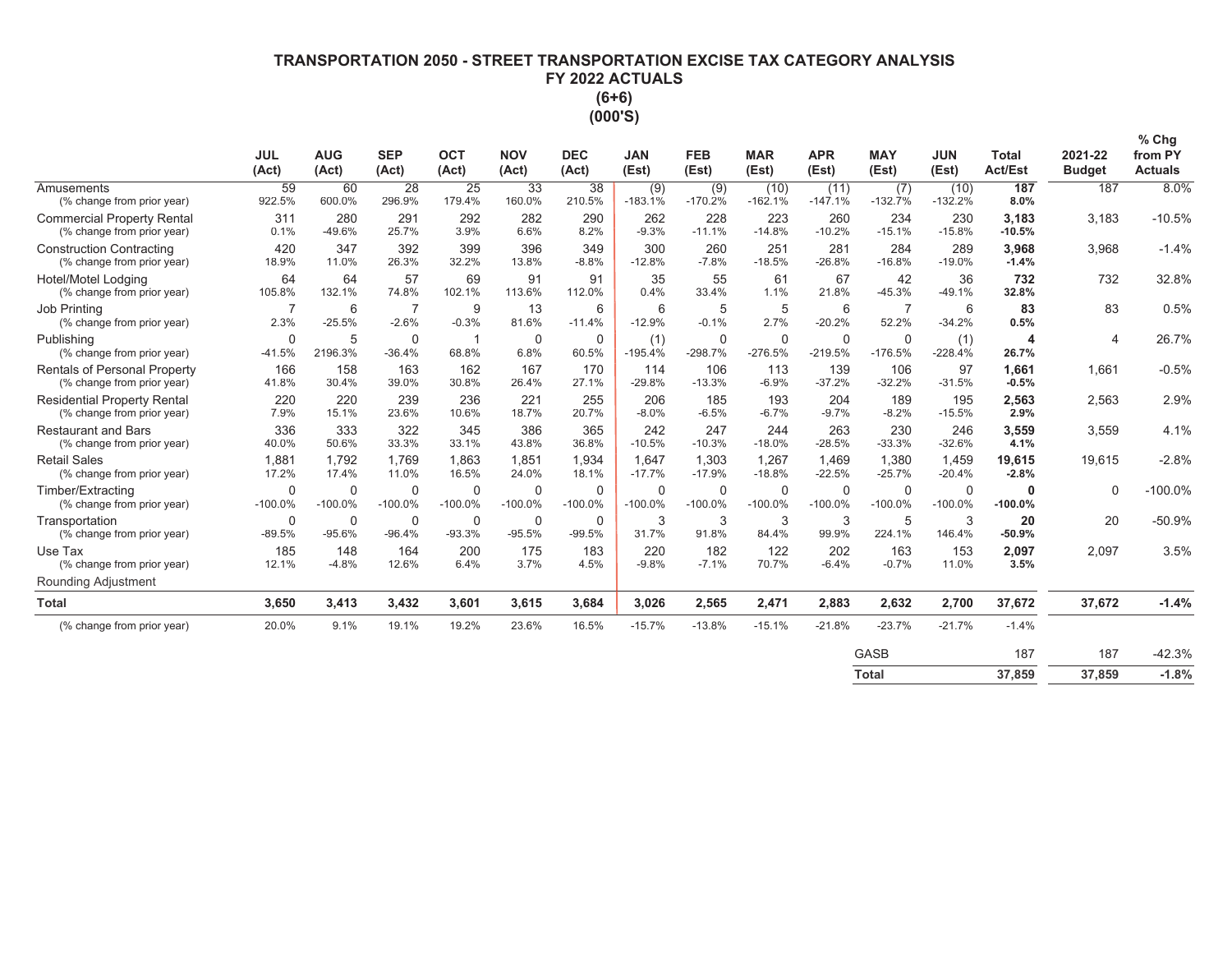### Budget & Research 01-Feb-22 :plt2206 11:29 AM

# **PARKS & PRESERVES EXCISE TAX BY MONTH (In Thousands)**

**(6+6)**

|                        | 2020-21<br>Actual | 2021-22<br><b>Budget</b> | 2021-22<br>Actual | % Change<br>from PY | 2021-22<br>Estimate | % Change<br>from PY | 2022-23<br>Proposed<br><b>Budget</b> | % Change<br>from PY |
|------------------------|-------------------|--------------------------|-------------------|---------------------|---------------------|---------------------|--------------------------------------|---------------------|
| July                   | \$3,224           | \$3,282                  | \$3,876           | 20.2%               | \$3,876             | 20.2%               | \$0                                  | <b>NA</b>           |
| August                 | 3,314             | 3,015                    | 3,632             | 9.6%                | 3,632               | 9.6%                | $\mathbf 0$                          | <b>NA</b>           |
| September              | 3,062             | 3,138                    | 3,643             | 19.0%               | 3,643               | 19.0%               | $\pmb{0}$                            | <b>NA</b>           |
| October                | 3,211             | 3,167                    | 3,827             | 19.2%               | 3,827               | 19.2%               | $\mathbf 0$                          | <b>NA</b>           |
| November               | 3,110             | 3,290                    | 3,837             | 23.4%               | 3,837               | 23.4%               | $\mathsf{O}\xspace$                  | <b>NA</b>           |
| December               | 3,351             | 3,325                    | 3,923             | 17.1%               | 3,923               | 17.1%               | $\pmb{0}$                            | <b>NA</b>           |
| January                | 3,815             | 3,884                    | $\mathbf 0$       | <b>NA</b>           | 0                   | <b>NA</b>           | $\mathsf 0$                          | <b>NA</b>           |
| February               | 3,158             | 3,285                    | $\mathbf 0$       | <b>NA</b>           | 0                   | <b>NA</b>           | $\mathbf 0$                          | <b>NA</b>           |
| March                  | 3,090             | 3,260                    | $\mathbf 0$       | <b>NA</b>           | 0                   | <b>NA</b>           | $\mathbf 0$                          | <b>NA</b>           |
| April                  | 3,925             | 3,642                    | $\mathbf 0$       | <b>NA</b>           | 0                   | <b>NA</b>           | $\mathbf 0$                          | <b>NA</b>           |
| May                    | 3,668             | 3,298                    | $\mathbf 0$       | <b>NA</b>           | $\mathbf 0$         | <b>NA</b>           | $\mathsf 0$                          | <b>NA</b>           |
| June                   | 3,670             | 3,411                    | $\mathbf 0$       | <b>NA</b>           | 0                   | <b>NA</b>           | $\mathsf 0$                          | <b>NA</b>           |
| Subtotal:              | \$40,599          | \$39,997                 | \$22,737          | <b>NA</b>           | \$22,737            | $-44.0%$            | $\sqrt{6}$                           | <b>NA</b>           |
| Year End<br>Adjustment | 341               | 217                      | $\mathbf 0$       | <b>NA</b>           | 0                   | <b>NA</b>           | $\mathbf 0$                          | <b>NA</b>           |
| <b>TOTAL:</b>          | \$40,940          | \$40,214                 | \$22,737          | <b>NA</b>           | \$22,737            | $-44.5%$            | \$0                                  | <b>NA</b>           |

| <b>Actual vs. Budget</b>   |          |
|----------------------------|----------|
| <b>YTD Actual Revenue:</b> | \$22,737 |
| <b>YTD Budget:</b>         | 19.217   |
|                            |          |
| Dollars Over/Under:        | \$3.520  |
| Percent Over/Under:        | 18.3%    |
|                            |          |

# **Actual vs. Prior Year**

| <b>YTD Actual Revenue:</b> | \$22,737 |
|----------------------------|----------|
| IYTD Prior Year Actual:    | 19.272   |
|                            |          |
| Dollars Over/Under PY:     | 3.465    |
| Percent Over/Under PY:     | 18.0%    |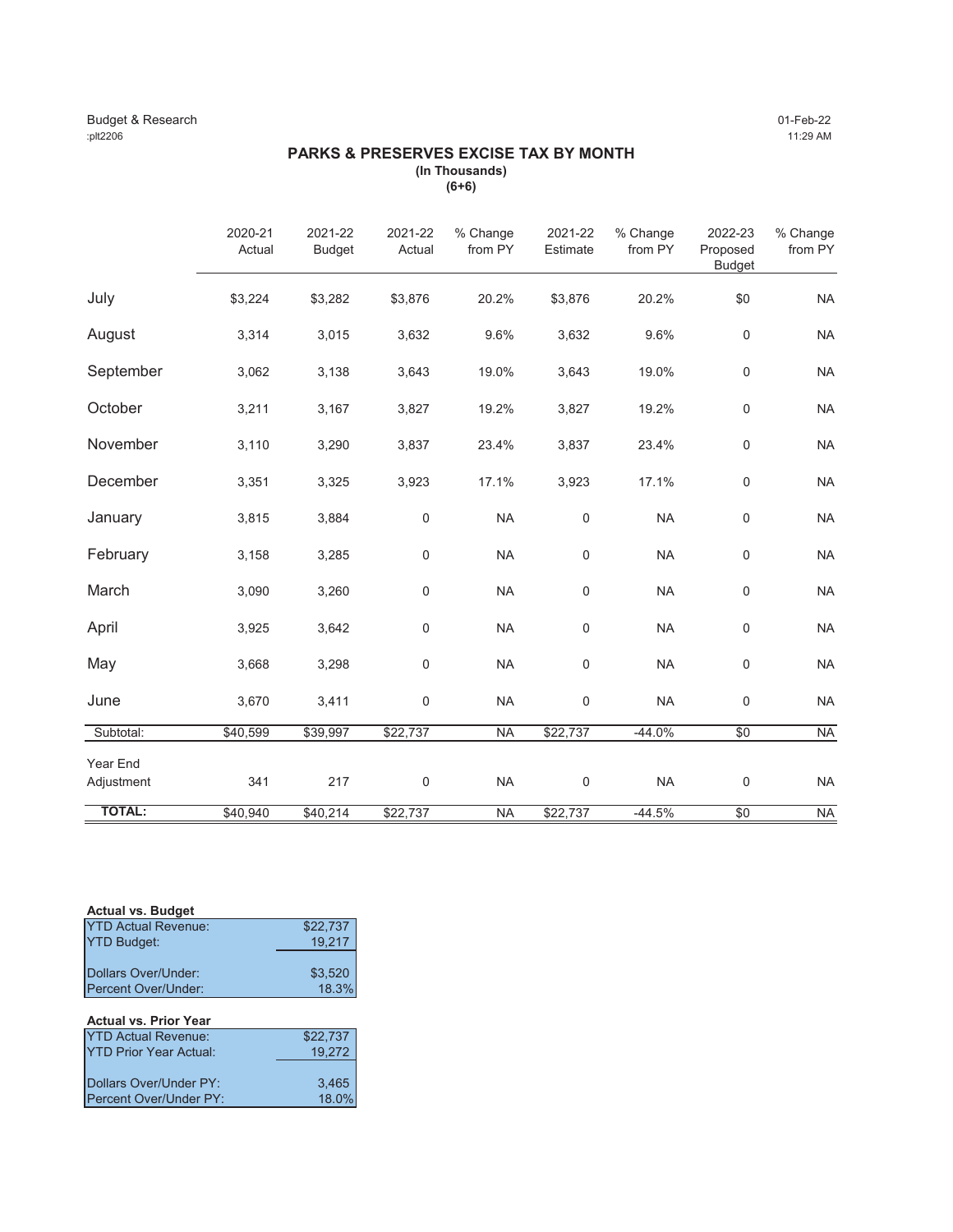# **PHOENIX PARKS AND PRESERVES INITIATIVE - PARKS EXCISE TAX CATEGORY ANALYSIS** FY 2022 ACTUALS  $(6+6)$ (000'S)

|                                                                  | <b>JUL</b><br>(Act)   | <b>AUG</b><br>(Act)      | <b>SEP</b><br>(Act)       | <b>OCT</b><br>(Act)      | <b>NOV</b><br>(Act)      | <b>DEC</b><br>(Act)        | <b>JAN</b><br>(Est)      | <b>FEB</b><br>(Est)         | <b>MAR</b><br>(Est)      | <b>APR</b><br>(Est)        | <b>MAY</b><br>(Est)      | <b>JUN</b><br>(Est)        | <b>Total</b><br><b>Act/Est</b> | 2021-22<br><b>Budget</b> | % Chg<br>from PY<br><b>Actuals</b> |
|------------------------------------------------------------------|-----------------------|--------------------------|---------------------------|--------------------------|--------------------------|----------------------------|--------------------------|-----------------------------|--------------------------|----------------------------|--------------------------|----------------------------|--------------------------------|--------------------------|------------------------------------|
| <b>Amusements</b><br>(% change from prior year)                  | 36<br>922.5%          | 38<br>600.0%             | 17<br>296.9%              | 16<br>179.4%             | 21<br>160.0%             | 24<br>210.5%               | (6)<br>$-183.1%$         | (5)<br>$-170.2%$            | (6)<br>$-162.0%$         | (7)<br>$-147.0%$           | (5)<br>$-132.7%$         | (7)<br>$-132.2%$           | 116<br>8.0%                    | 116                      | 8.0%                               |
| <b>Commercial Property Rental</b><br>(% change from prior year)  | 193<br>0.1%           | 174<br>$-49.6%$          | 181<br>25.9%              | 182<br>3.9%              | 175<br>6.5%              | 180<br>8.2%                | 163<br>$-9.3%$           | 142<br>$-11.1%$             | 138<br>$-14.8%$          | 162<br>$-10.1%$            | 145<br>$-15.1%$          | 142<br>$-15.7%$            | 1,977<br>$-10.5%$              | 1,977                    | $-10.5%$                           |
| <b>Construction Contracting</b><br>(% change from prior year)    | 261<br>18.6%          | 216<br>10.5%             | 244<br>26.2%              | 248<br>31.9%             | 246<br>13.5%             | 217<br>$-8.8%$             | 188<br>$-12.5%$          | 162<br>$-7.3%$              | 157<br>$-18.0%$          | 176<br>$-26.4%$            | 177<br>$-16.3%$          | 180<br>$-18.5%$            | 2,472<br>$-1.3%$               | 2,472                    | $-1.3%$                            |
| Hotel/Motel Lodging<br>(% change from prior year)                | 40<br>105.8%          | 40<br>132.1%             | 35<br>74.8%               | 43<br>102.1%             | 56<br>113.6%             | 57<br>112.0%               | 22<br>0.4%               | 34<br>33.4%                 | 38<br>1.1%               | 42<br>21.8%                | 26<br>$-45.3%$           | 22<br>$-49.1%$             | 455<br>32.8%                   | 455                      | 32.8%                              |
| Job Printina<br>(% change from prior year)                       | 5<br>2.3%             | 4<br>$-25.6%$            | $\overline{4}$<br>$-2.6%$ | 5<br>$-0.2%$             | 8<br>81.6%               | $\overline{4}$<br>$-11.4%$ | 4<br>$-12.8%$            | 3<br>0.0%                   | 3<br>2.7%                | $\overline{4}$<br>$-20.1%$ | 5<br>52.3%               | $\overline{2}$<br>$-34.1%$ | 51<br>0.5%                     | 51                       | 0.5%                               |
| Publishina<br>(% change from prior year)                         | 0<br>$-41.5%$         | 3<br>2196.3%             | 0<br>$-36.4%$             | 0<br>68.8%               | 0<br>6.8%                | 0<br>60.5%                 | $\mathbf 0$<br>$-195.4%$ | $\Omega$<br>$-298.7%$       | $\mathbf 0$<br>$-276.5%$ | $\mathbf 0$<br>$-219.5%$   | $\mathbf 0$<br>$-176.5%$ | 0<br>$-228.4%$             | 3<br>26.7%                     | 3                        | 26.7%                              |
| Rentals of Personal Property<br>(% change from prior year)       | 103<br>41.8%          | 98<br>30.3%              | 101<br>39.0%              | 100<br>30.8%             | 104<br>26.2%             | 106<br>27.1%               | 71<br>$-29.7%$           | 66<br>$-13.2%$              | 70<br>$-6.8%$            | 87<br>$-37.1%$             | 66<br>$-32.1%$           | 60<br>$-31.4%$             | 1,032<br>$-0.5%$               | 1,032                    | $-0.5%$                            |
| <b>Residential Property Rental</b><br>(% change from prior year) | 137<br>7.5%           | 136<br>15.1%             | 148<br>23.6%              | 146<br>10.5%             | 139<br>19.7%             | 159<br>20.7%               | 128<br>$-8.0%$           | 115<br>$-6.4%$              | 120<br>$-6.6%$           | 127<br>$-9.6%$             | 118<br>$-8.1%$           | 121<br>$-15.5%$            | 1,594<br>3.0%                  | 1.594                    | 3.0%                               |
| <b>Restaurant and Bars</b><br>(% change from prior year)         | 209<br>40.0%          | 207<br>50.7%             | 200<br>33.3%              | 215<br>33.0%             | 239<br>43.8%             | 227<br>36.8%               | 150<br>$-10.5%$          | 154<br>$-10.3%$             | 151<br>$-18.0%$          | 163<br>$-28.5%$            | 143<br>$-33.0%$          | 153<br>$-32.6%$            | 2,211<br>4.2%                  | 2,211                    | 4.2%                               |
| <b>Retail Food Sales</b><br>(% change from prior year)           | 0<br>$-100.0%$        | $\mathbf 0$<br>$-100.0%$ | $\mathbf 0$<br>$-100.0%$  | $\mathbf 0$<br>$-100.0%$ | $\mathbf 0$<br>$-100.0%$ | $\mathbf 0$<br>$-100.0%$   | $\mathbf 0$<br>$-100.0%$ | $\overline{0}$<br>$-100.0%$ | $\mathbf 0$<br>$-100.0%$ | $\mathbf 0$<br>$-100.0%$   | $\mathbf 0$<br>$-100.0%$ | $\Omega$<br>$-100.0%$      | $\Omega$<br>$-100.0%$          | $\mathbf 0$              | $-100.0%$                          |
| <b>Retail Sales</b><br>(% change from prior year)                | 1,221<br>17.7%        | 1,165<br>18.0%           | 1,147<br>10.8%            | 1,211<br>16.9%           | 1,201<br>23.9%           | 1,259<br>19.0%             | 1,064<br>$-17.8%$        | 842<br>$-18.0%$             | 819<br>$-19.0%$          | 949<br>$-23.2%$            | 891<br>$-26.2%$          | 943<br>$-21.0%$            | 12,712<br>$-2.9%$              | 12,712                   | $-2.9%$                            |
| Timber/Extracting<br>(% change from prior year)                  | $\Omega$<br>$-100.0%$ | $\Omega$<br>$-100.0%$    | 0<br>$-100.0%$            | 0<br>$-100.0%$           | 0<br>$-100.0%$           | 0<br>$-100.0%$             | $\mathbf 0$<br>$-100.0%$ | $\Omega$<br>$-100.0%$       | $\mathbf 0$<br>$-100.0%$ | $\mathbf 0$<br>$-100.0%$   | $\Omega$<br>$-100.0%$    | $\Omega$<br>$-100.0%$      | $-100.0%$                      | $\mathbf 0$              | $-100.0%$                          |
| Transportation<br>(% change from prior year)                     | 0<br>$-89.5%$         | 0<br>$-95.6%$            | 0<br>$-96.4%$             | $\mathbf 0$<br>$-93.3%$  | $\mathbf 0$<br>$-95.5%$  | 0<br>$-99.5%$              | $\overline{2}$<br>31.7%  | $\overline{2}$<br>91.8%     | $\overline{2}$<br>84.4%  | $\overline{2}$<br>99.9%    | 3<br>224.1%              | $\overline{2}$<br>146.4%   | 13<br>$-50.9%$                 | 13                       | $-50.9%$                           |
| Use Tax<br>(% change from prior year)<br>Rounding Adjustment     | 121<br>12.9%          | 99<br>$-2.5%$            | 108<br>16.9%              | 131<br>5.6%              | 113<br>2.0%              | 122<br>6.8%                | 141<br>$-9.7%$           | 117<br>$-7.5%$              | 78<br>62.0%              | 130<br>$-6.7%$             | 105<br>$-1.7%$           | 97<br>8.5%                 | 1,362<br>3.5%                  | 1,362                    | 3.5%                               |
| <b>Total</b>                                                     | 2,326                 | 2,179                    | 2,186                     | 2,296                    | 2,302                    | 2,354                      | 1,927                    | 1,631                       | 1,571                    | 1,833                      | 1,674                    | 1,719                      | 23,998                         | 23,998                   | $-1.5%$                            |
| (% change from prior year)                                       | 20.2%                 | 9.6%                     | 19.0%                     | 19.2%                    | 23.4%                    | 17.1%                      | $-15.8%$                 | $-13.9%$                    | $-15.3%$                 | $-22.2%$                   | $-23.9%$                 | $-21.9%$                   | $-1.5%$                        |                          |                                    |
|                                                                  |                       |                          |                           |                          |                          |                            |                          |                             |                          |                            | GASB                     |                            | 130                            | 130                      | $-36.6%$                           |

| Total       | 24,128 | 24,128 | $-1.8$  |
|-------------|--------|--------|---------|
| <b>GASB</b> | 130    | 130    | $-36.6$ |

 $\overline{\%}$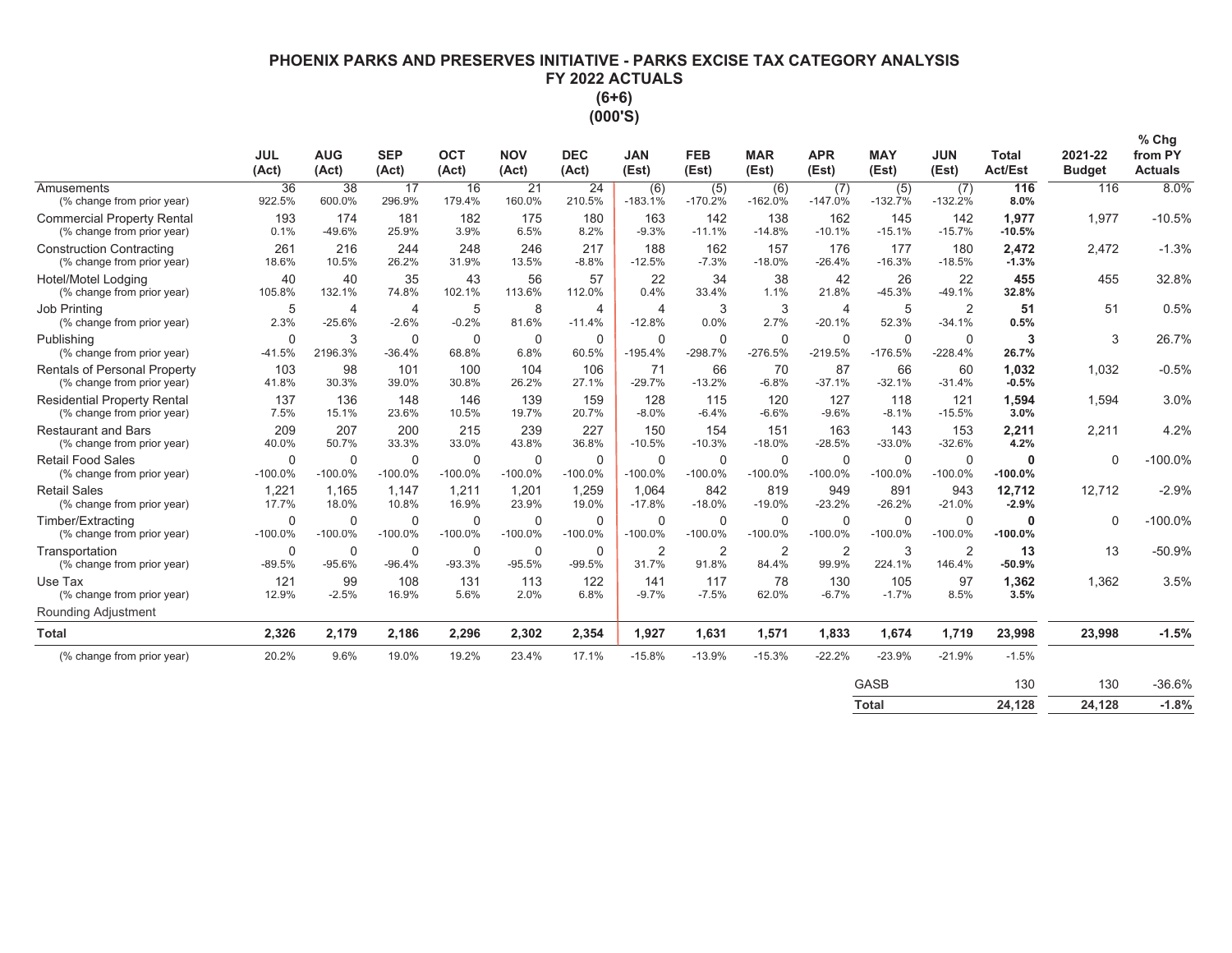# **PHOENIX PARKS AND PRESERVES INITIATIVE - PRESERVES EXCISE TAX CATEGORY ANALYSIS** FY 2022 ACTUALS  $(6+6)$

(000'S)

|                                                                     | <b>JUL</b><br>(Act)      | <b>AUG</b><br>(Act)       | <b>SEP</b><br>(Act)      | OCT<br>(Act)              | <b>NOV</b><br>(Act)   | <b>DEC</b><br>(Act)     | <b>JAN</b><br>(Est)      | <b>FEB</b><br>(Est)         | <b>MAR</b><br>(Est)      | <b>APR</b><br>(Est)        | <b>MAY</b><br>(Est)      | <b>JUN</b><br>(Est)      | <b>Total</b><br><b>Act/Est</b> | 2021-22<br><b>Budget</b> | $%$ Chg<br>from PY<br><b>Actuals</b> |
|---------------------------------------------------------------------|--------------------------|---------------------------|--------------------------|---------------------------|-----------------------|-------------------------|--------------------------|-----------------------------|--------------------------|----------------------------|--------------------------|--------------------------|--------------------------------|--------------------------|--------------------------------------|
| Amusements<br>(% change from prior year)                            | 24<br>922.5%             | 25<br>600.0%              | 12<br>296.9%             | 10<br>179.4%              | 14<br>160.0%          | 16<br>210.5%            | (4)<br>$-183.1%$         | (4)<br>$-170.2%$            | (4)<br>$-162.0%$         | (5)<br>$-147.0%$           | (3)<br>$-132.7%$         | (4)<br>$-132.2%$         | 77<br>8.0%                     | 77                       | 8.0%                                 |
| <b>Commercial Property Rental</b><br>(% change from prior year)     | 129<br>0.1%              | 116<br>$-49.6%$           | 121<br>25.9%             | 121<br>3.9%               | 117<br>6.5%           | 120<br>8.2%             | 109<br>$-9.3%$           | 94<br>$-11.1%$              | 92<br>$-14.8%$           | 108<br>$-10.1%$            | 97<br>$-15.1%$           | 94<br>$-15.7%$           | 1,318<br>$-10.5%$              | 1,318                    | $-10.5%$                             |
| <b>Construction Contracting</b><br>(% change from prior year)       | 174<br>18.6%             | 144<br>10.5%              | 162<br>26.2%             | 165<br>31.9%              | 164<br>13.5%          | 145<br>$-8.8%$          | 125<br>$-12.5%$          | 108<br>$-7.3%$              | 105<br>$-18.0%$          | 117<br>$-26.4%$            | 118<br>$-16.3%$          | 121<br>$-18.5%$          | 1,648<br>$-1.3%$               | 1.648                    | $-1.3%$                              |
| Hotel/Motel Lodging<br>(% change from prior year)                   | 26<br>105.8%             | 27<br>132.1%              | 23<br>74.8%              | 28<br>102.1%              | 38<br>113.6%          | 38<br>112.0%            | 15<br>0.4%               | 23<br>33.4%                 | 25<br>1.1%               | 28<br>21.8%                | 17<br>$-45.3%$           | 15<br>$-49.1%$           | 303<br>32.8%                   | 303                      | 32.8%                                |
| Job Printing<br>(% change from prior year)                          | 3<br>2.3%                | 3<br>$-25.6%$             | 3<br>$-2.6%$             | $\overline{4}$<br>$-0.2%$ | 5<br>81.6%            | 3<br>$-11.4%$           | 3<br>$-12.8%$            | $\overline{2}$<br>0.0%      | $\overline{2}$<br>2.7%   | $\overline{2}$<br>$-20.1%$ | 3<br>52.3%               | $-34.1%$                 | 34<br>0.5%                     | 34                       | 0.5%                                 |
| Publishing<br>(% change from prior year)                            | $\mathbf 0$<br>$-41.5%$  | $\overline{2}$<br>2196.3% | $\mathbf 0$<br>$-36.4%$  | $\mathbf 0$<br>68.8%      | $\mathbf 0$<br>6.8%   | $\mathbf 0$<br>60.5%    | $\mathbf 0$<br>$-195.4%$ | $\mathbf 0$<br>$-298.7%$    | $\mathbf 0$<br>$-276.5%$ | $\mathbf 0$<br>$-219.5%$   | $\mathbf 0$<br>$-176.5%$ | $\mathbf 0$<br>$-228.4%$ | $\overline{2}$<br>26.7%        | 2                        | 26.7%                                |
| <b>Rentals of Personal Property</b><br>(% change from prior year)   | 69<br>41.8%              | 65<br>30.3%               | 67<br>39.0%              | 67<br>30.8%               | 69<br>26.2%           | 71<br>27.1%             | 47<br>$-29.7%$           | 44<br>$-13.2%$              | 47<br>$-6.8%$            | 58<br>$-37.1%$             | 44<br>$-32.1%$           | 40<br>$-31.4%$           | 688<br>$-0.5%$                 | 688                      | $-0.5%$                              |
| <b>Residential Property Rental</b><br>(% change from prior year)    | 91<br>7.5%               | 91<br>15.1%               | 99<br>23.6%              | 98<br>10.5%               | 93<br>19.7%           | 106<br>20.7%            | 85<br>$-8.0%$            | 77<br>$-6.4%$               | 80<br>$-6.6%$            | 85<br>$-9.6%$              | 78<br>$-8.1%$            | 80<br>$-15.5%$           | 1,063<br>3.0%                  | 1,063                    | 3.0%                                 |
| <b>Restaurant and Bars</b><br>(% change from prior year)            | 139<br>40.0%             | 138<br>50.7%              | 133<br>33.3%             | 143<br>33.0%              | 160<br>43.8%          | 151<br>36.8%            | 100<br>$-10.5%$          | 102<br>$-10.3%$             | 101<br>$-18.0%$          | 109<br>$-28.5%$            | 95<br>$-33.0%$           | 103<br>$-32.6%$          | 1,474<br>4.2%                  | 1.474                    | 4.2%                                 |
| <b>Retail Food Sales</b><br>(% change from prior year)              | $\Omega$<br>$-100.0%$    | $\Omega$<br>$-100.0%$     | $\Omega$<br>$-100.0%$    | $\Omega$<br>$-100.0%$     | $\Omega$<br>$-100.0%$ | $\Omega$<br>$-100.0%$   | $\mathbf 0$<br>$-100.0%$ | $\mathbf 0$<br>$-100.0%$    | $\mathbf 0$<br>$-100.0%$ | $\mathbf 0$<br>$-100.0%$   | $\Omega$<br>$-100.0%$    | $\Omega$<br>$-100.0%$    | $\bf{0}$<br>$-100.0\%$         | $\Omega$                 | $-100.0%$                            |
| <b>Retail Sales</b><br>(% change from prior year)                   | 814<br>17.7%             | 777<br>18.0%              | 765<br>10.8%             | 807<br>16.9%              | 801<br>23.9%          | 839<br>19.0%            | 710<br>$-17.8%$          | 561<br>$-18.0%$             | 546<br>$-19.0%$          | 633<br>$-23.2%$            | 594<br>$-26.2%$          | 628<br>$-21.0%$          | 8.475<br>$-2.9%$               | 8.475                    | $-2.9%$                              |
| Timber/Extracting<br>(% change from prior year)                     | $\mathbf 0$<br>$-100.0%$ | $\mathbf 0$<br>$-100.0%$  | $\mathbf 0$<br>$-100.0%$ | $\mathbf 0$<br>$-100.0%$  | $\Omega$<br>$-100.0%$ | 0<br>$-100.0%$          | $\mathbf 0$<br>$-100.0%$ | $\overline{0}$<br>$-100.0%$ | $\mathbf 0$<br>$-100.0%$ | $\mathbf 0$<br>$-100.0%$   | $\Omega$<br>$-100.0%$    | $\Omega$<br>$-100.0%$    | $\bf{0}$<br>$-100.0%$          | $\Omega$                 | $-100.0%$                            |
| Transportation<br>(% change from prior year)                        | $\mathbf 0$<br>$-89.5%$  | 0<br>$-95.6%$             | $\mathbf 0$<br>$-96.4%$  | 0<br>$-93.3%$             | 0<br>$-95.5%$         | $\mathbf 0$<br>$-99.5%$ | -1<br>31.7%              | 91.8%                       | 84.4%                    | 99.9%                      | 2<br>224.1%              | 2<br>146.4%              | 8<br>$-50.9%$                  | 8                        | $-50.9%$                             |
| Use Tax<br>(% change from prior year)<br><b>Rounding Adjustment</b> | 81<br>12.9%              | 66<br>$-2.5%$             | 72<br>16.9%              | 87<br>5.6%                | 75<br>2.0%            | 81<br>6.8%              | 94<br>$-9.7%$            | 78<br>$-7.5%$               | 52<br>62.0%              | 87<br>$-6.7%$              | 70<br>$-1.7%$            | 65<br>8.5%               | 908<br>3.5%                    | 908                      | 3.5%                                 |
| <b>Total</b>                                                        | 1,550                    | 1,453                     | 1,457                    | 1,531                     | 1,535                 | 1,569                   | 1,285                    | 1,088                       | 1,047                    | 1,222                      | 1,116                    | 1,146                    | 15,999                         | 15,999                   | $-1.5%$                              |
| (% change from prior year)                                          | 20.2%                    | 9.6%                      | 19.0%                    | 19.2%                     | 23.4%                 | 17.1%                   | $-15.8%$                 | $-13.9%$                    | $-15.3%$                 | $-22.2%$                   | $-23.9%$                 | $-21.9%$                 | $-1.5%$                        |                          |                                      |
|                                                                     |                          |                           |                          |                           |                       |                         |                          |                             |                          |                            | GASB                     |                          | 87                             | 87                       | $-36.0%$                             |
|                                                                     |                          |                           |                          |                           |                       |                         |                          |                             |                          |                            | <b>Total</b>             |                          | 16.086                         | 16.086                   | $-1.8%$                              |

| <b>Total</b> | 16,086 | 16,086 | $-1.8$ |
|--------------|--------|--------|--------|
|              |        |        |        |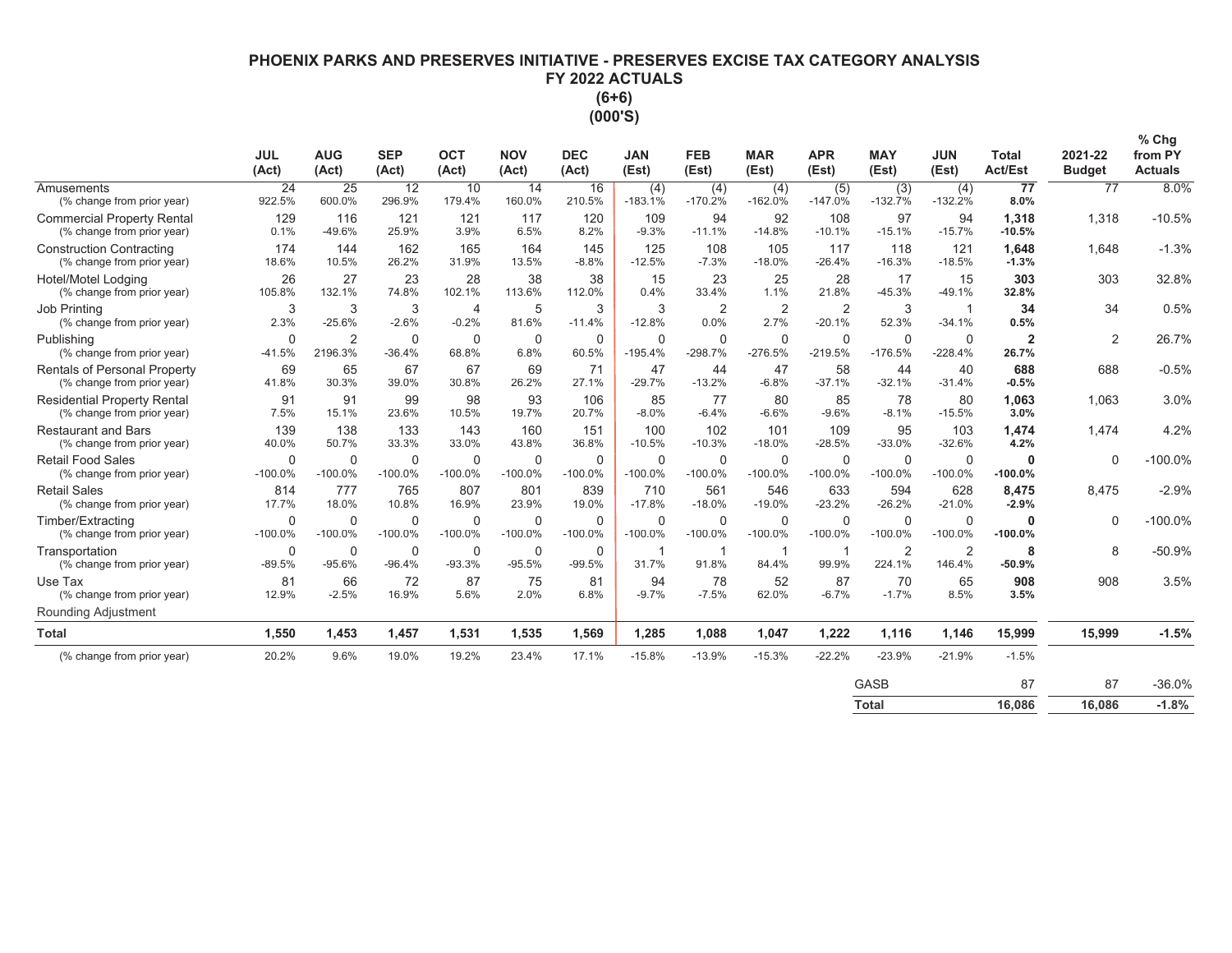### Budget & Research 01-Feb-22 :plt2206 11:29 AM

### **NEIGHBORHOOD PROTECTION EXCISE TAX BY MONTH (In Thousands) (6+6)**

|                        | 2020-21<br>Actual | 2021-22<br><b>Budget</b> | 2021-22<br>Actual | % Change<br>from PY | 2021-22<br>Estimate | % Change<br>from PY | 2022-23<br>Proposed<br><b>Budget</b> | % Change<br>from PY |
|------------------------|-------------------|--------------------------|-------------------|---------------------|---------------------|---------------------|--------------------------------------|---------------------|
| July                   | \$3,224           | \$3,282                  | \$3,876           | 20.2%               | \$3,876             | 20.2%               | \$0                                  | <b>NA</b>           |
| August                 | 3,314             | 3,016                    | 3,632             | 9.6%                | 3,632               | 9.6%                | $\mathsf{O}\xspace$                  | <b>NA</b>           |
| September              | 3,064             | 3,139                    | 3,643             | 18.9%               | 3,643               | 18.9%               | $\mathsf{O}\xspace$                  | <b>NA</b>           |
| October                | 3,210             | 3,167                    | 3,827             | 19.2%               | 3,827               | 19.2%               | $\mathbf 0$                          | <b>NA</b>           |
| November               | 3,111             | 3,291                    | 3,837             | 23.3%               | 3,837               | 23.3%               | $\mathsf{O}\xspace$                  | <b>NA</b>           |
| December               | 3,351             | 3,325                    | 3,923             | 17.1%               | 3,923               | 17.1%               | $\mathbf 0$                          | <b>NA</b>           |
| January                | 3,815             | 3,884                    | $\mathbf 0$       | <b>NA</b>           | $\mathbf 0$         | <b>NA</b>           | $\mathsf{O}\xspace$                  | <b>NA</b>           |
| February               | 3,159             | 3,285                    | 0                 | <b>NA</b>           | $\pmb{0}$           | <b>NA</b>           | $\pmb{0}$                            | <b>NA</b>           |
| March                  | 3,089             | 3,260                    | 0                 | <b>NA</b>           | $\mathbf 0$         | <b>NA</b>           | $\mathbf 0$                          | <b>NA</b>           |
| April                  | 3,925             | 3,641                    | 0                 | <b>NA</b>           | $\mathbf 0$         | <b>NA</b>           | $\mathsf{O}\xspace$                  | <b>NA</b>           |
| May                    | 3,668             | 3,299                    | 0                 | <b>NA</b>           | $\mathbf 0$         | <b>NA</b>           | $\mathsf{O}\xspace$                  | <b>NA</b>           |
| June                   | 3,668             | 3,407                    | 0                 | <b>NA</b>           | $\mathbf 0$         | <b>NA</b>           | $\mathsf{O}\xspace$                  | <b>NA</b>           |
| Subtotal:              | \$40,599          | \$39,996                 | \$22,737          | <b>NA</b>           | \$22,737            | $-44.0%$            | $\sqrt{6}$                           | <b>NA</b>           |
| Year End<br>Adjustment | 341               | 218                      | $\mathbf 0$       | <b>NA</b>           | $\mathbf 0$         | <b>NA</b>           | $\mathsf 0$                          | <b>NA</b>           |
| <b>TOTAL:</b>          | \$40,940          | \$40,214                 | \$22,737          | <b>NA</b>           | \$22,737            | $-44.5%$            | \$0                                  | <b>NA</b>           |

| <b>Actual vs. Budget</b>   |          |
|----------------------------|----------|
| <b>YTD Actual Revenue:</b> | \$22,737 |
| <b>YTD Budget:</b>         | 19.220   |
|                            |          |
| Dollars Over/Under:        | \$3.517  |
| Percent Over/Under:        | 18.3%    |
|                            |          |

# **Actual vs. Prior Year**

| <b>YTD Actual Revenue:</b>     | \$22,737 |
|--------------------------------|----------|
| <b>IYTD Prior Year Actual:</b> | 19.274   |
|                                |          |
| Dollars Over/Under PY:         | 3.463    |
| Percent Over/Under PY:         | 18.0%    |
|                                |          |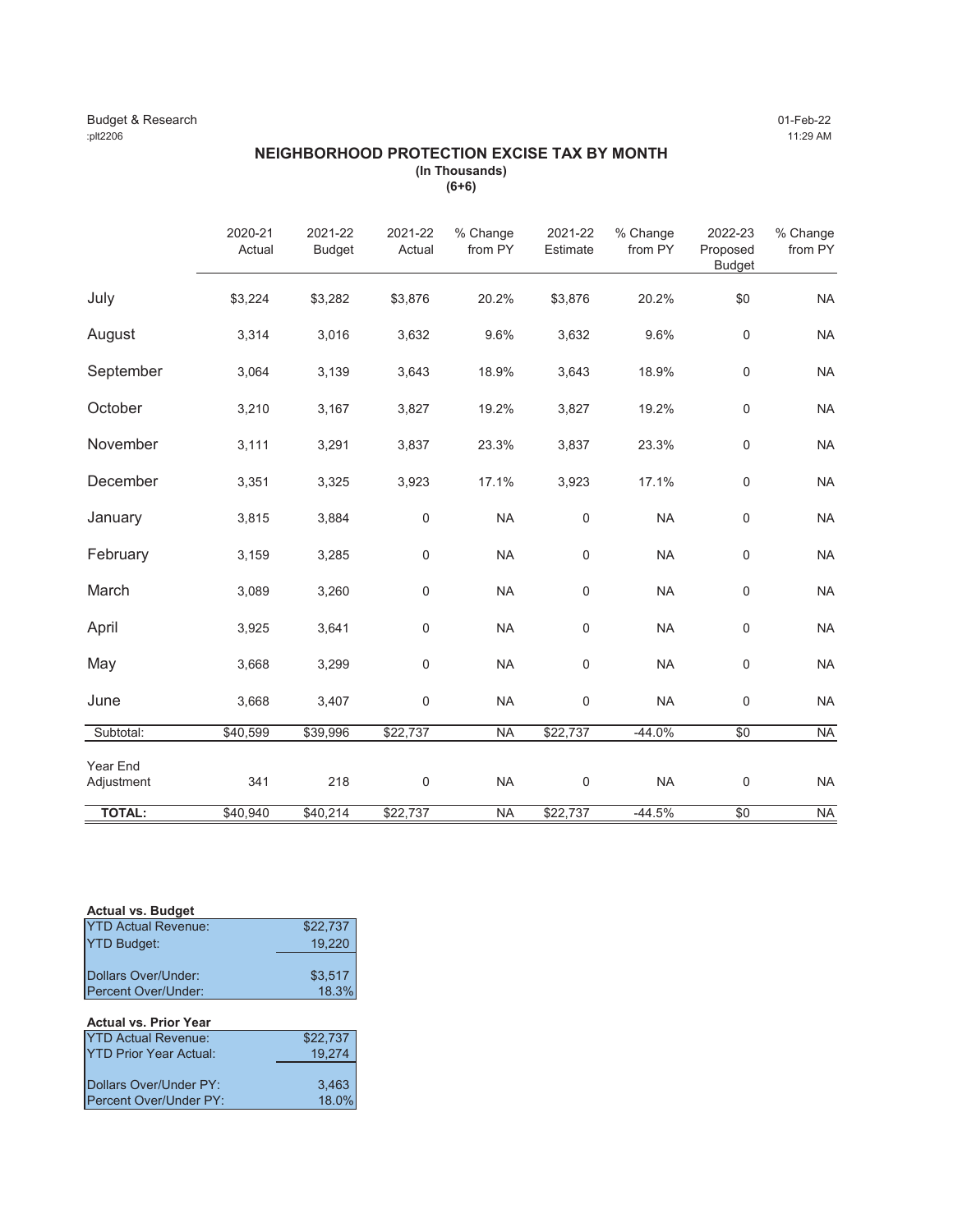# NEIGHBORHOOD PROTECTION - BLOCK WATCH EXCISE TAX CATEGORY ANALYSIS FY 2022 ACTUALS  $(6+6)$  $(000'S)$

|                                                                   | <b>JUL</b><br>(Act)      | <b>AUG</b><br>(Act)   | <b>SEP</b><br>(Act)       | <b>OCT</b><br>(Act)      | <b>NOV</b><br>(Act)   | <b>DEC</b><br>(Act) | <b>JAN</b><br>(Est)    | <b>FEB</b><br>(Est)      | <b>MAR</b><br>(Est)      | <b>APR</b><br>(Est)      | <b>MAY</b><br>(Est)      | <b>JUN</b><br>(Est)      | <b>Total</b><br><b>Act/Est</b> | 2021-22<br><b>Budget</b> | $%$ Chg<br>from PY<br><b>Actuals</b> |
|-------------------------------------------------------------------|--------------------------|-----------------------|---------------------------|--------------------------|-----------------------|---------------------|------------------------|--------------------------|--------------------------|--------------------------|--------------------------|--------------------------|--------------------------------|--------------------------|--------------------------------------|
| Amusements<br>(% change from prior year)                          | 3<br>922.5%              | 3<br>600.0%           | $\overline{1}$<br>296.9%  | $\overline{1}$<br>179.4% | 2<br>160.0%           | 2<br>210.5%         | 0<br>$-183.1%$         | 0<br>$-170.2%$           | (1)<br>$-162.0%$         | (1)<br>$-147.0%$         | 0<br>$-132.7%$           | 0<br>$-132.2%$           | 10<br>8.0%                     | 10                       | 8.0%                                 |
| <b>Commercial Property Rental</b><br>(% change from prior year)   | 16<br>0.1%               | 14<br>$-49.6%$        | 15<br>25.9%               | 15<br>3.9%               | 15<br>6.5%            | 15<br>8.2%          | 14<br>$-9.3%$          | 12<br>$-11.1%$           | 12<br>$-14.8%$           | 13<br>$-10.1%$           | 12<br>$-15.1%$           | 12<br>$-15.7%$           | 165<br>$-10.5%$                | 165                      | $-10.5%$                             |
| <b>Construction Contracting</b><br>(% change from prior year)     | 22<br>18.6%              | 18<br>10.5%           | 20<br>26.2%               | 21<br>31.9%              | 20<br>13.5%           | 18<br>$-8.8%$       | 16<br>$-12.5%$         | 14<br>$-7.3%$            | 13<br>$-18.0%$           | 15<br>$-26.4%$           | 15<br>$-16.3%$           | 14<br>$-18.5%$           | 206<br>$-1.3%$                 | 206                      | $-1.3%$                              |
| Hotel/Motel Lodging<br>(% change from prior year)                 | 3<br>105.8%              | 3<br>132.1%           | 3<br>74.8%                | 4<br>102.1%              | 5<br>113.6%           | 5<br>112.0%         | $\overline{2}$<br>0.4% | 3<br>33.4%               | 3<br>1.1%                | 3<br>21.8%               | 2<br>$-45.3%$            | 2<br>$-49.1%$            | 38<br>32.8%                    | 38                       | 32.8%                                |
| Job Printing<br>(% change from prior year)                        | $\Omega$<br>2.3%         | 0<br>$-25.6%$         | $\mathbf 0$<br>$-2.6%$    | $\mathbf 0$<br>$-0.2%$   | $\mathbf{1}$<br>81.6% | 0<br>$-11.4%$       | $\Omega$<br>$-12.8%$   | $\Omega$<br>0.0%         | $\mathbf 0$<br>2.7%      | $\mathbf 0$<br>$-20.1%$  | $\mathbf 0$<br>52.3%     | 3<br>$-34.1%$            | 4<br>0.5%                      | 4                        | 0.5%                                 |
| Publishing<br>(% change from prior year)                          | $\Omega$<br>$-41.5%$     | $\Omega$<br>2196.3%   | $\mathbf 0$<br>$-36.4%$   | $\Omega$<br>68.8%        | $\mathbf 0$<br>6.8%   | 0<br>60.5%          | 0<br>$-195.4%$         | $\mathbf 0$<br>$-298.7%$ | $\mathbf 0$<br>$-276.5%$ | $\mathbf 0$<br>$-219.5%$ | $\mathbf 0$<br>$-176.5%$ | $\Omega$<br>$-228.4%$    | $\mathbf{0}$<br>26.7%          | 0                        | 26.7%                                |
| <b>Rentals of Personal Property</b><br>(% change from prior year) | 9<br>41.8%               | 8<br>30.3%            | 8<br>39.0%                | 8<br>30.8%               | 9<br>26.2%            | 9<br>27.1%          | 6<br>$-29.7%$          | 5<br>$-13.2%$            | 6<br>$-6.8%$             | 7<br>$-37.1%$            | 5<br>$-32.1%$            | 6<br>$-31.4%$            | 86<br>$-0.5%$                  | 86                       | $-0.5%$                              |
| <b>Residential Property Rental</b><br>(% change from prior year)  | 11<br>7.5%               | 11<br>15.1%           | 12<br>23.6%               | 12<br>10.5%              | 12<br>19.7%           | 13<br>20.7%         | 11<br>$-8.0%$          | 10<br>$-6.4%$            | 10<br>$-6.6%$            | 11<br>$-9.6%$            | 10<br>$-8.1%$            | 10<br>$-15.5%$           | 133<br>3.0%                    | 133                      | 3.0%                                 |
| <b>Restaurant and Bars</b><br>(% change from prior year)          | 17<br>40.0%              | 17<br>50.7%           | 17<br>33.3%               | 18<br>33.0%              | 20<br>43.8%           | 19<br>36.8%         | 13<br>$-10.5%$         | 13<br>$-10.3%$           | 13<br>$-18.0%$           | 14<br>$-28.5%$           | 12<br>$-33.0%$           | 11<br>$-32.6%$           | 184<br>4.2%                    | 184                      | 4.2%                                 |
| <b>Retail Food Sales</b><br>(% change from prior year)            | $\mathbf 0$<br>$-100.0%$ | 0<br>$-100.0%$        | $\mathbf 0$<br>$-100.0\%$ | $\mathbf 0$<br>$-100.0%$ | 0<br>$-100.0%$        | 0<br>$-100.0%$      | 0<br>$-100.0\%$        | $\mathbf 0$<br>$-100.0%$ | $\mathbf 0$<br>$-100.0%$ | $\mathbf 0$<br>$-100.0%$ | $\mathbf 0$<br>$-100.0%$ | $\mathbf 0$<br>$-100.0%$ | $\mathbf 0$<br>$-100.0%$       | 0                        | $-100.0%$                            |
| <b>Retail Sales</b><br>(% change from prior year)                 | 102<br>17.7%             | 97<br>18.0%           | 96<br>10.8%               | 101<br>16.9%             | 100<br>23.9%          | 105<br>19.0%        | 89<br>$-17.8%$         | 70<br>$-18.0%$           | 68<br>$-19.0%$           | 79<br>$-23.2%$           | 74<br>$-26.2%$           | 78<br>$-21.0%$           | 1,059<br>$-2.9%$               | 1.059                    | $-2.9%$                              |
| Timber/Extracting<br>(% change from prior year)                   | $\mathbf 0$<br>$-100.0%$ | $\Omega$<br>$-100.0%$ | $\mathbf 0$<br>$-100.0\%$ | $\mathbf 0$<br>$-100.0%$ | 0<br>$-100.0%$        | 0<br>$-100.0\%$     | 0<br>$-100.0\%$        | $\mathbf 0$<br>$-100.0%$ | $\mathbf 0$<br>$-100.0%$ | $\mathbf 0$<br>$-100.0%$ | $\mathbf 0$<br>$-100.0%$ | $\mathbf 0$<br>$-100.0%$ | $\mathbf 0$<br>$-100.0%$       | $\Omega$                 | $-100.0%$                            |
| Transportation<br>(% change from prior year)                      | $\mathbf 0$<br>$-89.5%$  | 0<br>$-95.6%$         | $\mathbf 0$<br>$-96.4%$   | $\mathbf 0$<br>$-93.3%$  | 0<br>$-95.5%$         | 0<br>$-99.5%$       | 0<br>31.7%             | 0<br>91.8%               | $\mathbf 0$<br>84.4%     | $\mathbf 0$<br>99.9%     | $\mathbf 0$<br>224.1%    | -1<br>146.4%             | $-50.9%$                       |                          | $-50.9%$                             |
| Use Tax<br>(% change from prior year)                             | 10<br>12.9%              | 8<br>$-2.5%$          | 9<br>16.9%                | 11<br>5.6%               | 9<br>2.0%             | 10<br>6.8%          | 12<br>$-9.7%$          | 10<br>$-7.5%$            | 7<br>62.0%               | 11<br>$-6.7%$            | 9<br>$-1.7%$             | 8<br>8.5%                | 114<br>3.5%                    | 114                      | 3.5%                                 |
| Rounding Adjustment                                               |                          |                       |                           |                          |                       |                     |                        |                          |                          |                          |                          |                          |                                |                          |                                      |
| <b>Total</b>                                                      | 194                      | 182                   | 182                       | 191                      | 192                   | 196                 | 161                    | 136                      | 131                      | 153                      | 140                      | 142                      | 2,000                          | 2,000                    | $-1.5%$                              |
| (% change from prior year)                                        | 20.2%                    | 9.6%                  | 19.0%                     | 19.2%                    | 23.4%                 | 17.1%               | $-15.8%$               | $-13.9%$                 | $-15.3%$                 | $-22.2%$                 | $-23.9%$                 | $-21.9%$                 | $-1.5%$                        |                          |                                      |
|                                                                   |                          |                       |                           |                          |                       |                     |                        |                          |                          |                          | <b>GASB</b>              |                          | 11                             | 11                       | $-35.3%$                             |

Total  $2,011$ 2,011  $-1.8%$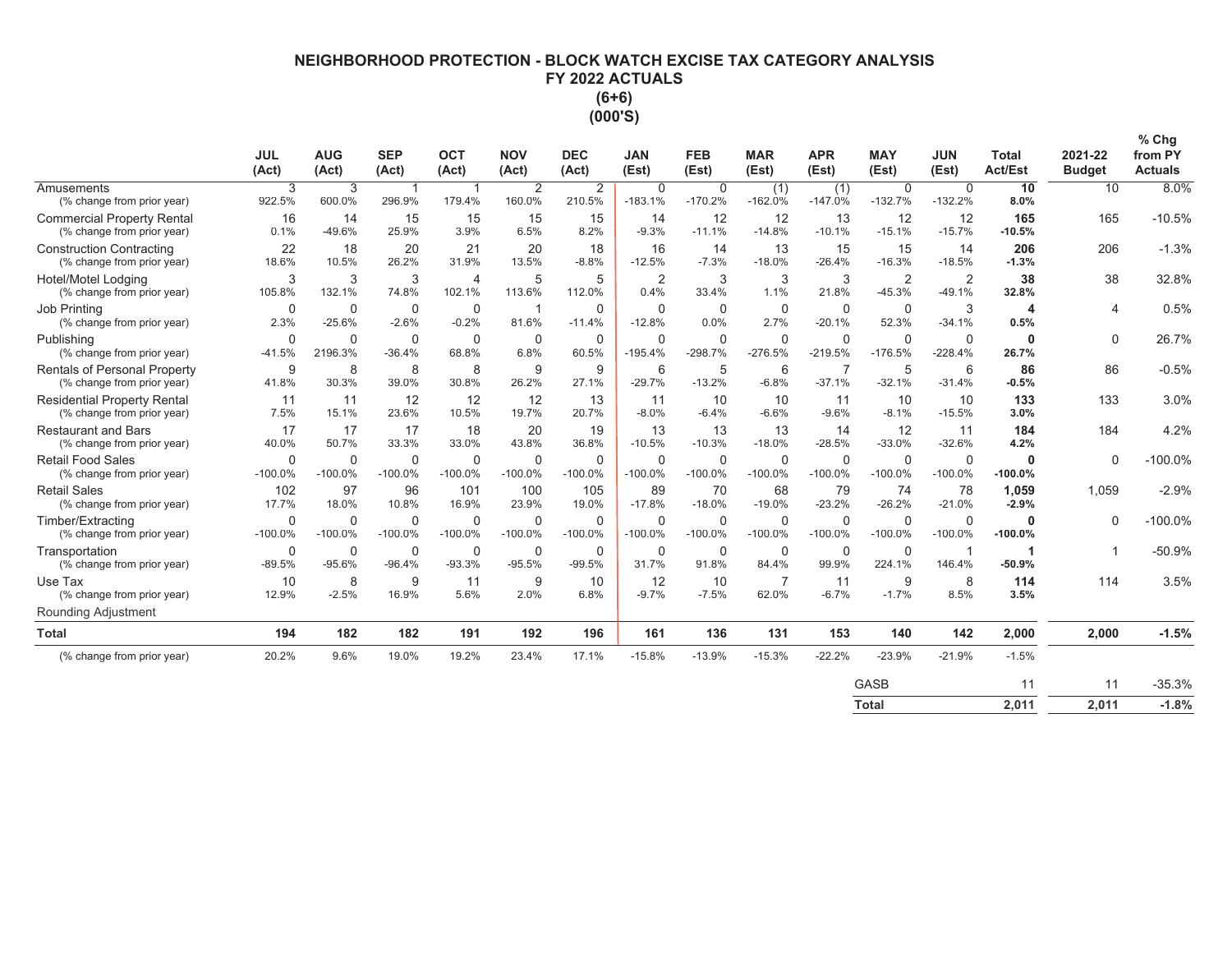# **NEIGHBORHOOD PROTECTION - FIRE EXCISE TAX CATEGORY ANALYSIS** FY 2022 ACTUALS  $(6+6)$ (000'S)

|                                                                   | <b>JUL</b><br>(Act)      | <b>AUG</b><br>(Act)        | <b>SEP</b><br>(Act)       | <b>OCT</b><br>(Act)      | <b>NOV</b><br>(Act)      | <b>DEC</b><br>(Act)       | <b>JAN</b><br>(Est)        | <b>FEB</b><br>(Est)   | <b>MAR</b><br>(Est)      | <b>APR</b><br>(Est)      | <b>MAY</b><br>(Est)      | <b>JUN</b><br>(Est)      | <b>Total</b><br><b>Act/Est</b> | 2021-22<br><b>Budget</b> | % Chg<br>from PY<br><b>Actuals</b> |
|-------------------------------------------------------------------|--------------------------|----------------------------|---------------------------|--------------------------|--------------------------|---------------------------|----------------------------|-----------------------|--------------------------|--------------------------|--------------------------|--------------------------|--------------------------------|--------------------------|------------------------------------|
| Amusements<br>(% change from prior year)                          | 15<br>922.5%             | 16<br>600.0%               | $\overline{7}$<br>296.9%  | 6<br>179.4%              | 9<br>160.0%              | 10<br>210.5%              | (2)<br>$-183.1%$           | (2)<br>$-170.2%$      | (3)<br>$-162.0%$         | (3)<br>$-147.0%$         | (2)<br>$-132.7%$         | (3)<br>$-132.2%$         | 48<br>8.0%                     | 48                       | 8.0%                               |
| <b>Commercial Property Rental</b><br>(% change from prior year)   | 80<br>0.1%               | 72<br>$-49.6%$             | 75<br>25.9%               | 76<br>3.9%               | 73<br>6.5%               | 75<br>8.2%                | 68<br>$-9.3%$              | 59<br>$-11.1%$        | 58<br>$-14.8%$           | 67<br>$-10.1%$           | 61<br>$-15.1%$           | 60<br>$-15.7%$           | 824<br>$-10.5%$                | 824                      | $-10.5%$                           |
| <b>Construction Contracting</b><br>(% change from prior year)     | 109<br>18.6%             | 90<br>10.5%                | 102<br>26.2%              | 103<br>31.9%             | 102<br>13.5%             | 90<br>$-8.8%$             | 78<br>$-12.5%$             | 68<br>$-7.3%$         | 66<br>$-18.0%$           | 73<br>$-26.4%$           | 74<br>$-16.3%$           | 75<br>$-18.5%$           | 1.030<br>$-1.3%$               | 1.030                    | $-1.3%$                            |
| Hotel/Motel Lodging<br>(% change from prior year)                 | 16<br>105.8%             | 17<br>132.1%               | 15<br>74.8%               | 18<br>102.1%             | 23<br>113.6%             | 24<br>112.0%              | 9<br>0.4%                  | 14<br>33.4%           | 16<br>1.1%               | 17<br>21.8%              | 11<br>$-45.3%$           | 10<br>$-49.1%$           | 190<br>32.8%                   | 190                      | 32.8%                              |
| Job Printing<br>(% change from prior year)                        | $\overline{2}$<br>2.3%   | $\overline{2}$<br>$-25.6%$ | $\overline{2}$<br>$-2.6%$ | 2<br>$-0.2%$             | 3<br>81.6%               | 2<br>$-11.4%$             | $\overline{2}$<br>$-12.8%$ | 1<br>0.0%             | -1<br>2.7%               | 1<br>$-20.1%$            | $\overline{2}$<br>52.3%  | $-34.1%$                 | 21<br>0.5%                     | 21                       | 0.5%                               |
| Publishing<br>(% change from prior year)                          | $\mathbf 0$<br>$-41.5%$  | f<br>2196.3%               | 0<br>$-36.4%$             | $\mathbf 0$<br>68.8%     | $\mathbf 0$<br>6.8%      | $\mathbf 0$<br>60.5%      | $\Omega$<br>$-195.4%$      | $\Omega$<br>$-298.7%$ | $\mathbf 0$<br>$-276.5%$ | $\mathbf 0$<br>$-219.5%$ | $\mathbf 0$<br>$-176.5%$ | $\mathbf 0$<br>$-228.4%$ | 26.7%                          |                          | 26.7%                              |
| <b>Rentals of Personal Property</b><br>(% change from prior year) | 43<br>41.8%              | 41<br>30.3%                | 42<br>39.0%               | 42<br>30.8%              | 43<br>26.2%              | 44<br>27.1%               | 29<br>$-29.7%$             | 27<br>$-13.2%$        | 29<br>$-6.8%$            | 36<br>$-37.1%$           | 27<br>$-32.1%$           | 27<br>$-31.4%$           | 430<br>$-0.5%$                 | 430                      | $-0.5%$                            |
| <b>Residential Property Rental</b><br>(% change from prior year)  | 57<br>7.5%               | 57<br>15.1%                | 62<br>23.6%               | 61<br>10.5%              | 58<br>19.7%              | 66<br>20.7%               | 53<br>$-8.0%$              | 48<br>$-6.4%$         | 50<br>$-6.6%$            | 53<br>$-9.6%$            | 49<br>$-8.1%$            | 50<br>$-15.5%$           | 664<br>3.0%                    | 664                      | 3.0%                               |
| <b>Restaurant and Bars</b><br>(% change from prior year)          | 87<br>40.0%              | 86<br>50.7%                | 83<br>33.3%               | 89<br>33.0%              | 100<br>43.8%             | 95<br>36.8%               | 63<br>$-10.5%$             | 64<br>$-10.3%$        | 63<br>$-18.0%$           | 68<br>$-28.5%$           | 59<br>$-33.0%$           | 64<br>$-32.6%$           | 921<br>4.2%                    | 921                      | 4.2%                               |
| <b>Retail Food Sales</b><br>(% change from prior year)            | $\mathbf 0$<br>$-100.0%$ | $\mathbf 0$<br>$-100.0%$   | 0<br>$-100.0%$            | $\mathbf 0$<br>$-100.0%$ | $\mathbf 0$<br>$-100.0%$ | $\mathbf 0$<br>$-100.0%$  | $\Omega$<br>$-100.0%$      | $\Omega$<br>$-100.0%$ | $\mathbf 0$<br>$-100.0%$ | $\mathbf 0$<br>$-100.0%$ | $\mathbf 0$<br>$-100.0%$ | $\mathbf 0$<br>$-100.0%$ | $\mathbf 0$<br>$-100.0%$       | $\mathbf 0$              | $-100.0%$                          |
| <b>Retail Sales</b><br>(% change from prior year)                 | 509<br>17.7%             | 486<br>18.0%               | 478<br>10.8%              | 504<br>16.9%             | 500<br>23.9%             | 525<br>19.0%              | 443<br>$-17.8%$            | 351<br>$-18.0%$       | 341<br>$-19.0%$          | 396<br>$-23.2%$          | 371<br>$-26.2%$          | 393<br>$-21.0%$          | 5,297<br>$-2.9%$               | 5.297                    | $-2.9%$                            |
| Timber/Extracting<br>(% change from prior year)                   | $\Omega$<br>$-100.0%$    | $\Omega$<br>$-100.0%$      | $\Omega$<br>$-100.0%$     | $\Omega$<br>$-100.0%$    | 0<br>$-100.0%$           | $\mathbf{0}$<br>$-100.0%$ | $\Omega$<br>$-100.0%$      | $\Omega$<br>$-100.0%$ | $\mathbf 0$<br>$-100.0%$ | 0<br>$-100.0%$           | $\Omega$<br>$-100.0%$    | $\mathbf 0$<br>$-100.0%$ | $\mathbf 0$<br>$-100.0%$       | $\Omega$                 | $-100.0%$                          |
| Transportation<br>(% change from prior year)                      | $\mathbf 0$<br>$-89.5%$  | 0<br>$-95.6%$              | 0<br>$-96.4%$             | $\mathbf 0$<br>$-93.3%$  | 0<br>$-95.5%$            | $\mathbf 0$<br>$-99.5%$   | -1<br>31.7%                | -1<br>91.8%           | -1<br>84.4%              | -1<br>99.9%              | -1<br>224.1%             | $\mathbf 0$<br>146.4%    | 5<br>$-50.9%$                  | 5                        | $-50.9%$                           |
| Use Tax<br>(% change from prior year)                             | 50<br>12.9%              | 41<br>$-2.5%$              | 45<br>16.9%               | 55<br>5.6%               | 47<br>2.0%               | 51<br>6.8%                | 59<br>$-9.7%$              | 49<br>$-7.5%$         | 33<br>62.0%              | 54<br>$-6.7%$            | 44<br>$-1.7%$            | 40<br>8.5%               | 568<br>3.5%                    | 568                      | 3.5%                               |
| Rounding Adjustment                                               |                          |                            |                           |                          |                          |                           |                            |                       |                          |                          |                          |                          |                                |                          |                                    |
| <b>Total</b>                                                      | 969                      | 908                        | 911                       | 957                      | 959                      | 981                       | 803                        | 680                   | 654                      | 764                      | 698                      | 715                      | 9,999                          | 9,999                    | $-1.5%$                            |
| (% change from prior year)                                        | 20.2%                    | 9.6%                       | 19.0%                     | 19.2%                    | 23.4%                    | 17.1%                     | $-15.8%$                   | $-13.9%$              | $-15.3%$                 | $-22.2%$                 | $-23.9%$                 | $-21.9%$                 | $-1.5%$                        |                          |                                    |
|                                                                   |                          |                            |                           |                          |                          |                           |                            |                       |                          |                          | <b>GASB</b>              |                          | 54                             | 54                       | $-36.1%$                           |
|                                                                   |                          |                            |                           |                          |                          |                           |                            |                       |                          |                          | <b>Total</b>             |                          | 10.053                         | 10.053                   | $-1.8%$                            |

| 10.053<br>10.053<br>Total |  |
|---------------------------|--|
|---------------------------|--|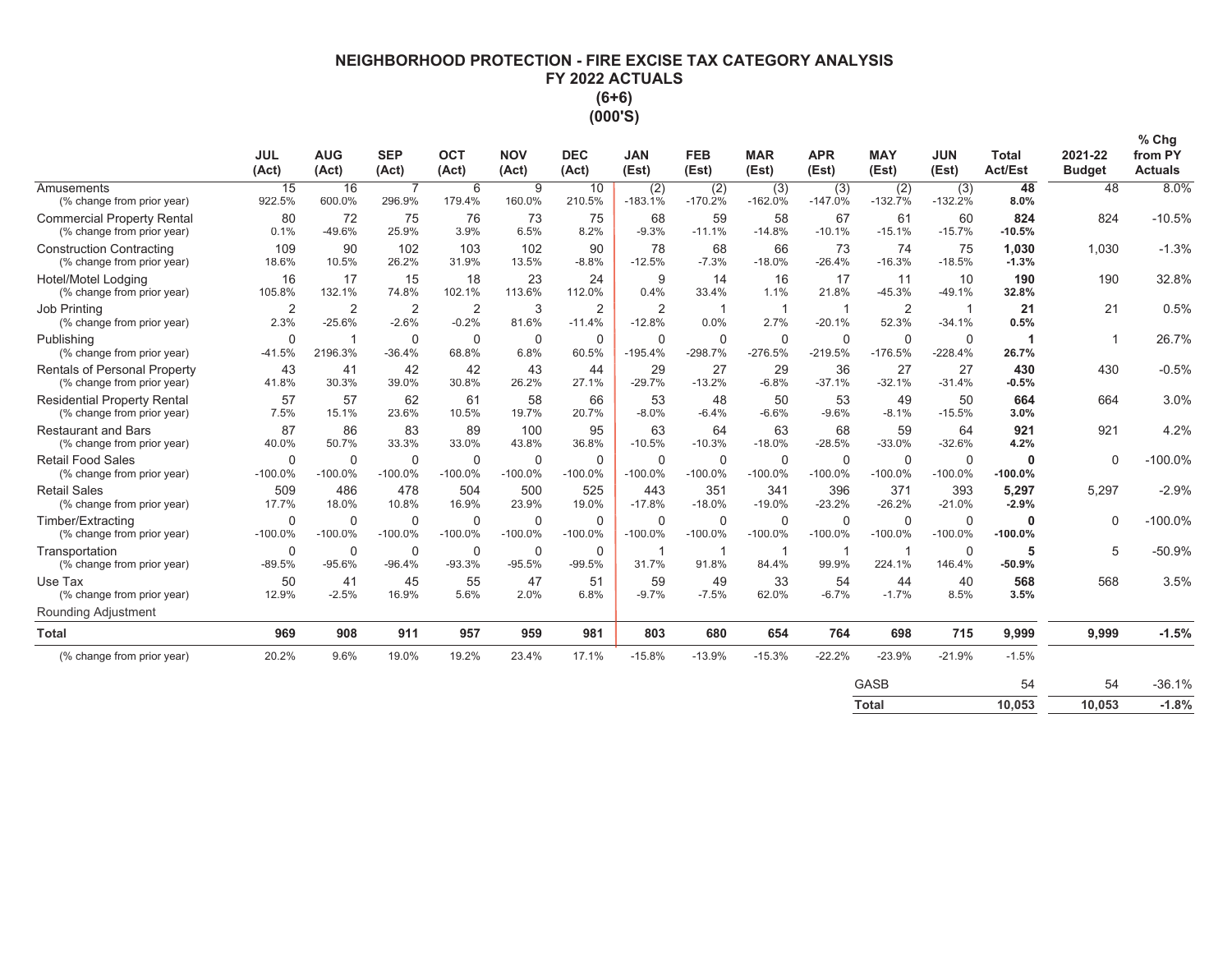# **NEIGHBORHOOD PROTECTION - POLICE EXCISE TAX CATEGORY ANALYSIS** FY 2022 ACTUALS  $(6+6)$ (000'S)

|                                                                   | <b>JUL</b><br>(Act)      | <b>AUG</b><br>(Act)       | <b>SEP</b><br>(Act)      | <b>OCT</b><br>(Act)      | <b>NOV</b><br>(Act)      | <b>DEC</b><br>(Act)   | <b>JAN</b><br>(Est)      | <b>FEB</b><br>(Est)      | <b>MAR</b><br>(Est)      | <b>APR</b><br>(Est)        | <b>MAY</b><br>(Est)       | <b>JUN</b><br>(Est)        | <b>Total</b><br><b>Act/Est</b> | 2021-22<br><b>Budget</b> | % Chg<br>from PY<br><b>Actuals</b> |
|-------------------------------------------------------------------|--------------------------|---------------------------|--------------------------|--------------------------|--------------------------|-----------------------|--------------------------|--------------------------|--------------------------|----------------------------|---------------------------|----------------------------|--------------------------------|--------------------------|------------------------------------|
| Amusements<br>(% change from prior year)                          | 43<br>922.5%             | 44<br>600.0%              | 20<br>296.9%             | 18<br>179.4%             | 24<br>160.0%             | 28<br>210.5%          | (6)<br>$-183.1%$         | (6)<br>$-170.2%$         | (8)<br>$-162.0%$         | (8)<br>$-147.0%$           | (5)<br>$-132.7%$          | (9)<br>$-132.2%$           | 135<br>8.0%                    | 135                      | 8.0%                               |
| <b>Commercial Property Rental</b><br>(% change from prior year)   | 225<br>0.1%              | 203<br>$-49.6%$           | 211<br>25.9%             | 212<br>3.9%              | 205<br>6.5%              | 210<br>8.2%           | 190<br>$-9.3%$           | 165<br>$-11.1%$          | 161<br>$-14.8%$          | 189<br>$-10.1%$            | 169<br>$-15.1%$           | 167<br>$-15.7%$            | 2,307<br>$-10.5%$              | 2,307                    | $-10.5%$                           |
| <b>Construction Contracting</b><br>(% change from prior year)     | 304<br>18.6%             | 252<br>10.5%              | 284<br>26.2%             | 289<br>31.9%             | 287<br>13.5%             | 253<br>$-8.8%$        | 219<br>$-12.5%$          | 189<br>$-7.3%$           | 183<br>$-18.0%$          | 205<br>$-26.4%$            | 207<br>$-16.3%$           | 212<br>$-18.5%$            | 2,884<br>$-1.3%$               | 2.884                    | $-1.3%$                            |
| Hotel/Motel Lodging<br>(% change from prior year)                 | 46<br>105.8%             | 47<br>132.1%              | 41<br>74.8%              | 50<br>102.1%             | 66<br>113.6%             | 66<br>112.0%          | 26<br>0.4%               | 40<br>33.4%              | 44<br>1.1%               | 48<br>21.8%                | 31<br>$-45.3%$            | 26<br>$-49.1%$             | 531<br>32.8%                   | 531                      | 32.8%                              |
| Job Printing<br>(% change from prior year)                        | 5<br>2.3%                | 4<br>$-25.6%$             | 5<br>$-2.6%$             | 6<br>$-0.2%$             | 9<br>81.6%               | 5<br>$-11.4%$         | 5<br>$-12.8%$            | 4<br>0.0%                | $\overline{4}$<br>2.7%   | $\overline{4}$<br>$-20.1%$ | 5<br>52.3%                | $\overline{4}$<br>$-34.1%$ | 60<br>0.5%                     | 60                       | 0.5%                               |
| Publishing<br>(% change from prior year)                          | $\mathbf 0$<br>$-41.5%$  | $\overline{4}$<br>2196.3% | $\mathbf 0$<br>$-36.4%$  | $\mathbf 0$<br>68.8%     | $\mathbf 0$<br>6.8%      | $\mathbf 0$<br>60.5%  | $\Omega$<br>$-195.4%$    | $\mathbf 0$<br>$-298.7%$ | $\mathbf 0$<br>$-276.5%$ | $\mathbf 0$<br>$-219.5%$   | $\mathbf 0$<br>$-176.5%$  | (1)<br>$-228.4%$           | 3<br>26.7%                     | 3                        | 26.7%                              |
| <b>Rentals of Personal Property</b><br>(% change from prior year) | 121<br>41.8%             | 114<br>30.3%              | 118<br>39.0%             | 117<br>30.8%             | 121<br>26.2%             | 124<br>27.1%          | 82<br>$-29.7%$           | 77<br>$-13.2%$           | 82<br>$-6.8%$            | 101<br>$-37.1%$            | 77<br>$-32.1%$            | 70<br>$-31.4%$             | 1.204<br>$-0.5%$               | 1.204                    | $-0.5%$                            |
| <b>Residential Property Rental</b><br>(% change from prior year)  | 160<br>7.5%              | 159<br>15.1%              | 173<br>23.6%             | 171<br>10.5%             | 162<br>19.7%             | 185<br>20.7%          | 150<br>$-8.0%$           | 134<br>$-6.4%$           | 140<br>$-6.6%$           | 148<br>$-9.6%$             | 137<br>$-8.1%$            | 141<br>$-15.5%$            | 1.860<br>3.0%                  | 1.860                    | 3.0%                               |
| <b>Restaurant and Bars</b><br>(% change from prior year)          | 244<br>40.0%             | 241<br>50.7%              | 233<br>33.3%             | 250<br>33.0%             | 279<br>43.8%             | 265<br>36.8%          | 176<br>$-10.5%$          | 179<br>$-10.3%$          | 177<br>$-18.0%$          | 191<br>$-28.5%$            | 166<br>$-33.0%$           | 179<br>$-32.6%$            | 2.580<br>4.2%                  | 2.580                    | 4.2%                               |
| <b>Retail Food Sales</b><br>(% change from prior year)            | $\mathbf 0$<br>$-100.0%$ | $\Omega$<br>$-100.0%$     | $\mathbf 0$<br>$-100.0%$ | $\mathbf 0$<br>$-100.0%$ | $\mathbf 0$<br>$-100.0%$ | $\Omega$<br>$-100.0%$ | $\mathbf 0$<br>$-100.0%$ | $\mathbf 0$<br>$-100.0%$ | $\mathbf 0$<br>$-100.0%$ | $\mathbf 0$<br>$-100.0%$   | $\mathbf 0$<br>$-100.0\%$ | $\mathbf 0$<br>$-100.0%$   | $\mathbf 0$<br>$-100.0%$       | $\Omega$                 | $-100.0%$                          |
| <b>Retail Sales</b><br>(% change from prior year)                 | 1.425<br>17.7%           | 1,359<br>18.0%            | 1.338<br>10.8%           | 1.413<br>16.9%           | 1.401<br>23.9%           | 1.469<br>19.0%        | 1.242<br>$-17.8%$        | 982<br>$-18.0%$          | 956<br>$-19.0%$          | 1.108<br>$-23.2%$          | 1.040<br>$-26.2%$         | 1.098<br>$-21.0%$          | 14,831<br>$-2.9%$              | 14.831                   | $-2.9%$                            |
| Timber/Extracting<br>(% change from prior year)                   | $\Omega$<br>$-100.0%$    | $\Omega$<br>$-100.0%$     | $\mathbf 0$<br>$-100.0%$ | $\mathbf 0$<br>$-100.0%$ | $\Omega$<br>$-100.0%$    | $\Omega$<br>$-100.0%$ | $\Omega$<br>$-100.0%$    | $\mathbf 0$<br>$-100.0%$ | 0<br>$-100.0%$           | $\Omega$<br>$-100.0%$      | $\Omega$<br>$-100.0%$     | $\mathbf 0$<br>$-100.0%$   | $\mathbf{0}$<br>$-100.0%$      | $\Omega$                 | $-100.0%$                          |
| Transportation<br>(% change from prior year)                      | 0<br>$-89.5%$            | 0<br>$-95.6%$             | $\mathbf 0$<br>$-96.4%$  | 0<br>$-93.3%$            | $\mathbf 0$<br>$-95.5%$  | $\Omega$<br>$-99.5%$  | $\overline{2}$<br>31.7%  | $\overline{2}$<br>91.8%  | 2<br>84.4%               | $\overline{2}$<br>99.9%    | $\overline{4}$<br>224.1%  | 3<br>146.4%                | 15<br>$-50.9%$                 | 15                       | $-50.9%$                           |
| Use Tax<br>(% change from prior year)                             | 141<br>12.9%             | 115<br>$-2.5%$            | 126<br>16.9%             | 153<br>5.6%              | 132<br>2.0%              | 142<br>6.8%           | 165<br>$-9.7%$           | 137<br>$-7.5%$           | 91<br>62.0%              | 152<br>$-6.7%$             | 123<br>$-1.7%$            | 112<br>8.5%                | 1,589<br>3.5%                  | 1,589                    | 3.5%                               |
| Rounding Adjustment                                               |                          |                           |                          |                          |                          |                       |                          |                          |                          |                            |                           |                            |                                |                          |                                    |
| <b>Total</b>                                                      | 2,713                    | 2,542                     | 2,550                    | 2,679                    | 2,686                    | 2,746                 | 2,249                    | 1,903                    | 1,832                    | 2,139                      | 1,953                     | 2,005                      | 27,997                         | 27,997                   | $-1.5%$                            |
| (% change from prior year)                                        | 20.2%                    | 9.6%                      | 19.0%                    | 19.2%                    | 23.4%                    | 17.1%                 | $-15.8%$                 | $-13.9%$                 | $-15.3%$                 | $-22.2%$                   | $-23.9%$                  | $-21.9%$                   | $-1.5%$                        |                          |                                    |
|                                                                   |                          |                           |                          |                          |                          |                       |                          |                          |                          |                            | <b>GASB</b>               |                            | 153                            | 153                      | $-35.7%$                           |
|                                                                   |                          |                           |                          |                          |                          |                       |                          |                          |                          |                            | <b>Total</b>              |                            | 28.150                         | 28.150                   | $-1.8%$                            |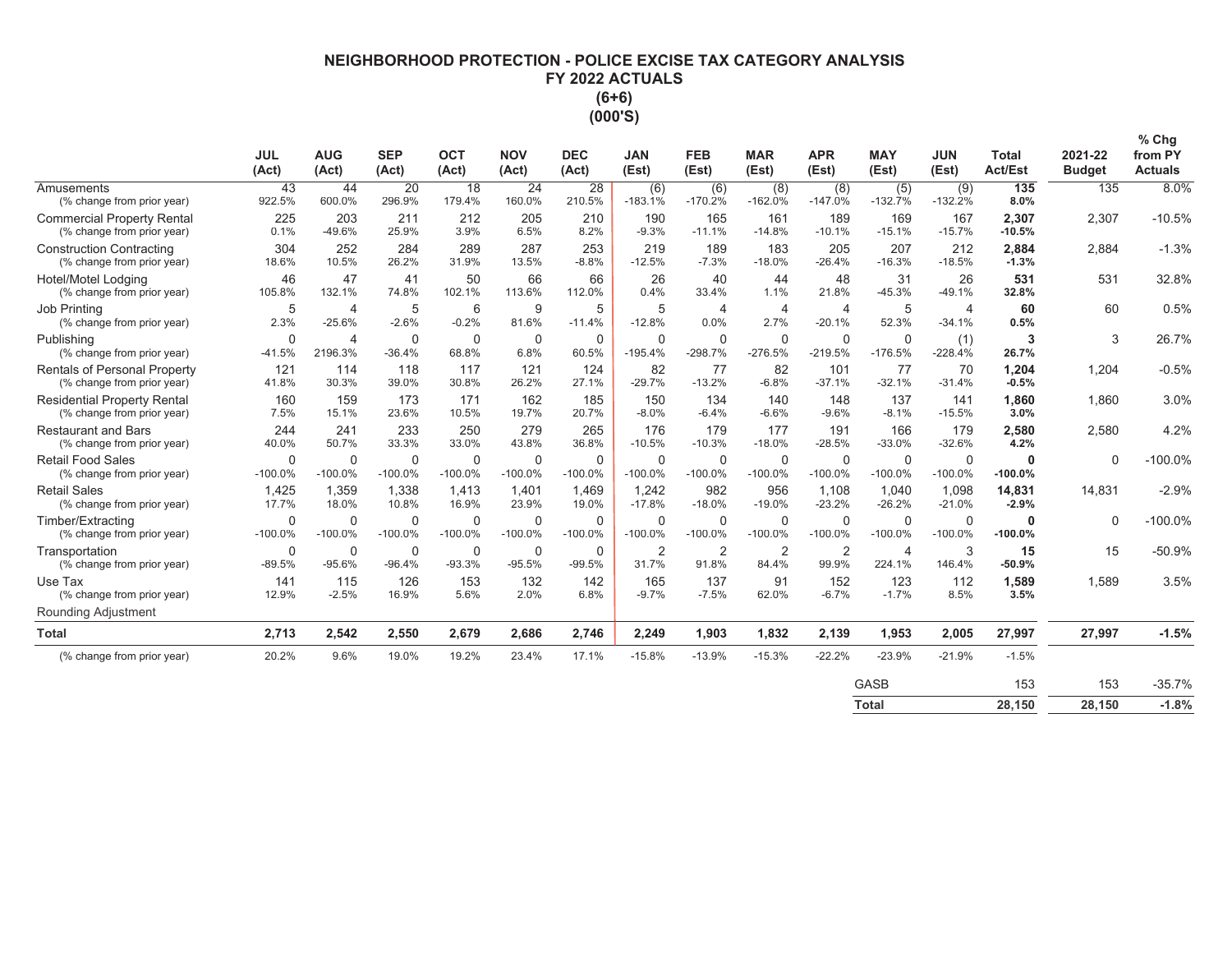### Budget & Research 01-Feb-22 :plt2206 11:29 AM

### **CAPITAL CONSTRUCTION EXCISE TAX BY MONTH (In Thousands) (6+6)**

|                        | 2020-21<br>Actual | 2021-22<br><b>Budget</b> | 2021-22<br>Actual | % Change<br>from PY | 2021-22<br>Estimate | % Change<br>from PY | 2022-23<br>Proposed<br><b>Budget</b> | % Change<br>from PY |
|------------------------|-------------------|--------------------------|-------------------|---------------------|---------------------|---------------------|--------------------------------------|---------------------|
| July                   | \$722             | \$667                    | \$569             | $-21.3%$            | \$569               | $-21.3%$            | \$0                                  | <b>NA</b>           |
| August                 | 681               | 605                      | 515               | $-24.4%$            | 515                 | $-24.4%$            | $\mathsf{O}\xspace$                  | <b>NA</b>           |
| September              | 625               | 659                      | 532               | $-14.9%$            | 532                 | $-14.9%$            | $\mathsf{O}\xspace$                  | <b>NA</b>           |
| October                | 560               | 603                      | 549               | $-2.0%$             | 549                 | $-2.0%$             | $\mathsf 0$                          | <b>NA</b>           |
| November               | 670               | 624                      | 542               | $-19.1%$            | 542                 | $-19.1%$            | $\mathsf 0$                          | <b>NA</b>           |
| December               | 554               | 596                      | 522               | $-5.7%$             | 522                 | $-5.7%$             | $\mathsf{O}\xspace$                  | <b>NA</b>           |
| January                | 574               | 605                      | $\mathbf 0$       | <b>NA</b>           | $\mathsf 0$         | <b>NA</b>           | $\mathsf{O}\xspace$                  | <b>NA</b>           |
| February               | 527               | 610                      | $\mathbf 0$       | <b>NA</b>           | $\mathsf 0$         | <b>NA</b>           | $\mathsf{O}\xspace$                  | <b>NA</b>           |
| March                  | 536               | 584                      | $\mathbf 0$       | <b>NA</b>           | $\mathsf 0$         | <b>NA</b>           | $\mathsf{O}\xspace$                  | <b>NA</b>           |
| April                  | 574               | 609                      | $\mathsf 0$       | <b>NA</b>           | $\mathsf 0$         | <b>NA</b>           | $\mathsf{O}\xspace$                  | <b>NA</b>           |
| May                    | 555               | 613                      | $\mathsf 0$       | <b>NA</b>           | $\mathsf 0$         | <b>NA</b>           | $\mathsf{O}\xspace$                  | <b>NA</b>           |
| June                   | 539               | 614                      | $\mathsf 0$       | <b>NA</b>           | $\mathsf 0$         | <b>NA</b>           | 0                                    | <b>NA</b>           |
| Subtotal:              | \$7,117           | \$7,389                  | \$3,228           | <b>NA</b>           | \$3,228             | $-54.6%$            | \$0                                  | <b>NA</b>           |
| Year End<br>Adjustment | (87)              | (19)                     | $\mathbf 0$       | <b>NA</b>           | $\mathsf 0$         | <b>NA</b>           | 0                                    | <b>NA</b>           |
| <b>TOTAL:</b>          | \$7,030           | \$7,370                  | \$3,228           | <b>NA</b>           | \$3,228             | $-54.1%$            | \$0                                  | <b>NA</b>           |

### **Actual vs. Budget**

| <b>YTD Actual Revenue:</b> | \$3,228            |
|----------------------------|--------------------|
| <b>YTD Budget:</b>         | 3,754              |
|                            |                    |
| Dollars Over/Under:        | $($526)$<br>-14.0% |
| Percent Over/Under:        |                    |
|                            |                    |
| Actual ve Drior Voar       |                    |

| <b>Actual VS. Prior Tear</b>  |          |
|-------------------------------|----------|
| <b>YTD Actual Revenue:</b>    | \$3,228  |
| <b>YTD Prior Year Actual:</b> | 3,812    |
|                               |          |
| Dollars Over/Under PY:        | (584)    |
| Percent Over/Under PY:        | $-15.3%$ |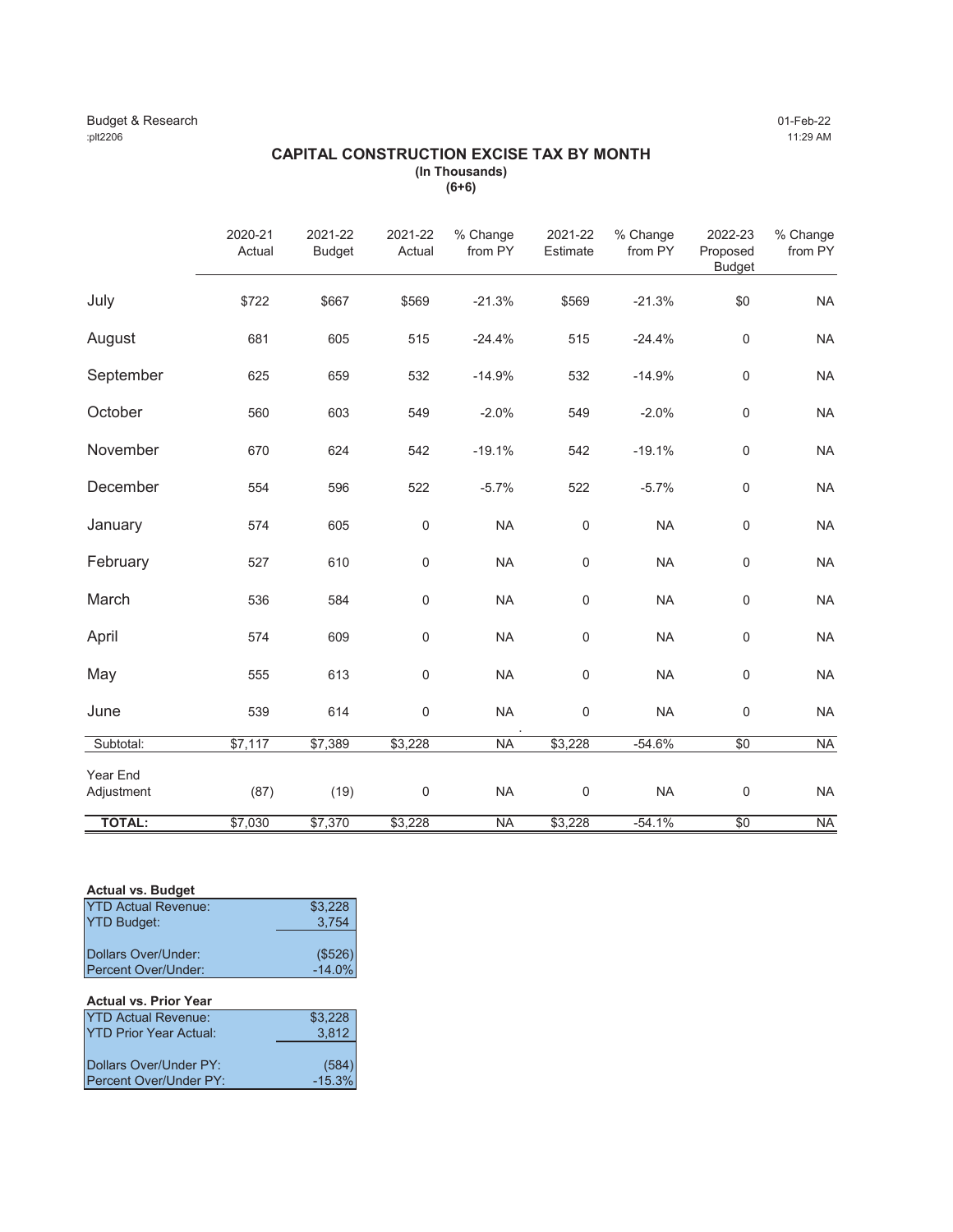# CAPITAL CONSTRUCTION EXCISE TAX CATEGORY ANALYSIS FY 2022 ACTUALS  $(6+6)$ <br> $(000'S)$

|                                                              | <b>JUL</b><br>(Act) | <b>AUG</b><br>(Act) | <b>SEP</b><br>(Act) | ОСТ<br>(Act)   | <b>NOV</b><br>(Act) | <b>DEC</b><br>(Act) | <b>JAN</b><br>(Est) | <b>FEB</b><br>(Est) | <b>MAR</b><br>(Est) | <b>APR</b><br>(Est) | <b>MAY</b><br>(Est) | <b>JUN</b><br>(Est) | Total<br><b>Act/Est</b> | 2021-22<br><b>Budget</b> | $%$ Chg<br>from PY<br><b>Actuals</b> |
|--------------------------------------------------------------|---------------------|---------------------|---------------------|----------------|---------------------|---------------------|---------------------|---------------------|---------------------|---------------------|---------------------|---------------------|-------------------------|--------------------------|--------------------------------------|
| Telecommunication and Cable TV<br>(% change from prior year) | 569<br>$-21.2%$     | 515<br>$-24.4%$     | 532<br>$-15.0%$     | 549<br>$-2.0%$ | 542<br>$-19.1%$     | 522<br>$-5.7%$      | 693<br>20.7%        | 674<br>27.9%        | 676<br>26.0%        | 706<br>23.1%        | 706<br>27.3%        | 705<br>30.8%        | 7,389<br>3.8%           | 7,389                    | 3.8%                                 |
| Rounding Adjustment                                          |                     |                     |                     |                |                     |                     |                     |                     |                     |                     |                     |                     |                         |                          |                                      |
| <b>Total</b>                                                 | 569                 | 515                 | 532                 | 549            | 542                 | 522                 | 693                 | 674                 | 676                 | 706                 | 706                 | 705                 | 7,389                   | 7,389                    | 3.8%                                 |
| (% change from prior year)                                   | $-21.2%$            | $-24.4%$            | $-15.0%$            | $-2.0%$        | $-19.1%$            | $-5.7%$             | 20.7%               | 27.9%               | 26.0%               | 23.1%               | 27.3%               | 30.8%               | 3.8%                    |                          |                                      |
|                                                              |                     |                     |                     |                |                     |                     |                     |                     |                     |                     | <b>GASB</b>         |                     | (19)                    | (19)                     | $100% +$                             |
|                                                              |                     |                     |                     |                |                     |                     |                     |                     |                     |                     | <b>Total</b>        |                     | 7,370                   | 7,370                    | 4.8%                                 |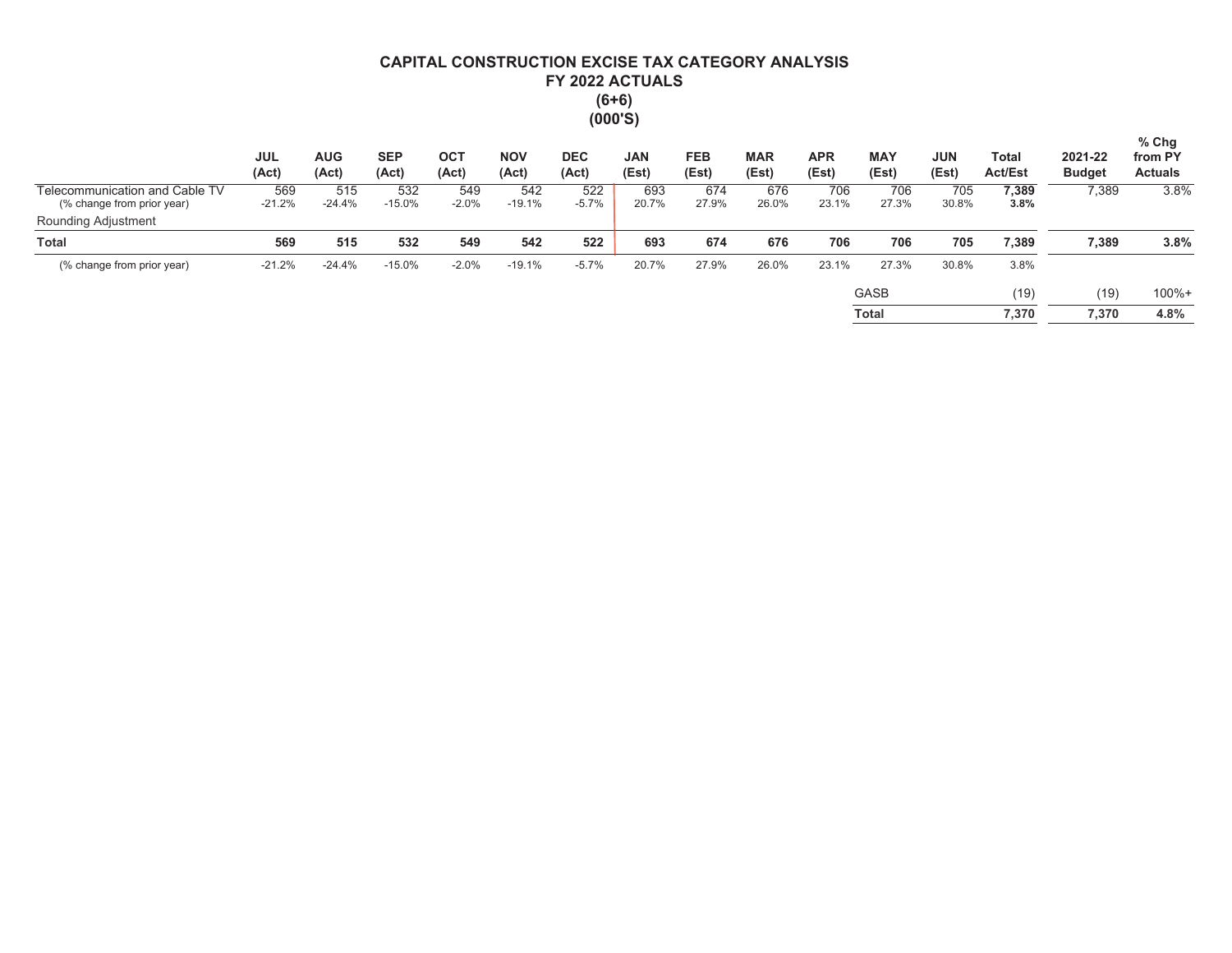### Budget & Research 01-Feb-22 :plt2206 11:29 AM

# **PUBLIC SAFETY ENHANCEMENT EXCISE TAX BY MONTH (In Thousands)**

**(6+6)**

|                        | 2020-21<br>Actual | 2021-22<br><b>Budget</b> | 2021-22<br>Actual   | % Change<br>from PY | 2021-22<br>Estimate | % Change<br>from PY | 2022-23<br>Proposed<br><b>Budget</b> | % Change<br>from PY |
|------------------------|-------------------|--------------------------|---------------------|---------------------|---------------------|---------------------|--------------------------------------|---------------------|
| July                   | \$1,816           | \$2,182                  | \$2,618             | 44.2%               | \$2,618             | 44.2%               | \$0                                  | <b>NA</b>           |
| August                 | 2,614             | 2,661                    | 2,769               | 5.9%                | 2,769               | 5.9%                | $\mathbf 0$                          | <b>NA</b>           |
| September              | 2,986             | 2,705                    | 2,762               | $-7.5%$             | 2,762               | $-7.5%$             | $\mathsf 0$                          | <b>NA</b>           |
| October                | 2,750             | 1,887                    | 2,674               | $-2.8%$             | 2,674               | $-2.8%$             | $\mathsf 0$                          | <b>NA</b>           |
| November               | 2,098             | 1,524                    | 2,228               | 6.2%                | 2,228               | 6.2%                | $\mathsf 0$                          | <b>NA</b>           |
| December               | 1,663             | 1,187                    | 1,765               | 6.1%                | 1,765               | 6.1%                | $\mathbf 0$                          | <b>NA</b>           |
| January                | 1,651             | 1,102                    | $\mathbf 0$         | <b>NA</b>           | 0                   | <b>NA</b>           | $\mathbf 0$                          | <b>NA</b>           |
| February               | 1,845             | 1,349                    | $\mathsf 0$         | <b>NA</b>           | 0                   | <b>NA</b>           | $\mathbf 0$                          | <b>NA</b>           |
| March                  | 1,726             | 1,307                    | $\mathbf 0$         | <b>NA</b>           | $\boldsymbol{0}$    | <b>NA</b>           | $\mathbf 0$                          | <b>NA</b>           |
| April                  | 1,562             | 5,063                    | $\mathsf{O}\xspace$ | <b>NA</b>           | 0                   | <b>NA</b>           | $\mathsf 0$                          | <b>NA</b>           |
| May                    | 1,718             | 1,785                    | $\mathbf 0$         | <b>NA</b>           | 0                   | <b>NA</b>           | $\mathbf 0$                          | <b>NA</b>           |
| June                   | 1,745             | 1,906                    | $\mathbf 0$         | <b>NA</b>           | $\boldsymbol{0}$    | <b>NA</b>           | $\mathsf 0$                          | <b>NA</b>           |
| Subtotal:              | \$24,175          | \$24,658                 | \$14,816            | <b>NA</b>           | \$14,816            | $-38.7%$            | $\overline{50}$                      | <b>NA</b>           |
| Year End<br>Adjustment | \$300             | \$48                     | $\mathsf 0$         | <b>NA</b>           | $\mathsf 0$         | <b>NA</b>           | $\mathsf 0$                          | <b>NA</b>           |
| <b>TOTAL:</b>          | \$24,475          | \$24,706                 | \$14,816            | <b>NA</b>           | \$14,816            | $-39.5%$            | \$0                                  | <b>NA</b>           |

### **Actual vs. Budget**

| Avluur vol Duuyot             |          |
|-------------------------------|----------|
| <b>YTD Actual Revenue:</b>    | \$14,816 |
| <b>YTD Budget:</b>            | 12,146   |
|                               |          |
| Dollars Over/Under:           | \$2,670  |
| Percent Over/Under:           | 22.0%    |
|                               |          |
| <b>Actual vs. Prior Year</b>  |          |
| <b>YTD Actual Revenue:</b>    | \$14,816 |
| <b>YTD Prior Year Actual:</b> | 13,928   |
|                               |          |

| Dollars Over/Under PY: | 888  |
|------------------------|------|
| Percent Over/Under PY: | 6.4% |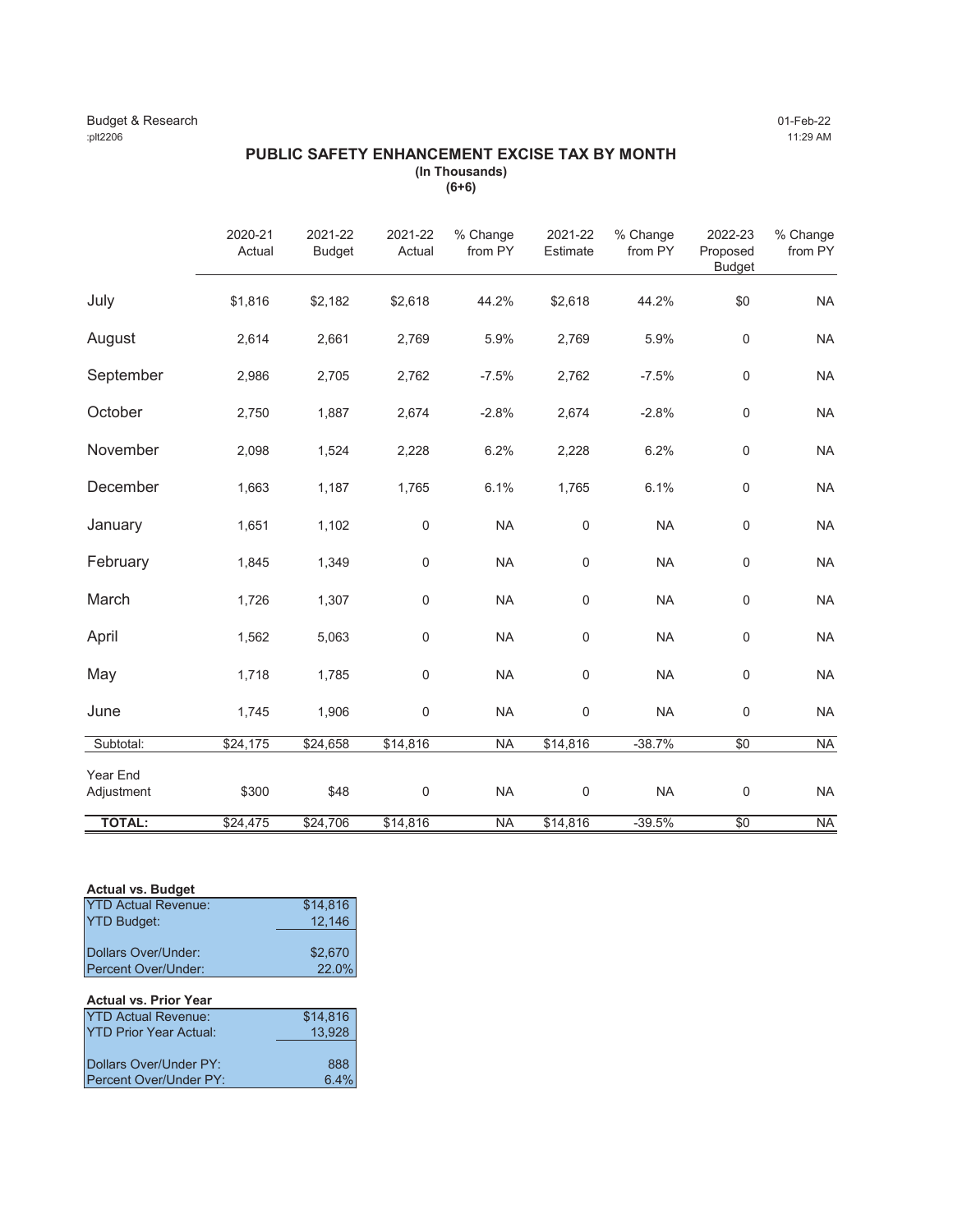# PUBLIC SAFETY ENHANCEMENT - FIRE EXCISE TAX CATEGORY ANALYSIS FY 2022 ACTUALS  $(6+6)$  $(000'S)$

|                                                      | <b>JUL</b><br>(Act) | <b>AUG</b><br>(Act) | <b>SEP</b><br>(Act) | OC <sub>1</sub><br>(Act) | <b>NOV</b><br>(Act) | <b>DEC</b><br>(Act) | <b>JAN</b><br>(Est) | <b>FEB</b><br>(Est) | <b>MAR</b><br>(Est) | <b>APR</b><br>(Est) | <b>MAY</b><br>(Est) | <b>JUN</b><br>(Est) | Total<br><b>Act/Est</b> | 2021-22<br><b>Budget</b> | $%$ Chg<br>from PY<br><b>Actuals</b> |
|------------------------------------------------------|---------------------|---------------------|---------------------|--------------------------|---------------------|---------------------|---------------------|---------------------|---------------------|---------------------|---------------------|---------------------|-------------------------|--------------------------|--------------------------------------|
| <b>Other Utilities</b><br>(% change from prior year) | 995<br>44.2%        | ,052<br>5.9%        | .050<br>$-7.5%$     | 1,016<br>$-2.8%$         | 847<br>6.2%         | 671<br>6.1%         | 323<br>$-48.5%$     | 414<br>$-41.0%$     | 348<br>$-47.0%$     | .553<br>161.6%      | 550<br>$-15.7%$     | 551<br>$-16.8%$     | 9,370<br>2.0%           | 9,370                    | 2.0%                                 |
| Rounding Adjustment                                  |                     |                     |                     |                          |                     |                     |                     |                     |                     |                     |                     |                     |                         |                          |                                      |
| <b>Total</b>                                         | 995                 | 1,052               | .050                | 1,016                    | 847                 | 671                 | 323                 | 414                 | 348                 | 1.553               | 550                 | 551                 | 9,370                   | 9,370                    | 2.0%                                 |
| (% change from prior year)                           | 44.2%               | 5.9%                | $-7.5%$             | $-2.8%$                  | 6.2%                | 6.1%                | $-48.5%$            | $-41.0%$            | $-47.0%$            | 161.6%              | $-15.7%$            | $-16.8%$            | 2.0%                    |                          |                                      |
|                                                      |                     |                     |                     |                          |                     |                     |                     |                     |                     |                     | <b>GASB</b>         |                     | 18                      | 18                       | $-84.2%$                             |
|                                                      |                     |                     |                     |                          |                     |                     |                     |                     |                     |                     | Total               |                     | 9,388                   | 9.388                    | 0.9%                                 |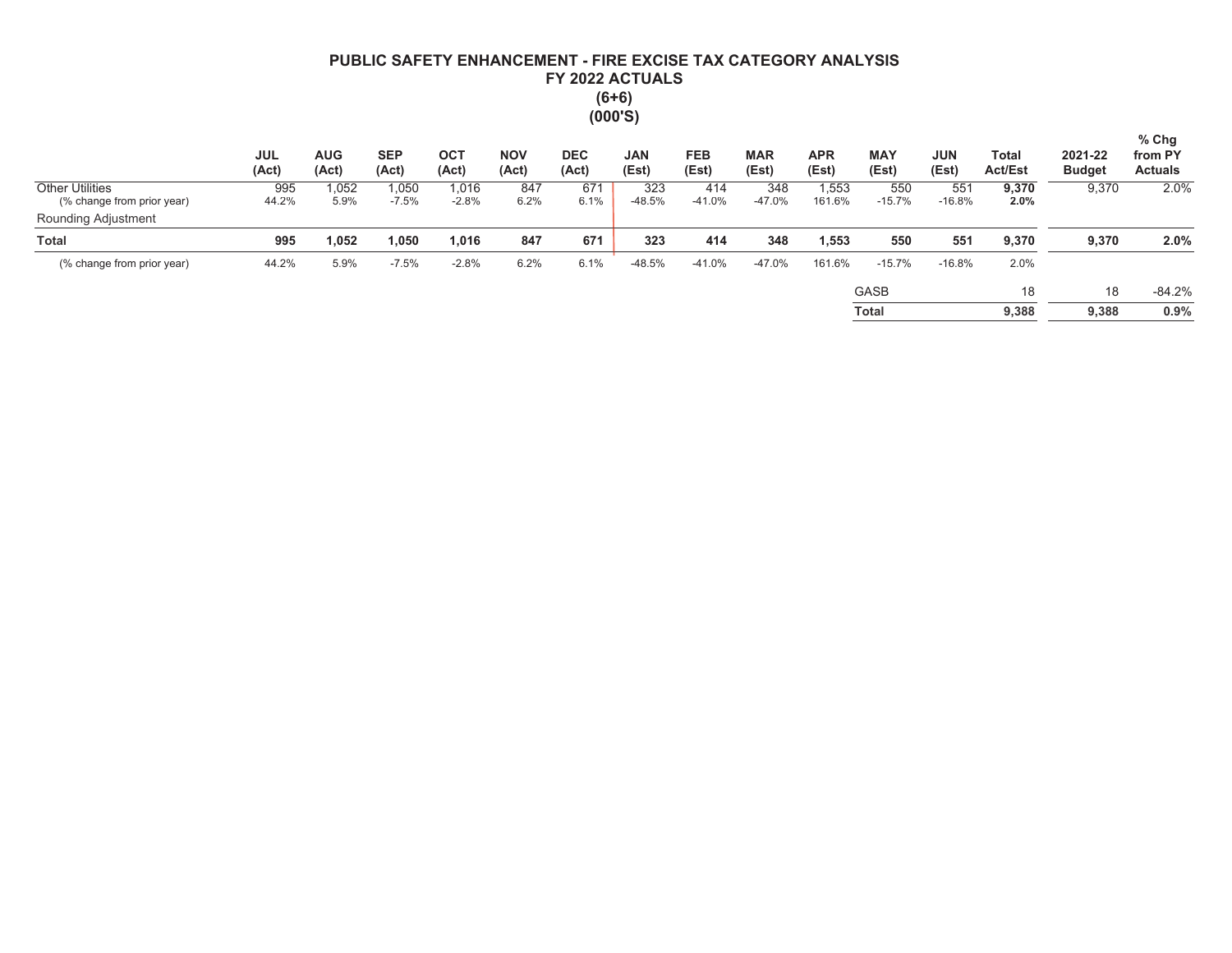# PUBLIC SAFETY ENHANCEMENT - POLICE EXCISE TAX CATEGORY ANALYSIS FY 2022 ACTUALS  $(6+6)$  $(000'S)$

|                                                      | <b>JUL</b><br>(Act) | <b>AUG</b><br>(Act) | <b>SEP</b><br>(Act) | <b>OCT</b><br>(Act) | <b>NOV</b><br>(Act) | <b>DEC</b><br>(Act) | <b>JAN</b><br>(Est) | <b>FEB</b><br>(Est) | <b>MAR</b><br>(Est) | <b>APR</b><br>(Est) | <b>MAY</b><br>(Est) | <b>JUN</b><br>(Est) | Total<br><b>Act/Est</b> | 2021-22<br><b>Budget</b> | $%$ Chg<br>from PY<br><b>Actuals</b> |
|------------------------------------------------------|---------------------|---------------------|---------------------|---------------------|---------------------|---------------------|---------------------|---------------------|---------------------|---------------------|---------------------|---------------------|-------------------------|--------------------------|--------------------------------------|
| <b>Other Utilities</b><br>(% change from prior year) | 1,623<br>44.2%      | .717<br>5.9%        | 1.712<br>$-7.5%$    | 1,658<br>$-2.8%$    | 1,381<br>6.2%       | 1,094<br>6.1%       | 527<br>$-48.5%$     | 675<br>$-41.0%$     | 567<br>$-47.0%$     | 2,534<br>161.6%     | 897<br>$-15.7%$     | 903<br>$-16.8%$     | 15,288<br>2.0%          | 15,288                   | 2.0%                                 |
| Rounding Adjustment                                  |                     |                     |                     |                     |                     |                     |                     |                     |                     |                     |                     |                     |                         |                          |                                      |
| <b>Total</b>                                         | 1,623               | 717،                | 1,712               | 1,658               | 381,ا               | 1,094               | 527                 | 675                 | 567                 | 2,534               | 897                 | 903                 | 15,288                  | 15,288                   | 2.0%                                 |
| (% change from prior year)                           | 44.2%               | 5.9%                | $-7.5%$             | $-2.8%$             | 6.2%                | 6.1%                | $-48.5%$            | $-41.0%$            | $-47.0%$            | 161.6%              | $-15.7%$            | $-16.8%$            | 2.0%                    |                          |                                      |
|                                                      |                     |                     |                     |                     |                     |                     |                     |                     |                     |                     | <b>GASB</b>         |                     | 30                      | 30                       | $-83.9%$                             |
|                                                      |                     |                     |                     |                     |                     |                     |                     |                     |                     |                     | <b>Total</b>        |                     | 15,318                  | 15,318                   | 0.9%                                 |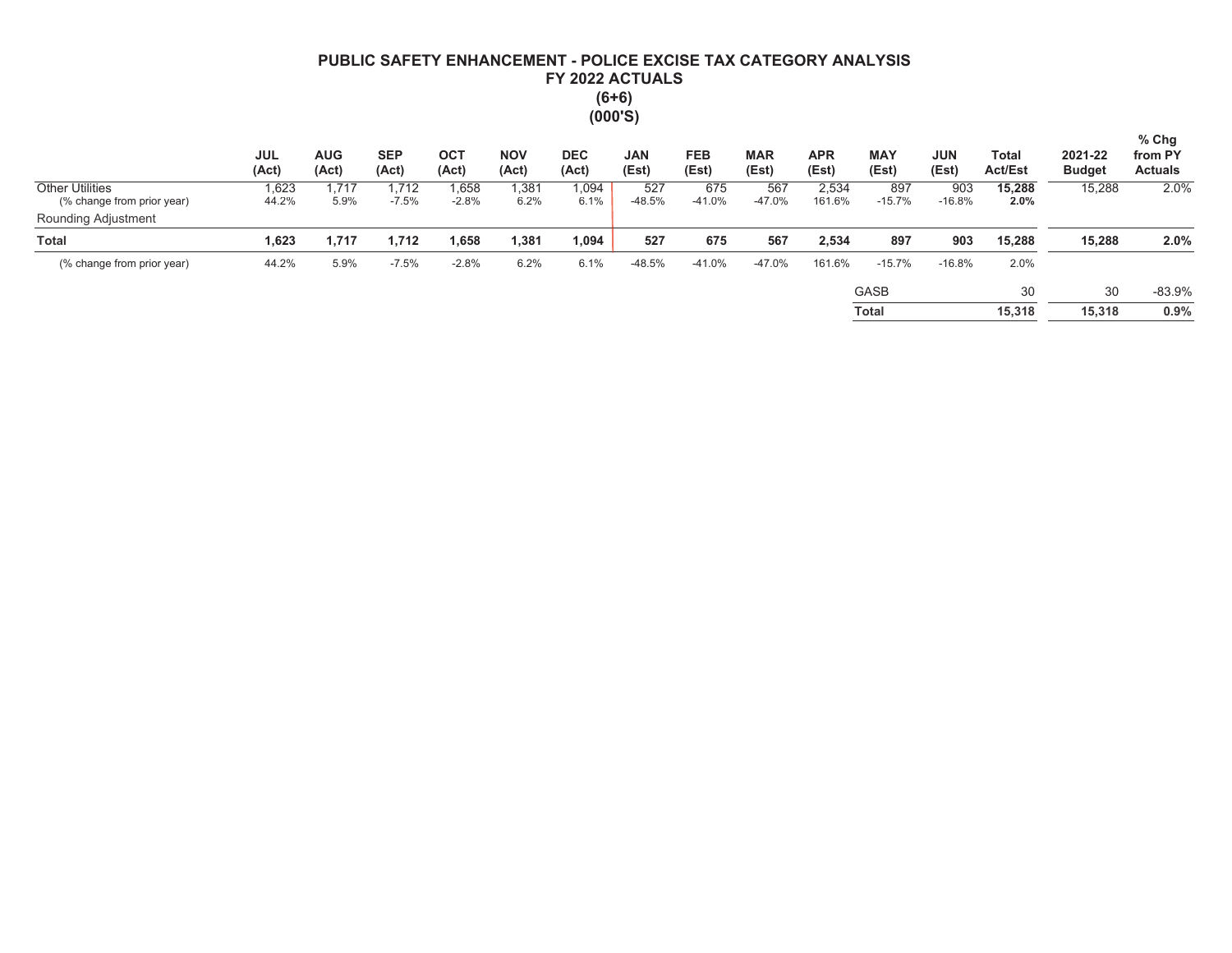### Budget & Research 01-Feb-22 :plt2206 11:29 AM

### **2007 PUBLIC SAFETY EXPANSION EXCISE TAX BY MONTH (In Thousands) (6+6)**

|                        | 2020-21<br>Actual | 2021-22<br><b>Budget</b> | 2021-22<br>Actual | % Change<br>from PY | 2021-22<br>Estimate | % Change<br>from PY | 2022-23<br>Proposed<br><b>Budget</b> | % Change<br>from PY |
|------------------------|-------------------|--------------------------|-------------------|---------------------|---------------------|---------------------|--------------------------------------|---------------------|
| July                   | \$6,448           | \$6,564                  | \$7,752           | 20.2%               | \$7,752             | 20.2%               | \$0                                  | <b>NA</b>           |
| August                 | 6,628             | 6,030                    | 7,263             | 9.6%                | 7,263               | 9.6%                | $\mathbf 0$                          | <b>NA</b>           |
| September              | 6,124             | 6,277                    | 7,286             | 19.0%               | 7,286               | 19.0%               | $\mathsf 0$                          | <b>NA</b>           |
| October                | 6,423             | 6,334                    | 7,654             | 19.2%               | 7,654               | 19.2%               | $\mathsf 0$                          | <b>NA</b>           |
| November               | 6,220             | 6,581                    | 7,673             | 23.4%               | 7,673               | 23.4%               | $\mathsf 0$                          | <b>NA</b>           |
| December               | 6,703             | 6,650                    | 7,846             | 17.1%               | 7,846               | 17.1%               | $\mathbf 0$                          | <b>NA</b>           |
| January                | 7,630             | 7,768                    | 0                 | <b>NA</b>           | $\mathsf{O}\xspace$ | <b>NA</b>           | $\mathsf{O}\xspace$                  | <b>NA</b>           |
| February               | 6,317             | 6,571                    | 0                 | <b>NA</b>           | $\mathsf{O}\xspace$ | <b>NA</b>           | $\mathsf 0$                          | <b>NA</b>           |
| March                  | 6,180             | 6,520                    | 0                 | <b>NA</b>           | $\mathbf 0$         | <b>NA</b>           | $\mathsf 0$                          | <b>NA</b>           |
| April                  | 7,850             | 7,283                    | 0                 | <b>NA</b>           | 0                   | <b>NA</b>           | $\mathbf 0$                          | <b>NA</b>           |
| May                    | 7,336             | 6,597                    | 0                 | <b>NA</b>           | 0                   | <b>NA</b>           | $\mathsf 0$                          | <b>NA</b>           |
| June                   | 7,339             | 6,818                    | 0                 | <b>NA</b>           | 0                   | <b>NA</b>           | $\mathbf 0$                          | <b>NA</b>           |
| Subtotal:              | \$81,199          | \$79,993                 | \$45,474          | <b>NA</b>           | \$45,474            | $-44.0%$            | $\sqrt{6}$                           | <b>NA</b>           |
| Year End<br>Adjustment | 682               | 435                      | $\mathbf 0$       | <b>NA</b>           | $\mathbf 0$         | <b>NA</b>           | $\mathsf 0$                          | <b>NA</b>           |
| <b>TOTAL:</b>          | \$81,881          | \$80,428                 | \$45,474          | <b>NA</b>           | \$45,474            | $-44.5%$            | $\sqrt{6}$                           | <b>NA</b>           |

### **Actual vs. Budget**

| <b>YTD Actual Revenue:</b>  | \$45,474 |
|-----------------------------|----------|
| <b>YTD Budget:</b>          | 38,436   |
|                             |          |
| <b>IDollars Over/Under:</b> | \$7.038  |
| <b>IPercent Over/Under:</b> | 18.3%    |

| <b>Actual vs. Prior Year</b>  |          |
|-------------------------------|----------|
| <b>YTD Actual Revenue:</b>    | \$45.474 |
| <b>YTD Prior Year Actual:</b> | 38.546   |
|                               |          |
| Dollars Over/Under PY:        | 6.929    |
| Percent Over/Under PY:        | 18.0%    |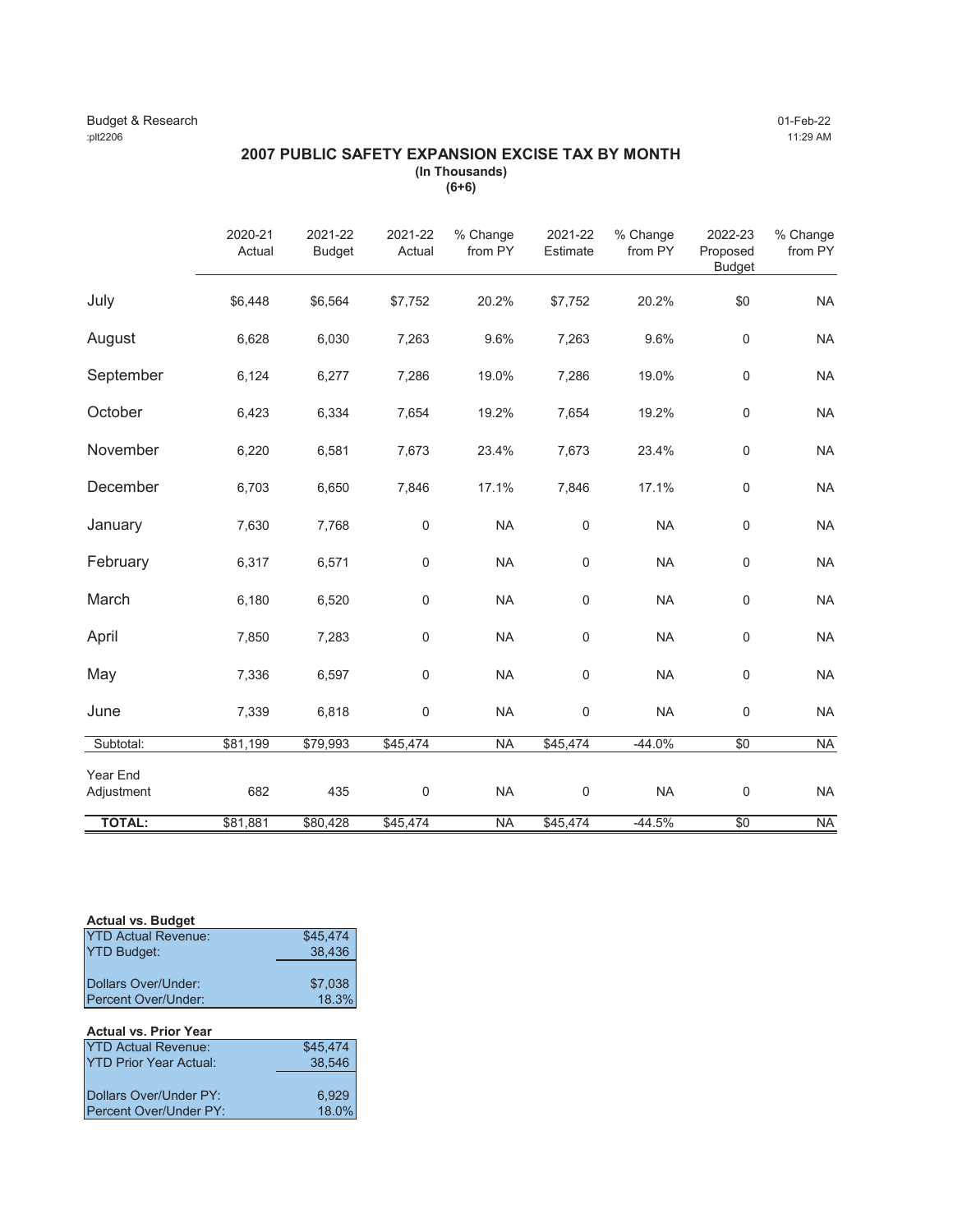### PUBLIC SAFETY EXPANSION - FIRE EXCISE TAX CATEGORY ANALYSIS FY 2022 ACTUALS  $(6+6)$ (000'S)

|                                                                     | <b>JUL</b><br>(Act)      | <b>AUG</b><br>(Act)       | <b>SEP</b><br>(Act)   | <b>OCT</b><br>(Act)       | <b>NOV</b><br>(Act)     | <b>DEC</b><br>(Act)      | <b>JAN</b><br>(Est)      | <b>FEB</b><br>(Est)    | <b>MAR</b><br>(Est)    | <b>APR</b><br>(Est)        | <b>MAY</b><br>(Est)      | <b>JUN</b><br>(Est)      | <b>Total</b><br><b>Act/Est</b> | 2021-22<br><b>Budget</b> | $%$ Chg<br>from PY<br><b>Actuals</b> |
|---------------------------------------------------------------------|--------------------------|---------------------------|-----------------------|---------------------------|-------------------------|--------------------------|--------------------------|------------------------|------------------------|----------------------------|--------------------------|--------------------------|--------------------------------|--------------------------|--------------------------------------|
| Amusements<br>(% change from prior year)                            | 24<br>922.5%             | 25<br>600.0%              | 12<br>296.9%          | 10<br>179.4%              | 14<br>160.0%            | 16<br>210.5%             | (4)<br>$-183.1%$         | (4)<br>$-170.2%$       | (4)<br>$-162.0%$       | (5)<br>$-147.0%$           | (3)<br>$-132.7%$         | (4)<br>$-132.2%$         | 77<br>8.0%                     | 77                       | 8.0%                                 |
| <b>Commercial Property Rental</b><br>(% change from prior year)     | 129<br>0.1%              | 116<br>-49.6%             | 121<br>25.9%          | 121<br>3.9%               | 117<br>6.5%             | 120<br>8.2%              | 109<br>$-9.3%$           | 94<br>$-11.1%$         | 92<br>$-14.8%$         | 108<br>$-10.1%$            | 97<br>$-15.1%$           | 94<br>$-15.7%$           | 1,318<br>$-10.5%$              | 1,318                    | $-10.5%$                             |
| <b>Construction Contracting</b><br>(% change from prior year)       | 174<br>18.6%             | 144<br>10.5%              | 162<br>26.2%          | 165<br>31.9%              | 164<br>13.5%            | 145<br>$-8.8%$           | 125<br>$-12.5%$          | 108<br>$-7.3%$         | 105<br>$-18.0%$        | 117<br>$-26.4%$            | 118<br>$-16.3%$          | 121<br>$-18.5%$          | 1.648<br>$-1.3%$               | 1.648                    | $-1.3%$                              |
| Hotel/Motel Lodging<br>(% change from prior year)                   | 26<br>105.8%             | 27<br>132.1%              | 23<br>74.8%           | 28<br>102.1%              | 38<br>113.6%            | 38<br>112.0%             | 15<br>0.4%               | 23<br>33.4%            | 25<br>1.1%             | 28<br>21.8%                | 17<br>$-45.3%$           | 15<br>$-49.1%$           | 303<br>32.8%                   | 303                      | 32.8%                                |
| Job Printing<br>(% change from prior year)                          | 3<br>2.3%                | 3<br>$-25.6%$             | 3<br>$-2.6%$          | $\overline{4}$<br>$-0.2%$ | 5<br>81.6%              | 3<br>$-11.4%$            | 3<br>$-12.8%$            | $\overline{2}$<br>0.0% | $\overline{2}$<br>2.7% | $\overline{2}$<br>$-20.1%$ | 3<br>52.3%               | -1<br>$-34.1%$           | 34<br>0.5%                     | 34                       | 0.5%                                 |
| Publishing<br>(% change from prior year)                            | $\mathbf 0$<br>$-41.5%$  | $\overline{2}$<br>2196.3% | 0<br>$-36.4%$         | $\mathbf 0$<br>68.8%      | $\mathbf 0$<br>6.8%     | $\mathbf 0$<br>60.5%     | $\mathbf 0$<br>$-195.4%$ | $\Omega$<br>$-298.7%$  | 0<br>$-276.5%$         | $\mathbf 0$<br>$-219.5%$   | $\mathbf 0$<br>$-176.5%$ | $\mathbf 0$<br>$-228.4%$ | $\overline{2}$<br>26.7%        | $\overline{2}$           | 26.7%                                |
| <b>Rentals of Personal Property</b><br>(% change from prior year)   | 69<br>41.8%              | 65<br>30.3%               | 67<br>39.0%           | 67<br>30.8%               | 69<br>26.2%             | 71<br>27.1%              | 47<br>$-29.7%$           | 44<br>$-13.2%$         | 47<br>$-6.8%$          | 58<br>$-37.1%$             | 44<br>$-32.1%$           | 40<br>$-31.4%$           | 688<br>$-0.5%$                 | 688                      | $-0.5%$                              |
| <b>Residential Property Rental</b><br>(% change from prior year)    | 91<br>7.5%               | 91<br>15.1%               | 99<br>23.6%           | 98<br>10.5%               | 93<br>19.7%             | 106<br>20.7%             | 85<br>$-8.0%$            | 77<br>$-6.4%$          | 80<br>$-6.6%$          | 85<br>$-9.6%$              | 78<br>$-8.1%$            | 80<br>$-15.5%$           | 1,063<br>3.0%                  | 1,063                    | 3.0%                                 |
| <b>Restaurant and Bars</b><br>(% change from prior year)            | 139<br>40.0%             | 138<br>50.7%              | 133<br>33.3%          | 143<br>33.0%              | 160<br>43.8%            | 151<br>36.8%             | 100<br>$-10.5%$          | 102<br>$-10.3%$        | 101<br>$-18.0%$        | 109<br>$-28.5%$            | 95<br>$-33.0%$           | 103<br>$-32.6%$          | 1,474<br>4.2%                  | 1.474                    | 4.2%                                 |
| <b>Retail Food Sales</b><br>(% change from prior year)              | $\Omega$<br>$-100.0%$    | $\Omega$<br>$-100.0%$     | $\Omega$<br>$-100.0%$ | $\Omega$<br>$-100.0%$     | $\Omega$<br>$-100.0%$   | $\mathbf 0$<br>$-100.0%$ | $\mathbf 0$<br>$-100.0%$ | $\Omega$<br>$-100.0%$  | $\Omega$<br>$-100.0%$  | 0<br>$-100.0%$             | $\mathbf 0$<br>$-100.0%$ | $\Omega$<br>$-100.0%$    | 0<br>$-100.0%$                 | $\Omega$                 | $-100.0%$                            |
| <b>Retail Sales</b><br>(% change from prior year)                   | 814<br>17.7%             | 777<br>18.0%              | 765<br>10.8%          | 807<br>16.9%              | 801<br>23.9%            | 839<br>19.0%             | 710<br>$-17.8%$          | 561<br>$-18.0%$        | 546<br>$-19.0%$        | 633<br>$-23.2%$            | 594<br>$-26.2%$          | 628<br>$-21.0%$          | 8.475<br>$-2.9%$               | 8.475                    | $-2.9%$                              |
| Timber/Extracting<br>(% change from prior year)                     | $\mathbf 0$<br>$-100.0%$ | $\mathbf 0$<br>$-100.0%$  | $\Omega$<br>$-100.0%$ | $\Omega$<br>$-100.0%$     | $\Omega$<br>$-100.0%$   | $\Omega$<br>$-100.0%$    | $\Omega$<br>$-100.0%$    | $\Omega$<br>$-100.0%$  | $\Omega$<br>$-100.0%$  | $\mathbf 0$<br>$-100.0%$   | $\mathbf 0$<br>$-100.0%$ | $\Omega$<br>$-100.0%$    | O<br>$-100.0%$                 | $\Omega$                 | $-100.0%$                            |
| Transportation<br>(% change from prior year)                        | $\mathbf 0$<br>$-89.5%$  | $\mathbf 0$<br>$-95.6%$   | 0<br>$-96.4%$         | $\mathbf 0$<br>$-93.3%$   | $\mathbf 0$<br>$-95.5%$ | $\mathbf 0$<br>$-99.5%$  | 31.7%                    | 91.8%                  | 84.4%                  | 99.9%                      | $\overline{2}$<br>224.1% | $\overline{2}$<br>146.4% | 8<br>$-50.9%$                  | 8                        | $-50.9%$                             |
| Use Tax<br>(% change from prior year)<br><b>Rounding Adjustment</b> | 81<br>12.9%              | 66<br>$-2.5%$             | 72<br>16.9%           | 87<br>5.6%                | 75<br>2.0%              | 81<br>6.8%               | 94<br>$-9.7%$            | 78<br>$-7.5%$          | 52<br>62.0%            | 87<br>$-6.7%$              | 70<br>$-1.7%$            | 65<br>8.5%               | 908<br>3.5%                    | 908                      | 3.5%                                 |
| <b>Total</b>                                                        | 1,550                    | 1,453                     | 1,457                 | 1,531                     | 1,535                   | 1,569                    | 1,285                    | 1,088                  | 1,047                  | 1,222                      | 1,116                    | 1,146                    | 15,999                         | 15,999                   | $-1.5%$                              |
| (% change from prior year)                                          | 20.2%                    | 9.6%                      | 19.0%                 | 19.2%                     | 23.4%                   | 17.1%                    | $-15.8%$                 | $-13.9%$               | $-15.3%$               | $-22.2%$                   | $-23.9%$                 | $-21.9%$                 | $-1.5%$                        |                          |                                      |
|                                                                     |                          |                           |                       |                           |                         |                          |                          |                        |                        |                            | <b>GASB</b>              |                          | 87                             | 87                       | $-36.5%$                             |
|                                                                     |                          |                           |                       |                           |                         |                          |                          |                        |                        |                            | <b>Total</b>             |                          | 16.086                         | 16.086                   | $-1.8%$                              |

| Total | 16,086 | 16,086 | 8. ا |
|-------|--------|--------|------|
|       |        |        |      |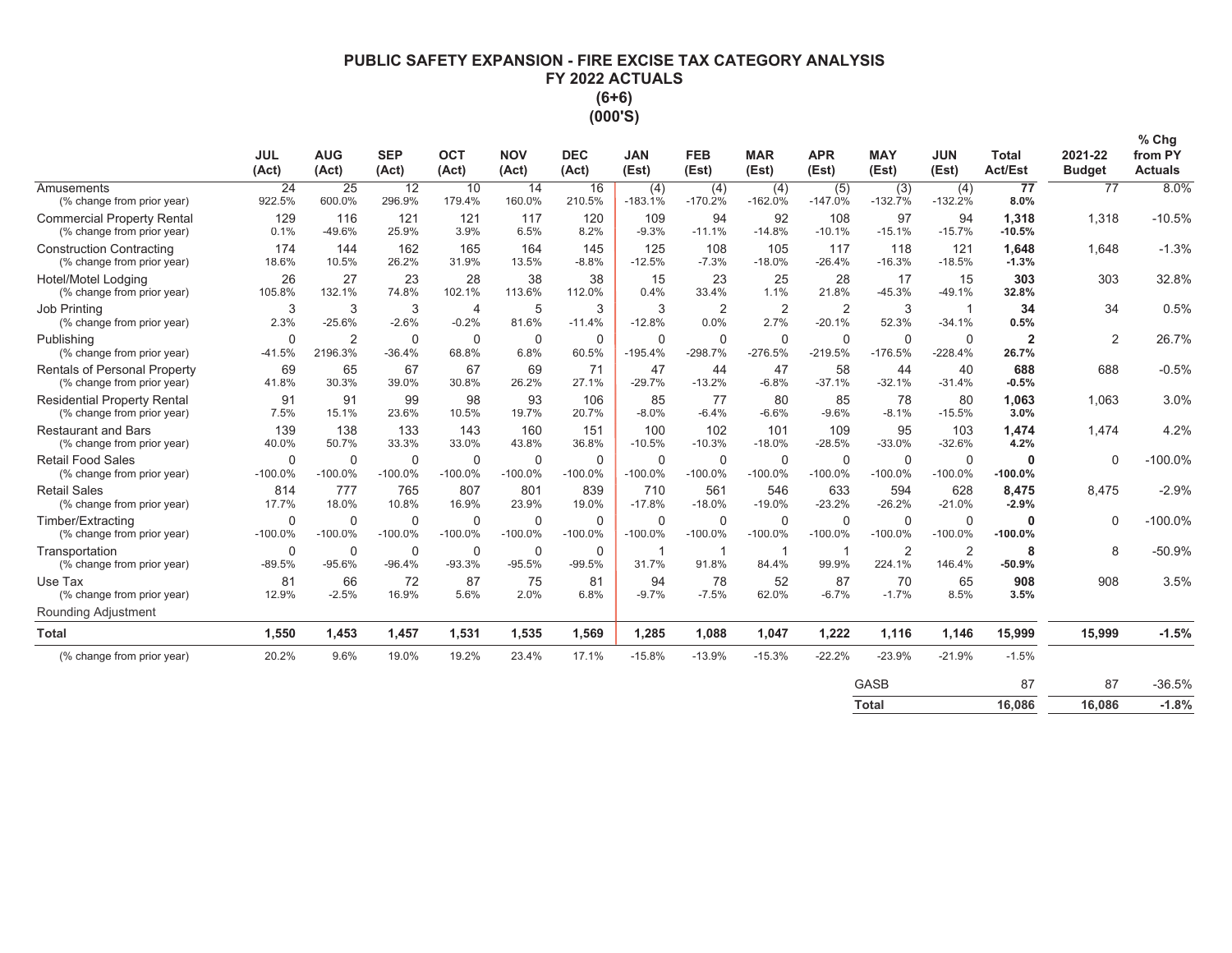# **PUBLIC SAFETY EXPANSION - POLICE EXCISE TAX CATEGORY ANALYSIS** FY 2022 ACTUALS  $(6+6)$ (000'S)

|                                                                   | <b>JUL</b><br>(Act)      | <b>AUG</b><br>(Act)      | <b>SEP</b><br>(Act)   | <b>OCT</b><br>(Act)      | <b>NOV</b><br>(Act)     | <b>DEC</b><br>(Act)      | <b>JAN</b><br>(Est)   | <b>FEB</b><br>(Est)      | <b>MAR</b><br>(Est)       | <b>APR</b><br>(Est)   | <b>MAY</b><br>(Est)      | <b>JUN</b><br>(Est)         | <b>Total</b><br><b>Act/Est</b> | 2021-22<br><b>Budget</b> | $%$ Chg<br>from PY<br><b>Actuals</b> |
|-------------------------------------------------------------------|--------------------------|--------------------------|-----------------------|--------------------------|-------------------------|--------------------------|-----------------------|--------------------------|---------------------------|-----------------------|--------------------------|-----------------------------|--------------------------------|--------------------------|--------------------------------------|
| Amusements<br>(% change from prior year)                          | 97<br>922.5%             | 100<br>600.0%            | 46<br>296.9%          | 41<br>179.4%             | 55<br>160.0%            | 63<br>210.5%             | (15)<br>$-183.1%$     | (15)<br>$-170.2%$        | (17)<br>$-162.0%$         | (18)<br>$-147.0%$     | (12)<br>$-132.7%$        | (16)<br>$-132.2%$           | 309<br>8.0%                    | 309                      | 8.0%                                 |
| <b>Commercial Property Rental</b><br>(% change from prior year)   | 515<br>0.1%              | 463<br>$-49.6%$          | 483<br>25.9%          | 484<br>3.9%              | 468<br>6.5%             | 481<br>8.2%              | 434<br>$-9.3%$        | 378<br>$-11.1%$          | 369<br>$-14.8%$           | 431<br>$-10.1%$       | 387<br>$-15.1%$          | 379<br>$-15.7%$             | 5,272<br>$-10.5%$              | 5,272                    | $-10.5%$                             |
| <b>Construction Contracting</b><br>(% change from prior year)     | 695<br>18.6%             | 576<br>10.5%             | 650<br>26.2%          | 661<br>31.9%             | 656<br>13.5%            | 578<br>$-8.8%$           | 501<br>$-12.5%$       | 433<br>$-7.3%$           | 419<br>$-18.0%$           | 468<br>$-26.4%$       | 473<br>$-16.3%$          | 482<br>$-18.5%$             | 6.592<br>$-1.3%$               | 6,592                    | $-1.3%$                              |
| Hotel/Motel Lodaina<br>(% change from prior year)                 | 106<br>105.8%            | 106<br>132.1%            | 94<br>74.8%           | 114<br>102.1%            | 150<br>113.6%           | 151<br>112.0%            | 58<br>0.4%            | 91<br>33.4%              | 101<br>1.1%               | 111<br>21.8%          | 70<br>$-45.3%$           | 61<br>$-49.1%$              | 1,213<br>32.8%                 | 1,213                    | 32.8%                                |
| <b>Job Printing</b><br>(% change from prior year)                 | 12<br>2.3%               | 10<br>$-25.6%$           | 11<br>$-2.6%$         | 14<br>$-0.2%$            | 21<br>81.6%             | 11<br>$-11.4%$           | 10<br>$-12.8%$        | 9<br>0.0%                | 9<br>2.7%                 | 9<br>$-20.1%$         | 12<br>52.3%              | 9<br>$-34.1%$               | 137<br>0.5%                    | 137                      | 0.5%                                 |
| Publishing<br>(% change from prior year)                          | $\Omega$<br>$-41.5%$     | 8<br>2196.3%             | 0<br>$-36.4%$         | -1<br>68.8%              | $\mathbf 0$<br>6.8%     | $\mathbf 0$<br>60.5%     | (1)<br>$-195.4%$      | (1)<br>$-298.7%$         | $\mathbf 0$<br>$-276.5%$  | (1)<br>$-219.5%$      | (1)<br>$-176.5%$         | $\overline{2}$<br>$-228.4%$ | 26.7%                          | $\overline{7}$           | 26.7%                                |
| <b>Rentals of Personal Property</b><br>(% change from prior year) | 276<br>41.8%             | 262<br>30.3%             | 270<br>39.0%          | 268<br>30.8%             | 276<br>26.2%            | 282<br>27.1%             | 189<br>$-29.7%$       | 175<br>$-13.2%$          | 187<br>$-6.8%$            | 231<br>$-37.1%$       | 175<br>$-32.1%$          | 160<br>$-31.4%$             | 2,751<br>$-0.5%$               | 2,751                    | $-0.5%$                              |
| <b>Residential Property Rental</b><br>(% change from prior year)  | 365<br>7.5%              | 364<br>15.1%             | 395<br>23.6%          | 390<br>10.5%             | 371<br>19.7%            | 423<br>20.7%             | 342<br>$-8.0%$        | 307<br>$-6.4%$           | 319<br>$-6.6%$            | 339<br>$-9.6%$        | 314<br>$-8.1%$           | 321<br>$-15.5%$             | 4,250<br>3.0%                  | 4.250                    | 3.0%                                 |
| <b>Restaurant and Bars</b><br>(% change from prior year)          | 557<br>40.0%             | 551<br>50.7%             | 534<br>33.3%          | 572<br>33.0%             | 639<br>43.8%            | 605<br>36.8%             | 401<br>$-10.5%$       | 410<br>$-10.3%$          | 404<br>$-18.0%$           | 436<br>$-28.5%$       | 381<br>$-33.0%$          | 406<br>$-32.6%$             | 5,896<br>4.2%                  | 5.896                    | 4.2%                                 |
| <b>Retail Food Sales</b><br>(% change from prior year)            | $\Omega$<br>$-100.0%$    | $\Omega$<br>$-100.0%$    | $\Omega$<br>$-100.0%$ | $\Omega$<br>$-100.0%$    | $\Omega$<br>$-100.0%$   | $\Omega$<br>$-100.0%$    | $\Omega$<br>$-100.0%$ | $\Omega$<br>$-100.0%$    | $\mathbf 0$<br>$-100.0%$  | $\Omega$<br>$-100.0%$ | $\Omega$<br>$-100.0%$    | $\Omega$<br>$-100.0%$       | $\mathbf{0}$<br>$-100.0%$      | $\Omega$                 | $-100.0%$                            |
| <b>Retail Sales</b><br>(% change from prior year)                 | 3,256<br>17.7%           | 3.107<br>18.0%           | 3,059<br>10.8%        | 3,229<br>16.9%           | 3,202<br>23.9%          | 3,357<br>19.0%           | 2,838<br>$-17.8%$     | 2,245<br>$-18.0%$        | 2,184<br>$-19.0%$         | 2,532<br>$-23.2%$     | 2,377<br>$-26.2%$        | 2,513<br>$-21.0%$           | 33,899<br>$-2.9%$              | 33,899                   | $-2.9%$                              |
| Timber/Extracting<br>(% change from prior year)                   | $\mathbf 0$<br>$-100.0%$ | $\mathbf 0$<br>$-100.0%$ | 0<br>$-100.0%$        | $\mathbf 0$<br>$-100.0%$ | 0<br>$-100.0%$          | $\mathbf 0$<br>$-100.0%$ | $\Omega$<br>$-100.0%$ | $\mathbf 0$<br>$-100.0%$ | $\mathbf 0$<br>$-100.0\%$ | 0<br>$-100.0%$        | $\mathbf 0$<br>$-100.0%$ | $\mathbf 0$<br>$-100.0%$    | $\mathbf{0}$<br>$-100.0%$      | $\mathbf 0$              | $-100.0%$                            |
| Transportation<br>(% change from prior year)                      | $\mathbf 0$<br>$-89.5%$  | $\mathbf 0$<br>$-95.6%$  | 0<br>$-96.4%$         | $\mathbf 0$<br>$-93.3%$  | $\mathbf 0$<br>$-95.5%$ | $\mathbf 0$<br>$-99.5%$  | 5<br>31.7%            | 5<br>91.8%               | 5<br>84.4%                | 5<br>99.9%            | 8<br>224.1%              | 5<br>146.4%                 | 33<br>$-50.9%$                 | 33                       | $-50.9%$                             |
| Use Tax<br>(% change from prior year)                             | 323<br>12.9%             | 263<br>$-2.5%$           | 287<br>16.9%          | 349<br>5.6%              | 301<br>2.0%             | 325<br>6.8%              | 377<br>$-9.7%$        | 313<br>$-7.5%$           | 209<br>62.0%              | 346<br>$-6.7%$        | 280<br>$-1.7%$           | 260<br>8.5%                 | 3,633<br>3.5%                  | 3,633                    | 3.5%                                 |
| Rounding Adjustment                                               |                          |                          |                       |                          |                         |                          |                       |                          |                           |                       |                          |                             |                                |                          |                                      |
| <b>Total</b>                                                      | 6.202                    | 5.810                    | 5.829                 | 6.123                    | 6.139                   | 6,276                    | 5,140                 | 4,350                    | 4,188                     | 4,889                 | 4,465                    | 4,583                       | 63,994                         | 63,994                   | $-1.5%$                              |
| (% change from prior year)                                        | 20.2%                    | 9.6%                     | 19.0%                 | 19.2%                    | 23.4%                   | 17.1%                    | $-15.8%$              | $-13.9%$                 | $-15.3%$                  | $-22.2%$              | $-23.9%$                 | $-21.9%$                    | $-1.5%$                        |                          |                                      |
|                                                                   |                          |                          |                       |                          |                         |                          |                       |                          |                           |                       | <b>GASB</b>              |                             | 348                            | 348                      | $-36.1%$                             |
|                                                                   |                          |                          |                       |                          |                         |                          |                       |                          |                           |                       | <b>Total</b>             |                             | 64.342                         | 64.342                   | $-1.8%$                              |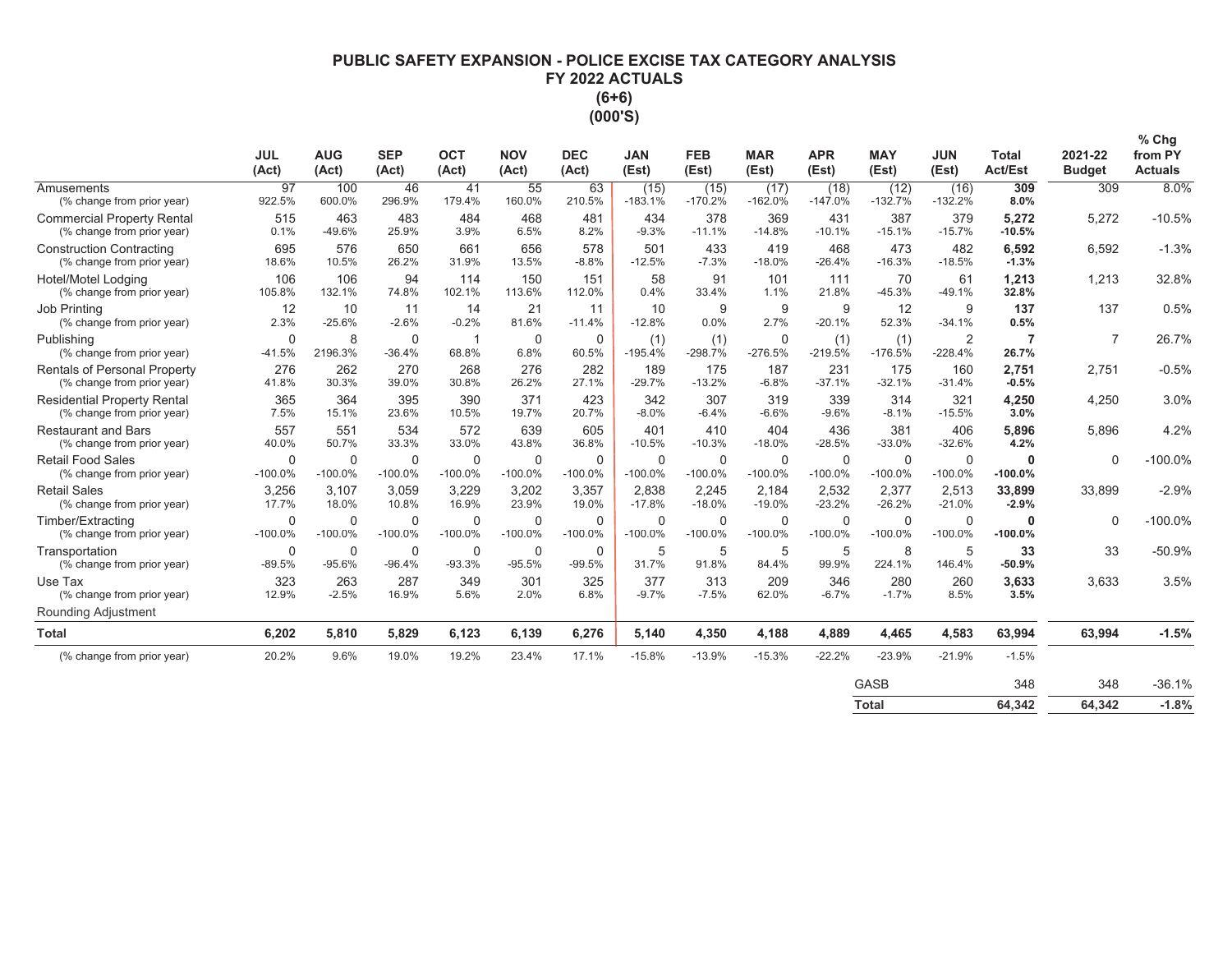### **6+6** (In Thousands) **STATE SALES TAX BY MONTHPHOENIX SHARE**

|                  |               |               | $\sqrt{\frac{6}{6}}$ Change |               | $\overline{\%}$ Change | % Change      |                 | $\sqrt%$ Change |               | $%$ Change |
|------------------|---------------|---------------|-----------------------------|---------------|------------------------|---------------|-----------------|-----------------|---------------|------------|
|                  | 2020-21       | 2021-22       | from                        | 2021-22       | from                   | from          | 2021-22         | from            | 2022-23       | from       |
|                  | <b>Actual</b> | <b>Budget</b> | <b>PY</b>                   | <b>Actual</b> | <b>PY</b>              | <b>CY</b>     | <b>Estimate</b> | <b>PY</b>       | Proposed      | <b>PY</b>  |
|                  |               |               | Actual                      |               | Actual                 | <b>Budget</b> |                 | Actual          | <b>Budget</b> | Estimate   |
|                  |               |               |                             |               |                        |               |                 |                 |               |            |
| July             | \$15,466      | \$15,890      | 2.7%                        | \$18,856      | 21.9%                  | 18.7%         | \$18,856        | 21.9%           | 0             | <b>NA</b>  |
| August           | 14,866        | 15,222        | 2.4%                        | 17,238        | 16.0%                  | 13.2%         | 17,238          | 16.0%           | $\pmb{0}$     | <b>NA</b>  |
|                  |               |               |                             |               |                        |               |                 |                 |               |            |
| <b>September</b> | 15,244        | 15,628        | 2.5%                        | 17,194        | 12.8%                  | 10.0%         | 17,194          | 12.8%           | $\pmb{0}$     | <b>NA</b>  |
| <b>October</b>   | 15.603        | 15,485        | $-0.8%$                     | 17.888        | 14.6%                  | 15.5%         | 17,888          | 14.6%           | $\pmb{0}$     | <b>NA</b>  |
|                  |               |               |                             |               |                        |               |                 |                 |               |            |
| <b>November</b>  | 15,466        | 15,957        | 3.2%                        | 18,136        | 17.3%                  | 13.7%         | 18,136          | 17.3%           | $\pmb{0}$     | <b>NA</b>  |
| December         | 15,894        | 16,583        | 4.3%                        | 18,796        | 18.3%                  | 13.3%         | 18,796          | 18.3%           | $\pmb{0}$     | <b>NA</b>  |
|                  |               |               |                             |               |                        |               |                 |                 |               |            |
| January          | 18,864        | 19,489        | 3.3%                        | 0             | <b>NA</b>              | <b>NA</b>     | 0               | <b>NA</b>       | $\pmb{0}$     | <b>NA</b>  |
| February         | 15,274        | 15,976        | 4.6%                        | 0             | <b>NA</b>              | <b>NA</b>     | $\mathbf 0$     | <b>NA</b>       | $\pmb{0}$     | <b>NA</b>  |
|                  |               |               |                             |               |                        |               |                 |                 |               |            |
| March            | 15,794        | 15,727        | $-0.4%$                     | 0             | <b>NA</b>              | <b>NA</b>     | 0               | <b>NA</b>       | 0             | <b>NA</b>  |
| April            | 19,810        | 17,893        | $-9.7%$                     | 0             | <b>NA</b>              | <b>NA</b>     | 0               | <b>NA</b>       | 0             | <b>NA</b>  |
|                  |               |               |                             |               |                        |               |                 |                 |               |            |
| May              | 18,370        | 16,029        | $-12.7%$                    | 0             | <b>NA</b>              | <b>NA</b>     | 0               | <b>NA</b>       | 0             | <b>NA</b>  |
| June             | 18,769        | 17,128        | $-8.7%$                     | 0             | <b>NA</b>              | <b>NA</b>     | 0               | <b>NA</b>       | 0             | <b>NA</b>  |
| <b>Subtotal</b>  | \$199,421     | \$197,007     | $-1.2%$                     | \$108,108     | <b>NA</b>              | <b>NA</b>     | \$108,108       | $-45.8%$        | \$0           | <b>NA</b>  |
| Year end adjust. |               |               |                             |               |                        |               |                 |                 |               |            |
| (GASB)           | 1,871         | 938           | $-49.9%$                    | 0             | <b>NA</b>              | <b>NA</b>     | 0               | <b>NA</b>       | 0             | <b>NA</b>  |
|                  |               |               |                             |               |                        |               |                 |                 |               |            |
| <b>TOTAL:</b>    | \$201,292     | \$197,945     | $-1.7%$                     | \$108,108     | <b>NA</b>              | <b>NA</b>     | \$108,108       | $-46.3%$        | \$0           | <b>NA</b>  |

| <b>Actual vs. Budget</b>   |          |
|----------------------------|----------|
| <b>YTD Actual Revenue:</b> | \$108,10 |
| <b>YTD Budget:</b>         | 94,70    |
| Dollars Over/(Under):      | \$13.34  |
| Percent Over/(Under):      | 14.7     |

# **Actual vs. PY**<br>**P**<sub>V</sub>TD Actual Re **88 YTD Actual Revenue: \$108,108**<br>**\$108,108 YTD Prior Year Actual: \$108,108**<br>**\$15,568 \$15,568** YTD Prior Year Actual: **92,540** Dollars Over/(Under): **\$13,343** Dollars Over/(Under): **\$15,568** Percent Over/(Under): **14.1%** Percent Over/(Under): **16.8%**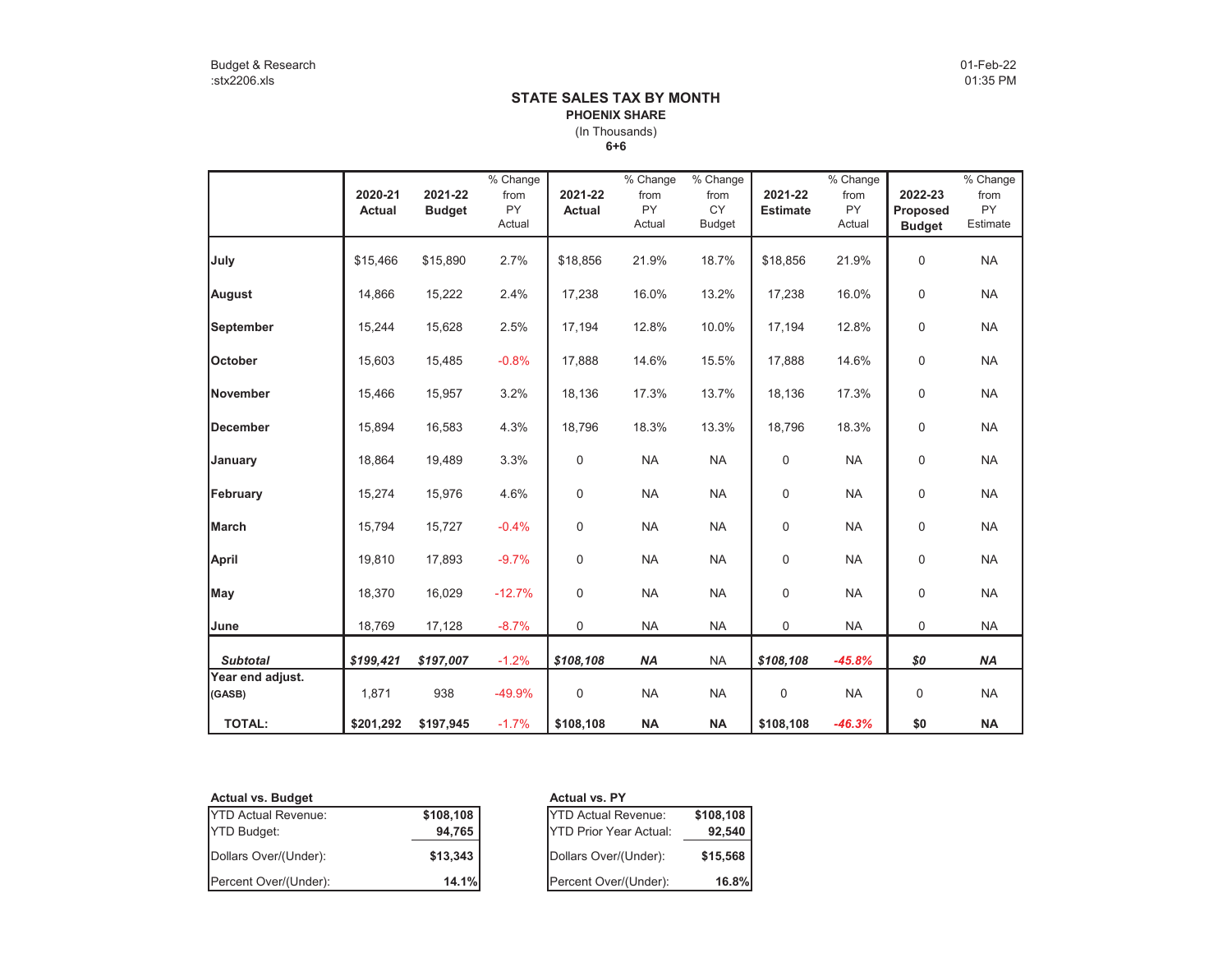|                                      | <b>JUL</b> | <b>AUG</b> | <b>SEP</b> | <b>OCT</b> | <b>NOV</b> | <b>DEC</b>            | <b>JAN</b> | <b>FEB</b> | <b>MAR</b> | <b>APR</b> | <b>MAY</b>            | <b>JUN</b> |              | % Change   |
|--------------------------------------|------------|------------|------------|------------|------------|-----------------------|------------|------------|------------|------------|-----------------------|------------|--------------|------------|
| Category                             | (Act)      | (Act)      | (Act)      | (Act)      | (Act)      | (Act)                 | (Est)      | (Est)      | (Est)      | (Est)      | (Est)                 | (Est)      | <b>TOTAL</b> | fr PY Acts |
|                                      |            |            |            |            |            |                       |            |            |            |            |                       |            |              |            |
| <b>Transportation &amp; Towing</b>   | \$28       | \$26       | \$32       | \$29       | \$26       | \$27                  | \$159      | \$225      | \$225      | \$235      | \$217                 | \$278      | \$1,508      | 23.7%      |
| % change from PY actual              | $-44.4%$   | $-52.8%$   | $-45.8%$   | $-86.8%$   | $-89.3%$   | $-88.9%$              | 154.3%     | 349.6%     | 246.6%     | 306.8%     | 338.1%                | 351.9%     |              |            |
| Mining-Oil & Gas Production          | \$201      | \$169      | \$185      | \$210      | \$211      | \$197                 | \$166      | \$180      | \$169      | \$188      | \$208                 | \$206      | \$2,291      | 6.5%       |
| % change from PY actual              | 1.6%       | 8.0%       | $-4.5%$    | 37.3%      | 7.7%       | 15.3%                 | $-3.7%$    | 9.7%       | 1.5%       | $-8.1%$    | 8.5%                  | 12.2%      |              |            |
| <b>Utilities</b>                     | \$11,042   | \$12,495   | \$11,957   | \$11,060   | \$8,696    | \$8,152               | \$6,359    | \$7,414    | \$6,627    | \$6,370    | \$6,251               | \$7,278    | \$103,701    | $-3.7%$    |
| % change from PY actual              | 21.6%      | 4.6%       | $-5.8%$    | $-6.4%$    | $-11.0%$   | 9.9%                  | $-12.6%$   | $-6.6%$    | $-10.4%$   | $-10.6%$   | $-15.7%$              | $-6.9%$    |              |            |
| <b>Communications</b>                | \$1,109    | \$1,050    | \$1,090    | \$1,083    | \$1,069    | \$1,040               | \$1,446    | \$1,397    | \$1,356    | \$1,444    | \$1,399               | \$1,393    | \$14,876     | 7.2%       |
| % change from PY actual              | $-22.8%$   | $-23.2%$   | $-11.5%$   | -2.0%      | $-2.5%$    | $-5.3%$               | 29.5%      | 34.5%      | 27.5%      | 25.5%      | 28.9%                 | 28.4%      |              |            |
| <b>Private Car &amp; Pipelines</b>   | \$40       | \$38       | \$38       | \$38       | \$39       | \$38                  | \$43       | \$21       | \$34       | \$38       | \$39                  | \$40       | \$447        | $-12.0%$   |
| % change from PY actual              | 4.5%       | $-1.7%$    | 1.2%       | $-1.6%$    | 2.8%       | $-0.3%$               | $-39.2%$   | $-45.2%$   | $-10.8%$   | $-26.2%$   | $-2.5%$               | 2.5%       |              |            |
| <b>Publishing</b>                    | \$37       | \$264      | \$27       | \$33       | \$30       | \$27                  | (\$14)     | (\$12)     | ( \$11)    | (\$12)     | (\$12)                | (\$10)     | \$346        | 6.3%       |
| % change from PY actual              | 26.6%      | 959.0%     | $-0.8%$    | 12.1%      | 7.8%       | 8.7%                  | $-140.6%$  | $-146.4%$  | $-146.7%$  | $-143.8%$  | $-143.0%$             | $-142.0%$  |              |            |
| <b>Printing</b>                      | \$186      | \$169      | \$156      | \$196      | \$259      | \$185                 | \$141      | \$129      | \$123      | \$134      | \$121                 | \$124      | \$1,922      | 3.7%       |
| % change from PY actual              | 23.9%      | 6.6%       | 2.8%       | 3.5%       | 71.1%      | 18.1%                 | $-16.7%$   | $-5.8%$    | $-7.1%$    | $-17.7%$   | $-7.9%$               | $-23.9%$   |              |            |
| <b>Restaurants &amp; Bars</b>        | \$29,239   | \$29,224   | \$28,192   | \$29,760   | \$32,953   | \$31,012              | \$18,173   | \$17,971   | \$17,850   | \$19,532   | \$17,211              | \$18,757   | \$289,874    | $-5.0%$    |
| % change from PY actual              | 31.9%      | 44.0%      | 30.2%      | 29.9%      | 37.7%      | 30.4%                 | $-25.0%$   | $-25.6%$   | $-32.4%$   | $-39.4%$   | $-44.0%$              | $-42.3%$   |              |            |
| <b>Amusements</b>                    | \$3,689    | \$2,896    | \$1.779    | \$2,030    | \$2,653    | \$3,253               | \$962      | \$915      | \$961      | \$1,127    | \$746                 | \$847      | \$21,858     | 24.3%      |
| % change from PY actual              | 338.3%     | 301.6%     | 126.7%     | 106.8%     | 118.7%     | 128.3%                | $-32.5%$   | $-34.1%$   | $-49.0%$   | $-55.7%$   | $-64.5%$              | $-62.8%$   |              |            |
| <b>Rentals-Personal Property</b>     | \$9,429    | \$9,442    | \$9,564    | \$10,121   | \$9,592    | \$10,230              | \$7,018    | \$6,325    | \$6,419    | \$7,504    | \$6,195               | \$6,048    | \$97,887     | $-2.0%$    |
| % change from PY actual              | 26.3%      | 24.2%      | 27.7%      | 24.5%      | 22.4%      | 31.2%                 | $-24.0\%$  | $-17.3%$   | $-15.2%$   | $-34.8%$   | $-31.7%$              | $-29.2%$   |              |            |
| <b>Contracting</b>                   | \$16,236   | \$14,160   | \$14,827   | \$16,095   | \$15,392   | \$15,292              | \$18,479   | \$15,440   | \$15,057   | \$17,103   | \$16,806              | \$18,466   | \$193,353    | 7.6%       |
| % change from PY actual              | $-0.9%$    | $-9.5%$    | 0.1%       | 6.2%       | $-6.3%$    | 9.2%                  | 6.1%       | 16.2%      | 18.5%      | 17.0%      | 24.2%                 | 16.9%      |              |            |
| Retail                               | \$175,989  | \$164,151  | \$166,126  | \$170,831  | \$172,326  | $\overline{$}183,831$ | \$183,336  | \$138,608  | \$137,382  | \$163,382  | $\overline{$151,227}$ | \$159,595  | \$1,966,784  | 3.2%       |
| % change from PY actual              | 18.3%      | 17.3%      | 15.4%      | 16.5%      | 19.7%      | 18.6%                 | $-3.9%$    | $-5.3%$    | $-8.3%$    | $-13.3%$   | $-13.8%$              | $-9.6%$    |              |            |
| <b>Severance - Mining</b>            | \$3,743    | \$2,999    | \$3,379    | \$4,107    | \$3,346    | \$3,545               | ( \$886)   | (\$688)    | (\$712)    | (\$734)    | (\$831)               | (\$1,068)  | \$16,201     | $-43.1%$   |
| % change from PY actual              | 192.3%     | 41.6%      | 80.0%      | 128.4%     | 132.2%     | 92.8%                 | $-133.5%$  | $-130.2%$  | $-124.5%$  | $-121.7%$  | $-128.6%$             | $-126.6%$  |              |            |
| <b>Bed Tax - Hotel/Motel</b>         | \$8,885    | \$8,551    | \$7,657    | \$9,294    | \$11,851   | \$11,004              | \$4,015    | \$5,085    | \$5,734    | \$6,391    | \$4,549               | \$4,379    | \$87,395     | 3.9%       |
| % change from PY actual              | 71.1%      | 79.1%      | 51.2%      | 58.1%      | 73.0%      | 82.0%                 | $-25.5%$   | $-15.4%$   | $-22.6%$   | $-44.0%$   | $-56.1%$              | $-54.9%$   |              |            |
| <b>Other</b>                         | \$0        | \$0        | \$0        | \$17       | (\$17)     | \$0                   | \$0        | \$0        | \$0        | \$0        | \$0                   | \$0        | \$0          | <b>NA</b>  |
|                                      |            |            |            |            |            |                       |            |            |            |            |                       |            |              |            |
| <b>State Total</b>                   | \$259,854  | \$245,636  | \$245,010  | \$254,901  | \$258,428  | \$267,832             | \$239,397  | \$193,010  | \$191,214  | \$222,702  | \$204,126             | \$216,333  | \$2,798,444  | 1.8%       |
| Cities Share (25%)                   | \$64,964   | \$61,409   | \$61,253   | \$63,725   | \$64,607   | \$66,958              | \$59,849   | \$48,253   | \$47,804   | \$55,676   | \$51,032              | \$54,083   | \$699,611    | 1.8%       |
|                                      |            |            |            |            |            |                       |            |            |            |            |                       |            |              |            |
| <b>Phoenix Population Percentage</b> | 29.03%     | 28.07%     | 28.07%     | 28.07%     | 28.07%     | 28.07%                | 28.07%     | 28.07%     | 28.07%     | 28.07%     | 28.07%                | 28.07%     |              |            |
| <b>Phoenix TOTAL</b>                 | \$18,856   | \$17,238   | \$17,194   | \$17,888   | \$18,136   | \$18,796              | \$16,800   | \$13.545   | \$13,419   | \$15,629   | \$14,325              | \$15.182   | \$197,007    | $-1.2%$    |

Year End GASB Adjustment **938** -49.9%

**Total \$197,945** -1.7%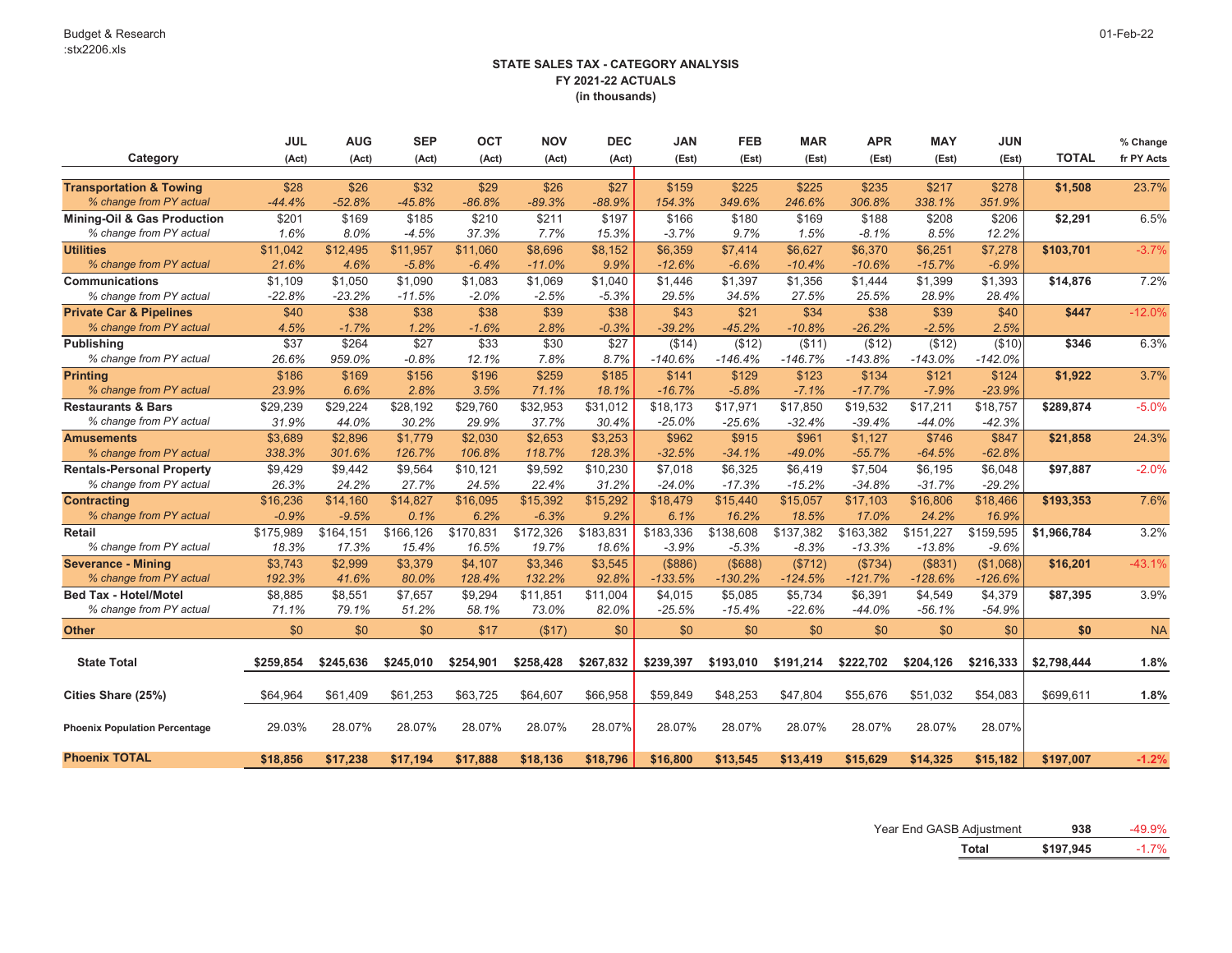### **STATE SALES TAX CATEGORY ANALYSIS STATEWIDE COLLECTIONS (000's) 6+6**

| <b>Prior Year</b> | <b>Current Year</b> |           |               |          |           |                            |                                                |
|-------------------|---------------------|-----------|---------------|----------|-----------|----------------------------|------------------------------------------------|
| Actual            | <b>Budget</b>       | Estimate  | <b>Actual</b> | Amount   | Percent   | Amount                     | Percent                                        |
| \$244             | \$85                | \$85      | \$27          | (\$217)  | $-88.9%$  | (\$58)                     | $-68.0%$                                       |
| \$171             | \$179               | \$179     | \$197         | \$26     | 15.3%     | \$19                       | 10.5%                                          |
| \$7,414           | \$6,543             | \$6,543   | \$8,152       | \$738    | 9.9%      | \$1,609                    | 24.6%                                          |
| \$1,098           | \$1,216             | \$1,216   | \$1,040       | (\$58)   | $-5.3%$   | (\$176)                    | $-14.5%$                                       |
| \$38              | \$41                | \$41      | \$38          | (\$0)    | $-0.3%$   | (\$3)                      | $-7.0%$                                        |
| \$24              | \$24                | \$24      | \$27          | \$2      | 8.7%      | \$2                        | 9.7%                                           |
| \$156             | \$185               | 185       | \$185         | \$28     | 18.1%     | (\$0)                      | $-199.9%$                                      |
| \$23,785          | \$24,369            | \$24,369  | \$31,012      | \$7,227  | 30.4%     | \$6,643                    | 27.3%                                          |
| \$1,425           | \$1,978             | \$1,978   | \$3,253       | \$1,828  | 128.3%    | \$1,275                    | 64.5%                                          |
| \$7,800           | \$8,099             | \$8,099   | \$10,230      | \$2,430  | 31.2%     | \$2,131                    | 26.3%                                          |
| \$14,005          | \$15,380            | \$15,380  | \$15,292      | \$1,287  | 9.2%      | (\$87)                     | $-0.6%$                                        |
| \$154,993         | \$161,845           | \$161,845 | \$183,831     | \$28,837 | 18.6%     | \$21,986                   | 13.6%                                          |
| \$1,839           | \$1,322             | \$1,322   | \$3,545       | \$1,706  | 92.8%     | \$2,223                    | 168.2%                                         |
| \$6,047           | \$7,263             | \$7,263   | \$11,004      | \$4,957  | 82.0%     | \$3,741                    | 51.5%                                          |
| \$0               | \$0                 | \$0       | \$0           | \$0      | <b>NA</b> | \$0                        | <b>NA</b>                                      |
| \$219,040         | \$228,527           | \$228,527 | \$267,832     | \$48,792 | 22.3%     | \$39,305                   | 17.2%                                          |
|                   |                     |           |               |          |           |                            |                                                |
| \$54,760          | \$57,132            | \$57,132  | \$66,958      | \$12,198 | 22.3%     | \$9,826                    | 17.2%                                          |
|                   |                     |           |               |          |           |                            | 13.3%                                          |
|                   | \$15,894            | \$16,583  | \$16,583      | \$18,796 | \$2,902   | <b>CY Actual/PY Actual</b> | <b>CY Actual/CY Budget</b><br>18.3%<br>\$2,213 |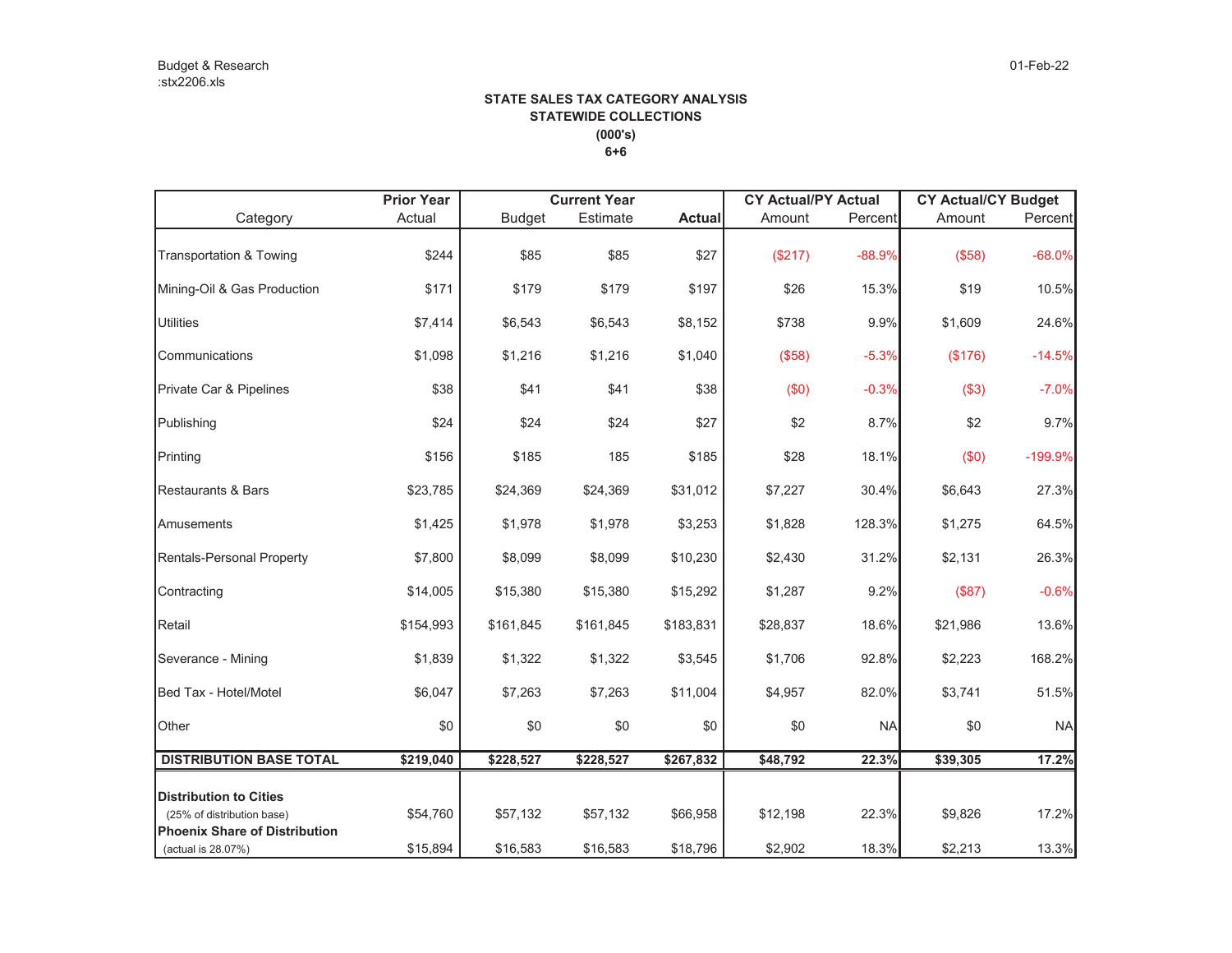### **CUMULATIVE YEAR-TO-DATE PERCENTAGE CHANGE 2021-22 COMPARED TO 2020-21**

**6+6**

|                              |           |            |            |           |            |            |                          |                          |                          |                          |                        |                        | Budgeted          |
|------------------------------|-----------|------------|------------|-----------|------------|------------|--------------------------|--------------------------|--------------------------|--------------------------|------------------------|------------------------|-------------------|
| Category                     | JUL       | <b>AUG</b> | <b>SEP</b> | OCT       | <b>NOV</b> | <b>DEC</b> | <b>JAN</b>               | <b>FEB</b>               | <b>MAR</b>               | <b>APR</b>               | <b>MAY</b>             |                        | JUN Annual Growth |
| Transportation & Towing      | $-44.4%$  | $-48.8%$   | $-47.7%$   | $-69.9%$  | $-77.5%$   | $-80.7%$   | ---                      | ---                      | ---                      | $---$                    | $---$                  | $---$                  | 23.8%             |
| Mining-Oil & Gas Production  | 1.6%      | 4.4%       | 1.3%       | 9.1%      | 8.8%       | 9.8%       | $\hspace{0.05cm} \ldots$ | $\hspace{0.05cm} \ldots$ | $\hspace{0.05cm} \ldots$ | $\overline{\phantom{a}}$ | ---                    | $\hspace{1.5cm} \dots$ | 6.5%              |
| <b>Utilities</b>             | 21.6%     | 11.9%      | 5.2%       | 2.2%      | $-0.1%$    | 1.1%       | ---                      | ---                      | ---                      | $\qquad \qquad -$        | $\qquad \qquad \cdots$ | $\qquad \qquad \cdots$ | $-3.7%$           |
| Communications               | $-22.8%$  | $-23.0%$   | $-19.5%$   | $-15.7%$  | $-13.4%$   | $-12.2%$   | $\cdots$                 | ---                      | ---                      | $\qquad \qquad -$        | $\qquad \qquad \cdots$ | $\hspace{1.5cm} \dots$ | 7.2%              |
| Private Car & Pipelines      | 4.5%      | 1.4%       | 1.3%       | 0.6%      | 1.0%       | 0.8%       | $\cdots$                 | ---                      | ---                      | $\cdots$                 | $\qquad \qquad -$      | $\hspace{1.5cm} \dots$ | $-12.0%$          |
| Publishing                   | 26.6%     | 453.5%     | 303.2%     | 226.2%    | 182.6%     | 156.4%     | ---                      | ---                      | ---                      | $\cdots$                 | $\qquad \qquad -$      | $\hspace{1.5cm} \dots$ | 6.2%              |
| Printing                     | 23.9%     | 15.0%      | 11.0%      | 8.8%      | 20.5%      | 20.1%      | ---                      | ---                      | ---                      | $\cdots$                 | $\qquad \qquad -$      | $\hspace{1.5cm} \dots$ | 3.7%              |
| Restaurants & Bars           | 31.9%     | 37.7%      | 35.1%      | 33.8%     | 34.6%      | 33.9%      | ---                      | ---                      | ---                      | $\cdots$                 | $\qquad \qquad -$      | $\cdots$               | $-5.0%$           |
| Amusements                   | 338.3%    | 321.4%     | 256.3%     | 212.2%    | 187.3%     | 173.2%     | $\overline{a}$           | $---$                    | ---                      | $---$                    | $---$                  | $\cdots$               | 24.3%             |
| Rentals-Personal Property    | 26.3%     | 25.2%      | 26.0%      | 25.6%     | 25.0%      | 26.0%      | $\hspace{0.05cm} \ldots$ | ---                      | ---                      | $\overline{\phantom{a}}$ | $\qquad \qquad -$      | $\hspace{1.5cm} \dots$ | $-2.0%$           |
| Contracting                  | $-0.9%$   | $-5.1%$    | $-3.4%$    | $-1.1%$   | $-2.2%$    | $-0.4%$    | ---                      | ---                      | ---                      | $\qquad \qquad -$        | $\qquad \qquad \cdots$ | $\qquad \qquad \cdots$ | 7.6%              |
| Retail                       | 18.3%     | 17.8%      | 17.0%      | 16.9%     | 17.4%      | 17.6%      | ---                      | ---                      | ---                      | $---$                    | $---$                  | $\qquad \qquad \cdots$ | 3.2%              |
| Severance - Mining           | 192.3%    | 98.4%      | 91.8%      | 101.1%    | 106.4%     | 104.0%     | ---                      | ---                      | ---                      | $---$                    | $---$                  | $---$                  | $-43.1%$          |
| Bed Tax - Hotel/Motel        | 71.1%     | 74.9%      | 66.9%      | 64.4%     | 66.5%      | 69.3%      | ---                      | ---                      | ---                      | $\cdots$                 | $---$                  | $\qquad \qquad \cdots$ | 3.9%              |
| Other                        | <b>NA</b> | <b>NA</b>  | <b>NA</b>  | <b>NA</b> | <b>NA</b>  | <b>NA</b>  | ---                      | ---                      | ---                      | $\qquad \qquad -$        | $\qquad \qquad \cdots$ | $\hspace{1.5cm} \dots$ | <b>NA</b>         |
| Subtotal (State)             | 21.9%     | 20.9%      | 19.5%      | 19.2%     | 19.7%      | 20.1%      | $\cdots$                 | ---                      | ---                      | $\qquad \qquad -$        | $\qquad \qquad \cdots$ | $\cdots$               | $-1.2%$           |
| Cities Share (25%)           | 21.9%     | 20.9%      | 19.5%      | 19.2%     | 19.7%      | 20.1%      | $\hspace{0.05cm} \ldots$ | $\hspace{0.05cm} \ldots$ | $\hspace{0.05cm} \ldots$ | $\hspace{0.05cm} \ldots$ | $\cdots$               | $\hspace{1.5cm} \dots$ | $-1.2%$           |
| <b>TOTAL (Phoenix Share)</b> | 21.9%     | 19.0%      | 16.9%      | 16.3%     | 16.5%      | 16.8%      | ---                      | ---                      | ---                      | $---$                    | $---$                  | $\cdots$               | $-1.2%$           |

GASB (Y/E Adj) -49.9% -49.9%

-1.7% -1.7%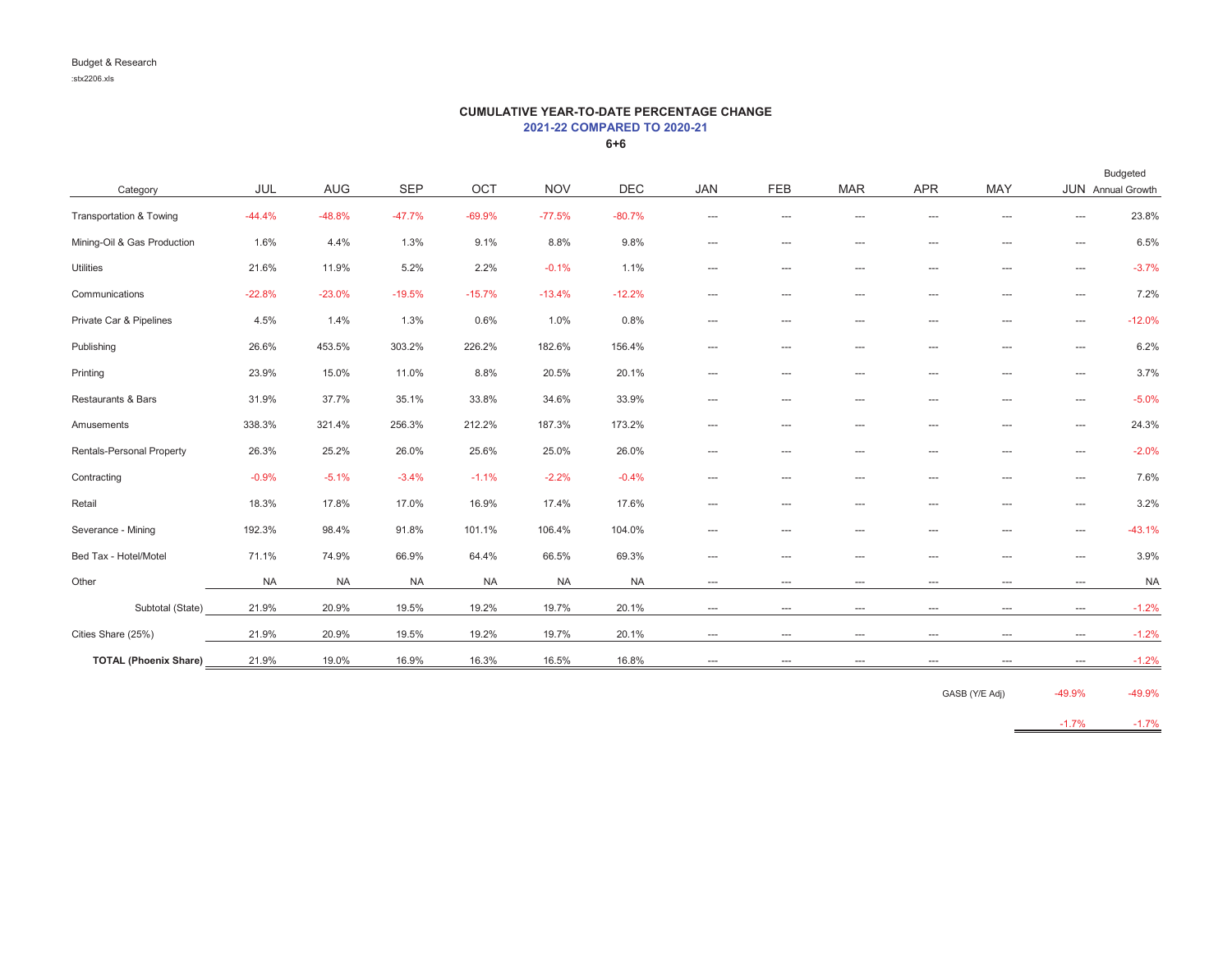### **City of Phoenix Recreational (NonͲMedical) Marijuana (MJ) Retail Sales Tax Report<sup>1</sup> Tax Revenue from July through December 2021 (JuneͲNovember Activity) (In Thousands)**

|                                                                                    |           |           |           | <b>Prior Fiscal Year</b> |           |            |                   |                   |                                    |
|------------------------------------------------------------------------------------|-----------|-----------|-----------|--------------------------|-----------|------------|-------------------|-------------------|------------------------------------|
|                                                                                    | July      | Aug       | Sept      | Oct                      | Nov       | <b>Dec</b> | <b>Fiscal YTD</b> | <b>Fiscal YTD</b> | <b>Total</b>                       |
| <b>Recreational (Non-Medical) MJ Retail Sales Taxes</b>                            |           |           |           |                          |           |            |                   |                   | FY 2021-22   FY 2020-21 FY 2020-21 |
| City Sales Tax Collection from Recreational MJ Retail Sales                        | 296       | 359       | 324       | 336                      | 365       | 348        | 2.028             | <b>NA</b>         | 1,174                              |
| State-Shared Sales Tax Collection from MJ Retail Sales                             | 76        | 76        | 71        | 75                       | 84        | 88         | 470               | <b>NA</b>         | 283                                |
| 16% Excise Tax on MJ Retail Sales for Police and Fire Personnel Costs <sup>2</sup> | <b>NA</b> | <b>NA</b> | <b>NA</b> | <b>NA</b>                | <b>NA</b> | 4.762      | 4.762             | <b>NA</b>         | 2,811                              |
| 16% Excise Tax on MJ Retail Sales for AHUR <sup>23</sup>                           | <b>NA</b> | <b>NA</b> | <b>NA</b> | <b>NA</b>                | <b>NA</b> | 1,369      | 1,369             | <b>NA</b>         | 850                                |
| <b>Total COP Recreational (Non-Medical) MJ Retail Sales Taxes</b>                  | 372       | 435       | 395       | 411                      | 449       | 6.566      | 8.628             | <b>NA</b>         | 5.118                              |

|                                                                                    | <b>Current Fiscal Year</b> |           |           |           |           |       |                   | <b>Prior Fiscal Year</b> |                                  |
|------------------------------------------------------------------------------------|----------------------------|-----------|-----------|-----------|-----------|-------|-------------------|--------------------------|----------------------------------|
|                                                                                    |                            |           |           | Oct       | Nov       |       | <b>Fiscal YTD</b> | <b>Fiscal YTD</b>        | <b>Total</b>                     |
| Recreational MJ Sales Taxes Earmarked for Public Safety Pension <sup>4</sup>       | July                       | Aug       | Sept      |           |           | Dec   |                   |                          | FY 2021-22 FY 2020-21 FY 2020-21 |
| GF City Retail Sales Tax from Recreational MJ Retail Sales (1.2% of 2.3% tax rate) | 154                        | 187       | 169       | 175       | 190       | 182   | 1.058             | <b>NA</b>                | 612                              |
| 16% Excise Tax on MJ Retail Sales for Police and Fire Personnel Costs <sup>2</sup> | <b>NA</b>                  | <b>NA</b> | <b>NA</b> | <b>NA</b> | <b>NA</b> | 4.762 | 4,762             | <b>NA</b>                | 2,811                            |
| Total Recreational MJ Sales Taxes Earmarked for Public Safety Pension              | 154                        | 187       | 169       | 175       | 190       | 4.944 | 5,820             | <b>NA</b>                | 3,423                            |

Notes:

<sup>1.</sup> In the November 3, 2020 General Election, voters approved the Smart and Safe Arizona Act (Proposition 207), which has become effective to govern the possession, sale, and taxation of Recreational marijuana in Arizona. In January 2021, the City started collecting sales tax from Recreational marijuana sales. However, the business activity in January was not reported until February 2021.

 $^{2}$  The additional 16% excise tax is deposited into the Smart and Safe Arizona Fund (SSAF). SSAF monies are first used to pay administrative costs of certain state agencies. The remainder of these monies will then be distributed on or before June 30 and December 31 of each year as follows:

• 33.0% to community colleges

• 31.4% to local law enforcement and fire departments for personnel costs

• 25.4% to the Arizona Highway User Revenue fund (AHUR)

• 10.0% to the Justice Reinvestment fund

• 0.2% to the Attorney General, or to grant to localities for enforcement

 $3.$  The City received the AHUR portion of the MJ Excise Tax for FY 2020-21 in September 2021.

<sup>4.</sup> On June 16, 2021, the City Council adopted the pension funding policy that designated the General Fund (GF) portion of the City Sales tax from Recreational (non-medical) MJ retail sales and the state-shared 16% excise tax on the MJ sales for Police and Fire personnel costs to paying down public safety pension liability.